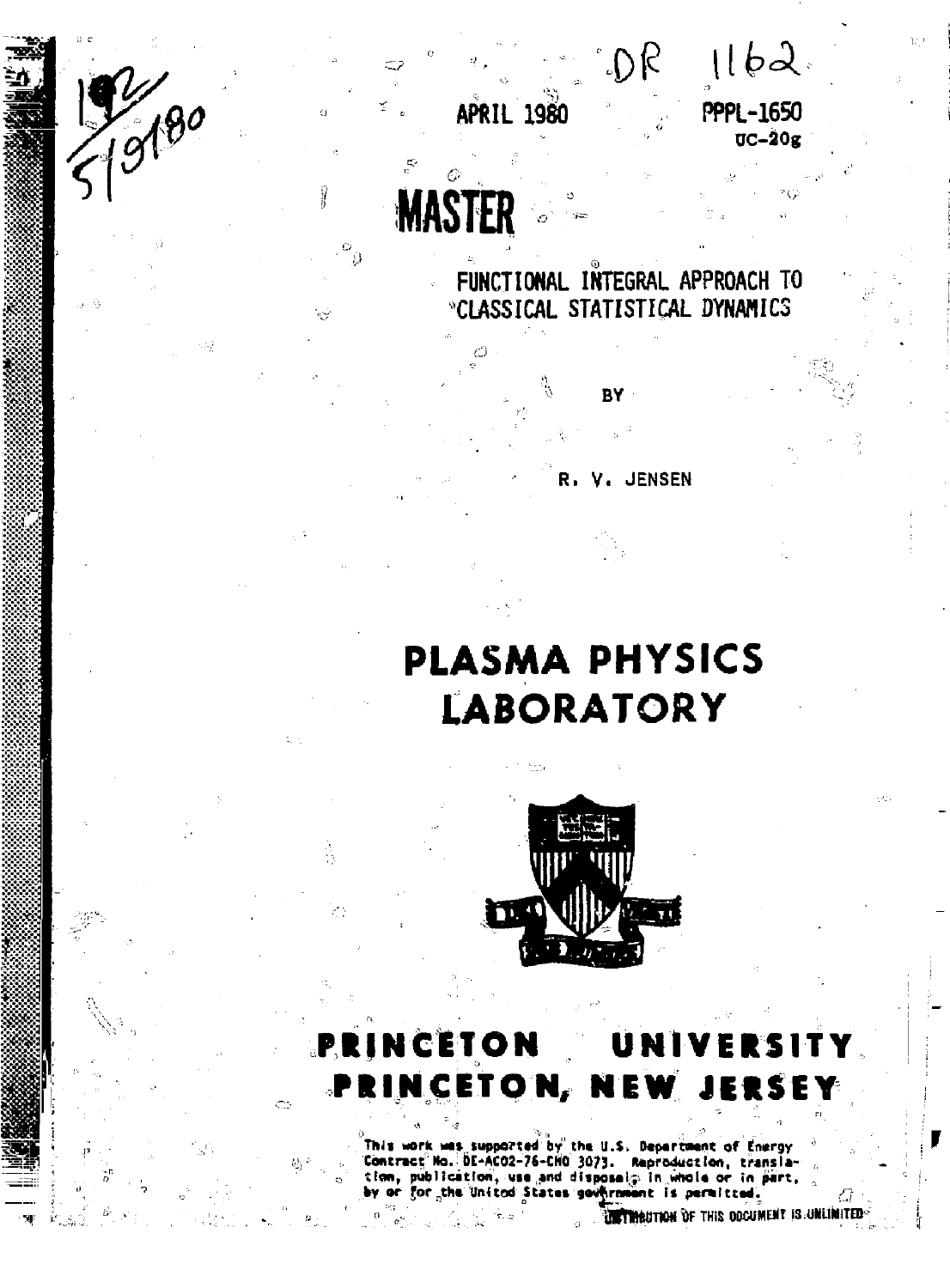# FUNCTIONAL INTEGRAL APPROACH TO CLASSICAL STATISTICAL DYNAMICS

Roderick V. Jensen

Plasma Physics Laboratory, Princeton University, Princeton, New Jersey 08544

٦

A functional integral method is developed for the statistical solution of nonlinear stochastic differential equations which arise in classical dynamics. The functional integral approach provides a very natural and elegant derivation of the statistical dynamical equations that have been derived using the operator formalism of Martin, Siggia, and Rose. "' More importantly, it is easily extended to a broad, new class of nonlinear dynamical equations with random coefficients. In particular the equations of motion for the correlation and response functions are determined for classical systems with non-Gaussian initial conditions, multiplicative random forces, and nonlinear interactions which are nonlocal in time. These results have applications in the calculation of particle motion in stochastic magnetic fields, in the solution of stochastic wave equations, and in the description of electromagnetic Vlasov turbulence. As an illustration of the new results for nonlocal interactions, the electromagnetic dispersion tensor is calculated to first order in

DISCLAIMER -

The most of the Control of the Control of the Control of the Control of the Control of the Control of the Cont<br>In the Control of the Control of the Control of the Control of the Control of the Control of the Control of t<br>

i – Kirkstep Grund<br>Inger – Kirkstep<br>Aristick – Mindelpred<br>Inger – Grundelpred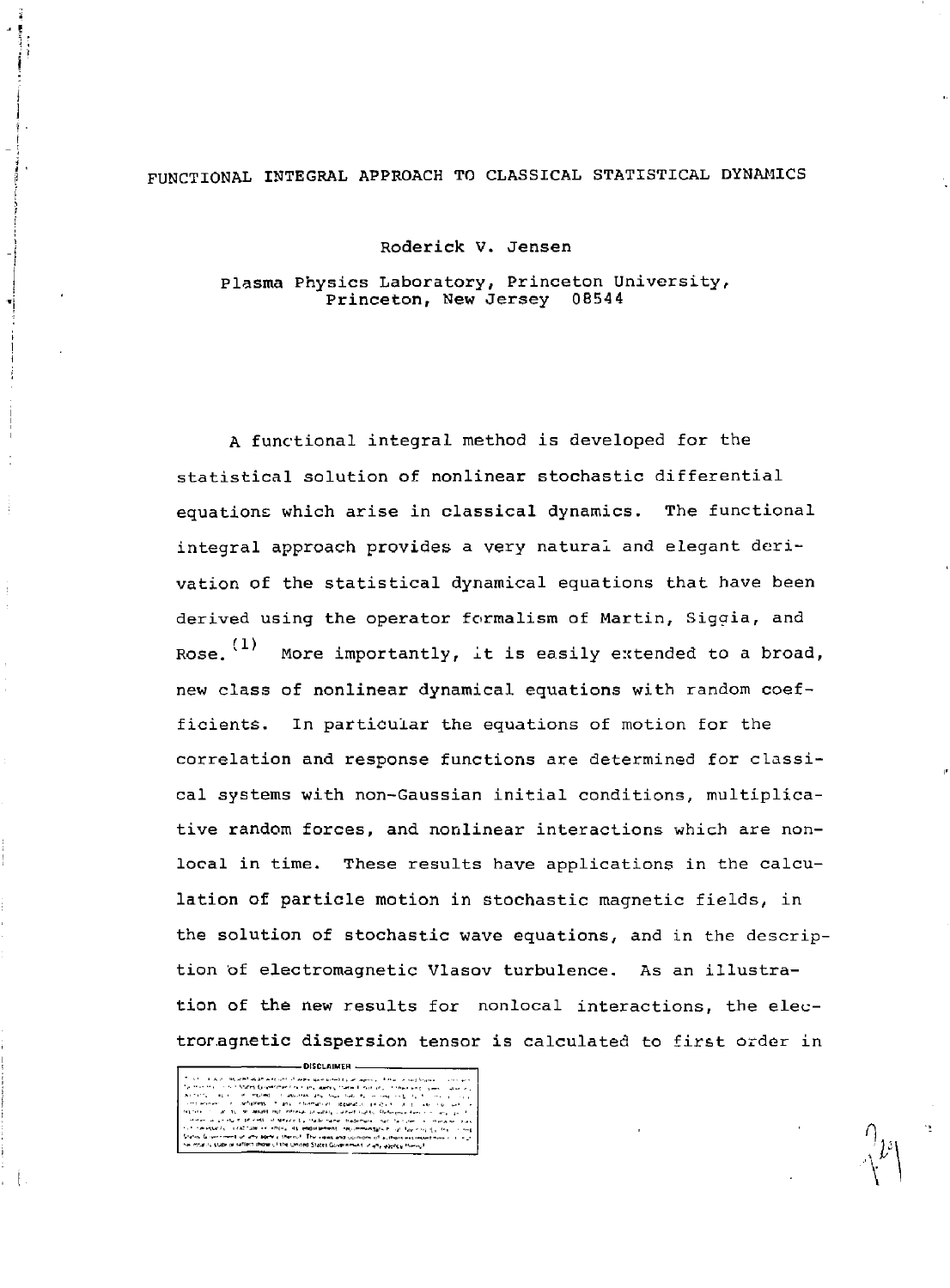renormalized perturbation theory.

KEY WORDS: classical statistical dynamics; stochastic differential equations; functional integral formalism; Schwinger equations; Dyson equations; turbulence; nonlinear electromagnetic dispersion tensor.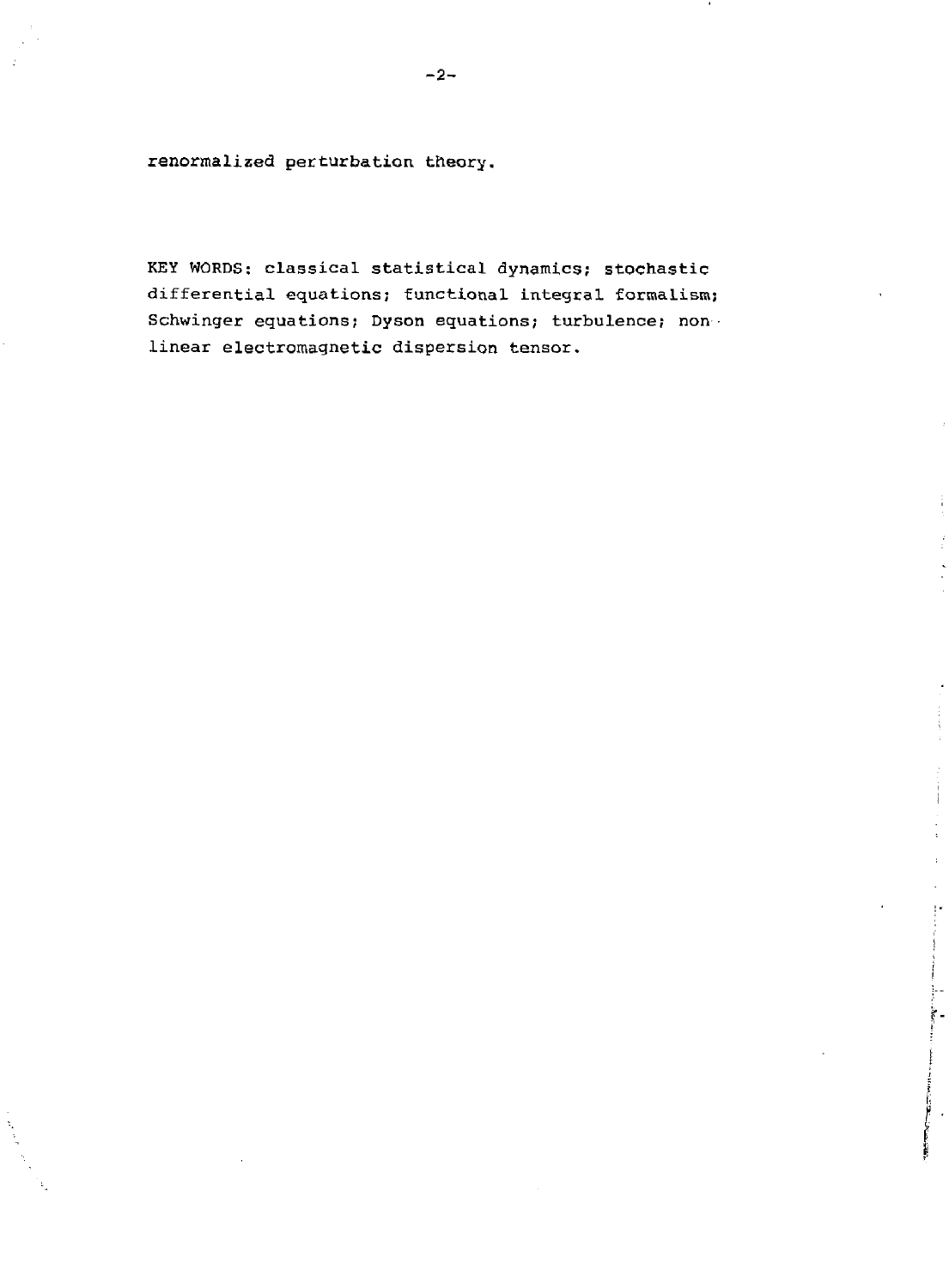### 1. INTRODUCTION

j

The first satisfactory theory for the calculation of the statistical properties of classical dynamical systems was developed by Martin, Siggia, and Rose<sup>(1)</sup> (MSR), who constructed a Heisenberg operator theory which parallels the Schwinger formalism<sup>(2)</sup> of quantum field theory. They derive closed equations for the statistical correlation and response functions, which can be used as a starting point for systematic perturbation theories. Considerable effort has been expended in refining and extending this operator theory.  $(3-6)$ 

Although functional integral techniques have a long and successful history in quantum theory and equilibrium statistical mechanics<sup>(7)</sup> they have only recently been exploited in the study of classical statistical dynamics.  $\left(8\right)$  De Dominicis<sup>(9)</sup> and Janssen<sup>(10)</sup> have shown that the equations of notion for the correlation and response functions given by MSR can also be derived from a functional integral solution to the underlying stochastic 3ifferential equations.

This functional integral method is analogous to Feynman's path integral formalism for quantum theory. It is a more natural and elegant approach to the statistical dynamics of classical systems. Whereas MSR are required to introduce, ad hoc, an unphysical operator which is "conjugate" to the classical random field, the analog of this operator appears naturally in the functional integral method.

 $-3-$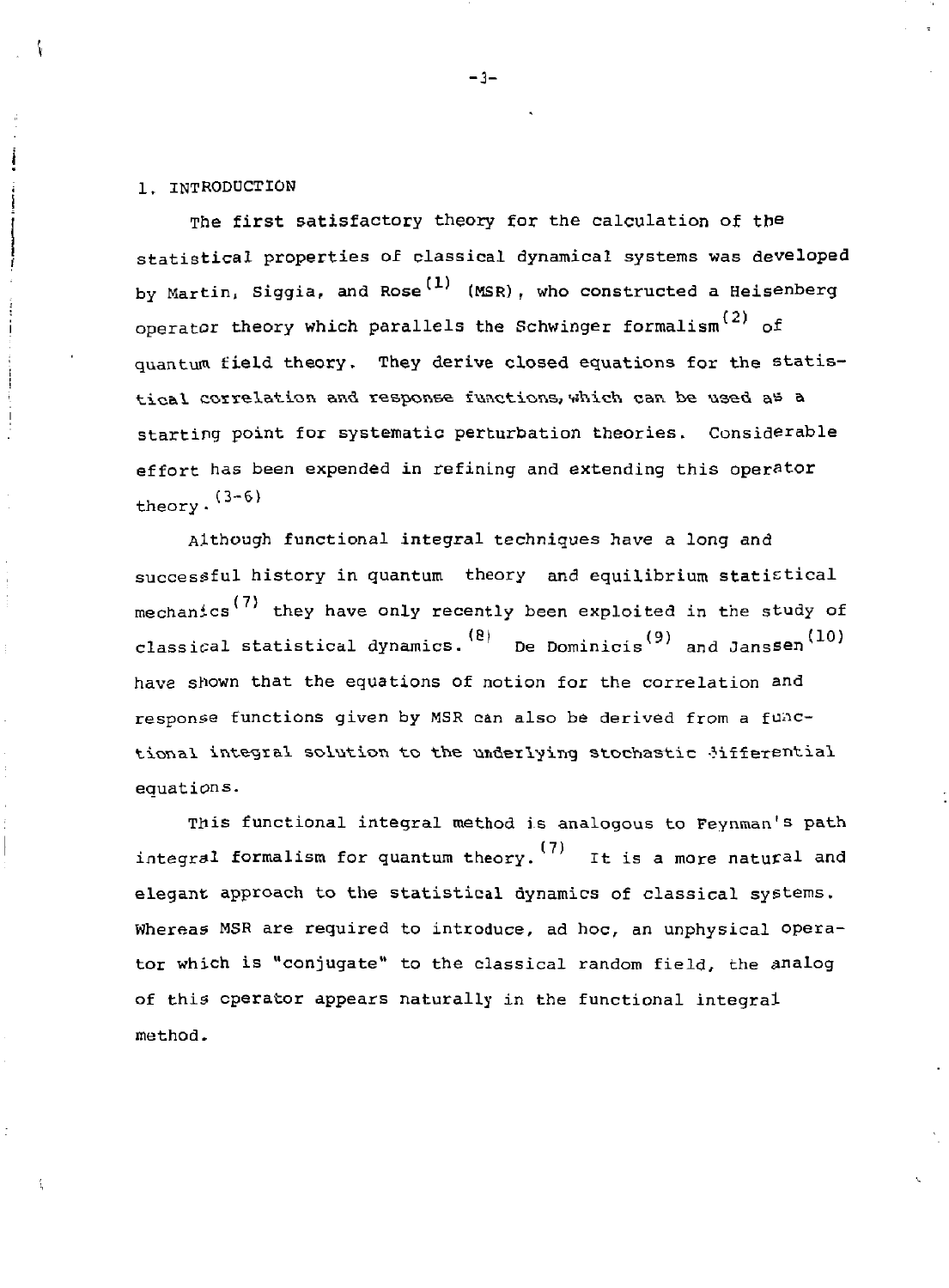We have extended the functional integral approach to a much broader class of nonlinear stochastic differential equations. Be~ cause of the ad hoc nature of the original MSR formalism, it has proven difficult to extend the original method to non-Gaussian initial conditions<sup>(6)</sup> and multiplicative random forces<sup>(3-4)</sup> and impossible to extend it to nonlocal interactions. However, al<sup>1</sup> of these extensions are straightforward in our functional integral formalism.

In Section 2.A we establish our notation and define a class of stochastic differential equations which includes many problems of physical interest; and the operator formalism of MSR is reviewed in Section 2.B to introduce the fundamental ideas involved in the description of classical statistical dynamics. in Section 2.C we develop our functional integral formalism which provides a formal statistical solution for the entire class of dynamical equations defined in Section 2.A. This is the primary contribution of this paper.

Our formalism encompasses all previous work on stochastic differential equations with arbitrary random initial conditions and local forces; and it provides new results for forces and interactions which are nonlocal in time. In Section 3.A we recover Deker's<sup>(6)</sup> results for the corrections due to non-Gaussian initial conditions. The equations of motion for the correlation and response functions for a dynamical system with a multiplicative random force are derived (11) in Section 3.B. These results have also been derived by Phythian. They differ from the equations of Deker and Haake<sup>(3)</sup> in that the statistics of the random force are decoupled from the statistics of the random field. This separation of the statistical averages has prac-

 $-4-$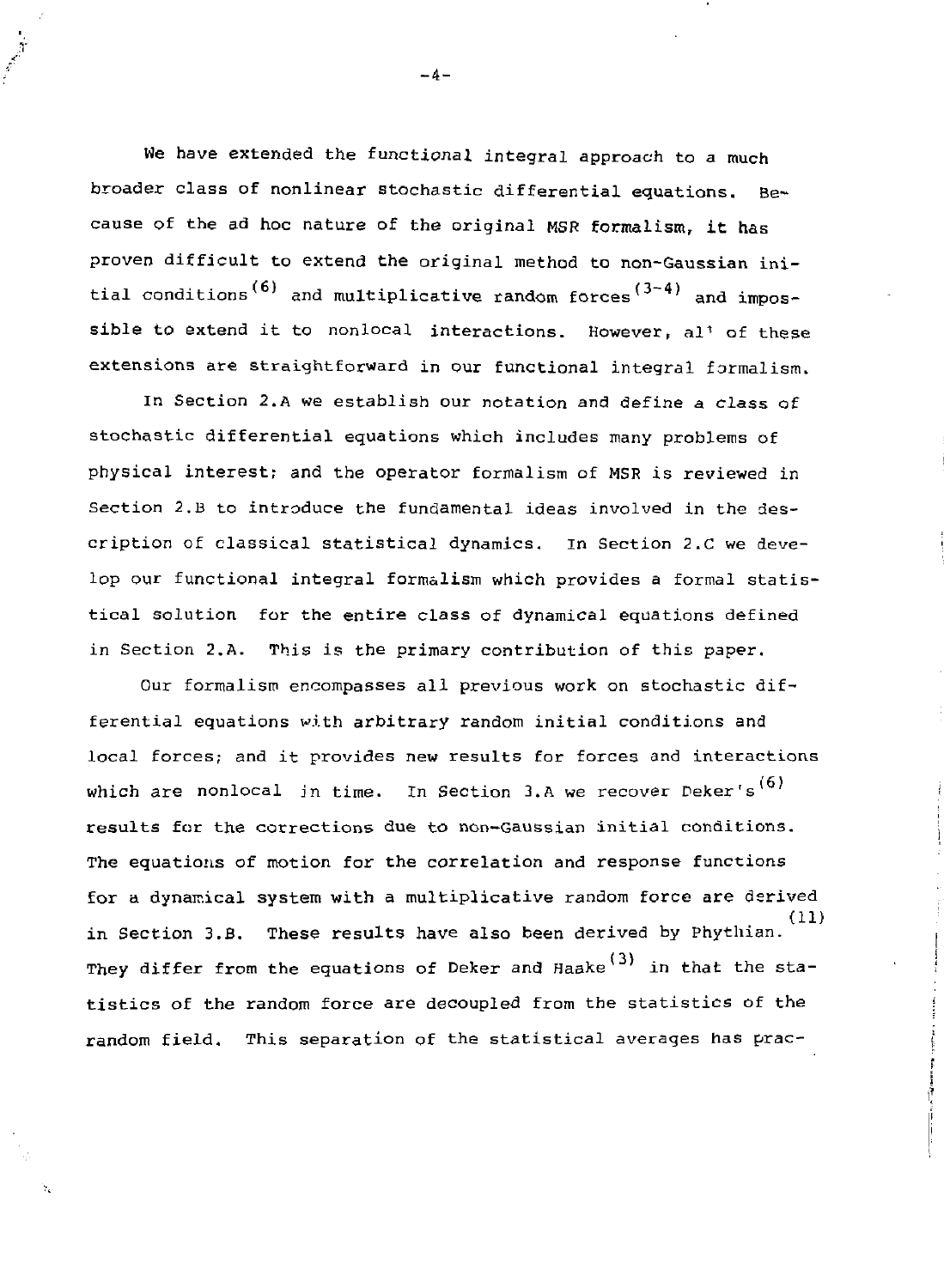tical advantages. We further note that the results of Deker and Haake<sup>(3)</sup> are also easily derived using a slight modification of our techniques. Thus the functional integral approach serves to unify the different results for this problem.

Finally, in Section 3.C we derive the statistical equations for nonlinear dynamical systems with non local interactions. These new results provide a complete formal description of the statistical dynamics of an important class of stochastic differential equations. We then use the equations for the correlation and response functions to derive the electromagnetic dispersion tensor in lowest order renormalized perturbation theory (Direct Interaction Approximation)• This provides a practical application of our formal results.

-5-

ļ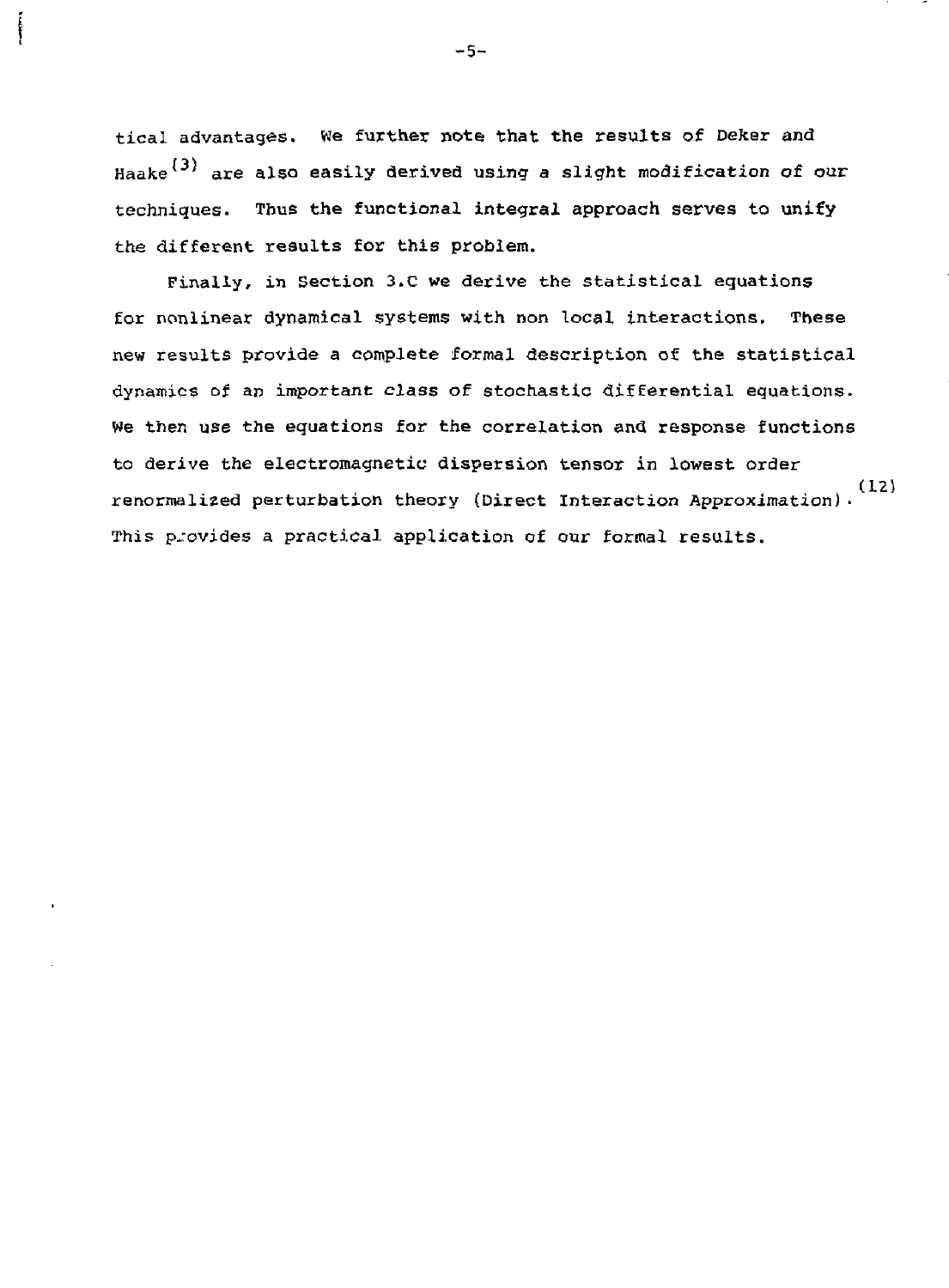- 2. THE OPERATOR AND FUNCTIONAL INTEGRAL THEORIES OF CLASSICAL STATISTICAL DYNAMICS
	- A. Stochastic Differential Equations.

Consider the class of stochastic differential equations which can be written in the following generic form:

$$
\begin{aligned} \n\partial_{\mathbf{t}_1} \psi(1) &= U_1(1) + U_2(12) \psi(2) + U_3(123) \psi(2) \psi(3) \\ \n&\quad + \dots + U_n(1 \dots n) \psi(1) \dots \psi(n) \\ \n&\quad + \delta(\mathbf{t}_1 - \mathbf{t}_0) \psi_0(\underline{1}) \n\end{aligned} \tag{2.1}
$$

where  $\psi(1)$  is in general a real, multicomponent classical field defined on  $\mathbb{R}^{d+1} \times \mathbb{Z}^{m}$  which has a jump discontinuity at  $t_1=t_0$ :  $\psi(1) = H(t_1-t_0) \psi(1)$ . The index  $1 \equiv (t_1, x_1...x_d, n_1...n_m) = (t_1, 1,)$ represents the time, space, and other variables and internal indices which are arguments of the field  $\psi(1)$ ; and summation and integration over repeated indices is assumed. Moreover, the "forces" and interactions  $U_i(1...i) = \overline{U}_i(1...i) + \overline{U}_i(1...i)$  are integrodifferential operators which can be decomposed into a deterministic piece  $\vec{U}_1(1...i)$  and a random piece  $\vec{U}_1(1...i)$  with known statistics. The interactions are also required to be causal. In other words, if  $U_n(1...n)$  involves time integrations, the integrals can only range from  $t_0$  to  $t_1$ . Finally, the initial condition will generally consist of a deterministic and a random piece:  $\psi_0 = \overline{\psi}_0 + \overline{\psi}_0$ .

The fundamental statistical quantities are the mean field  $(\psi(1))$ , the fluctuation function or cumulant function

-6-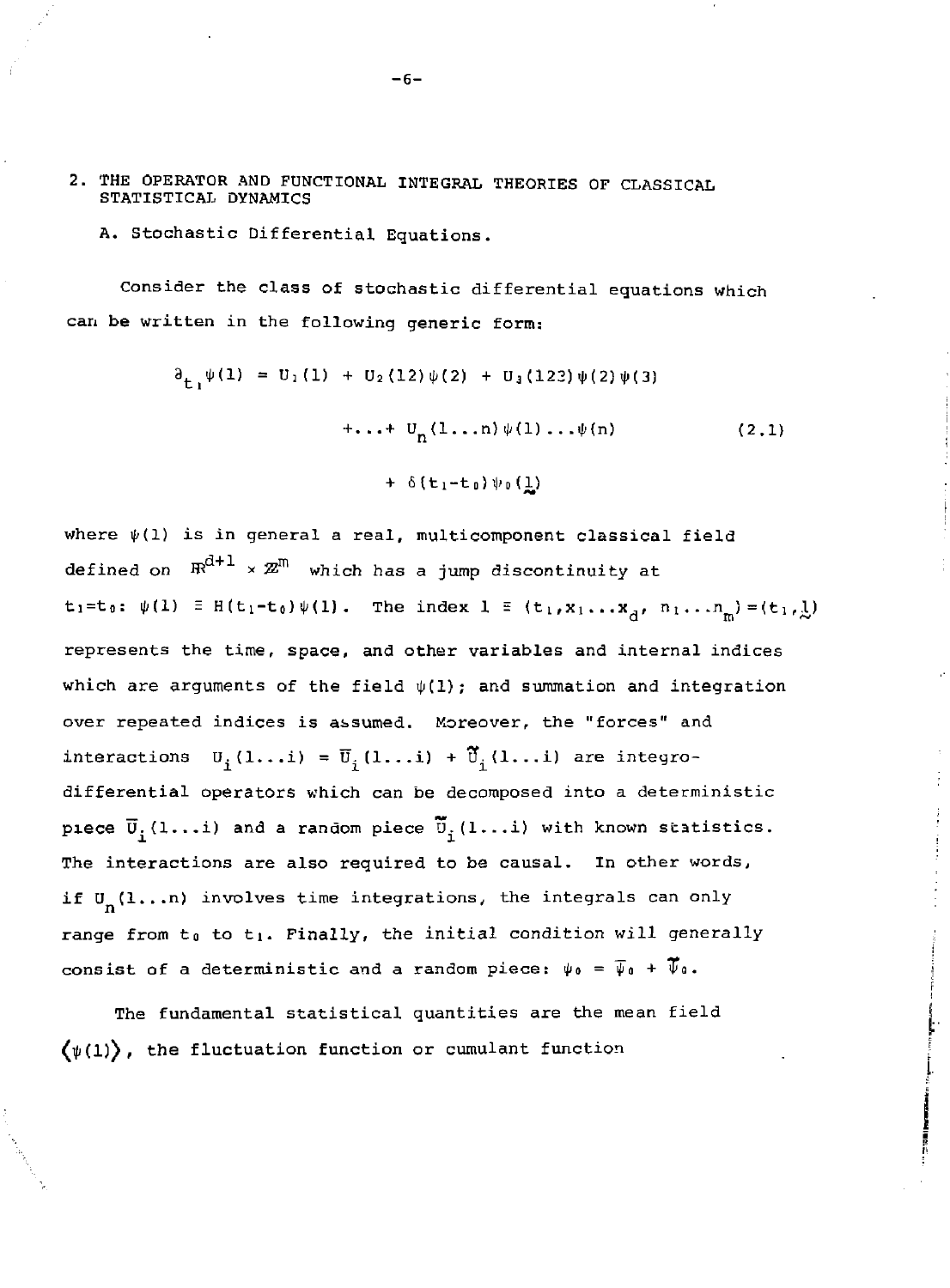$\langle \psi(1)\psi(2)\rangle$  =  $\langle \psi(1)\psi(2)\rangle$  -  $\langle \psi(1)\rangle$  $\langle \psi(2)\rangle$  and the averaged response c function to infinitesimal external perturbations

RU2)  $\left\langle \frac{\delta \psi(1)}{\delta \overline{U}(2)} \right\rangle \Bigg|_{\overline{U}(2) = 0}$ . Here the brackets  $\langle \dots \rangle$  will be used to

indicate averages over all random elements in the problem.

We will develop a complete formal description of the statistical dynamics for this general class of stochastic differential equations. Since many interesting physical problems can be cast in this form, their formal solution will constitute special cases of our results.

Some important problems which lead to stochastic differential equations of this type are discussed below for illustration.

# (i) Navier-Stokes Turbulence with a Random Stirring Force

The Navier-Stokes equation for a randomly stirred, incompressible fluid is:

$$
\partial_{\mathbf{t}} \mathbf{y} + \mathbf{P}_{\mathbf{t}} \cdot \mathbf{y} \cdot \nabla \mathbf{y} = \nu \nabla^2 \mathbf{y} + \mathbf{f} \tag{2.2}
$$

where  $\frac{p}{2t}$  is the transverse projection operator,  $v$  is the viscosity, and f is a transverse, random stirring force with known statistics.

This is an example of a problem with a linear random force. The correspondence with (2.1) follows by identifying:

 $\psi(1) \equiv v_{i} (t_1, \mathbf{x}_1) \mathbf{H}(t_1-t_0) \quad i_1=1,2,3$ 

$$
\tilde{\mathbf{U}}_1(1) \equiv \mathbf{f}_1( \mathbf{t}_1, \mathbf{g}_1)
$$

- 7-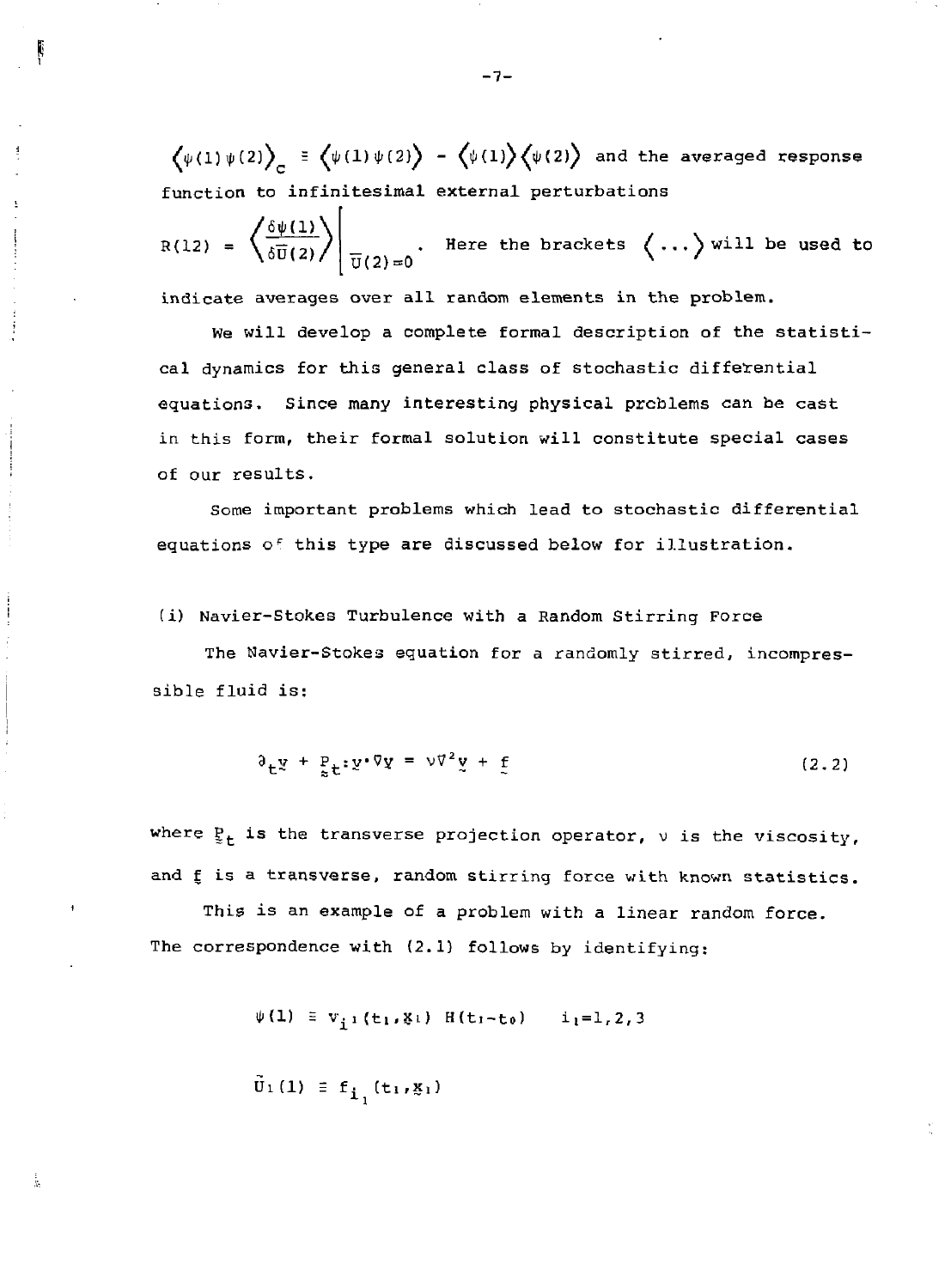$$
\vec{U}_2(12) \equiv \sqrt{2} \cdot \delta(1-2)
$$

$$
\overline{0}_3(123) \equiv -[P_{\underline{t}}]_{\hat{1}_1\hat{1}_3} \overline{v}_{\hat{1}_2}(\underline{x}_3) \cdot \delta(t_1 - t_2) \delta(\underline{x}_1 - \underline{x}_2) \delta(1-3)
$$
 (2.3)

(ii) Particle Motion in Stochastic Magnetic Fields

Krommes, Kleva, and Oberman<sup>(13)</sup> have derived a stochastic differential equation for the evolution of the phase space density  $P(x,v,t)$  of charged particles moving along magnetic field lines. The magnetic field is assumed to be primarily in the z direction with weak shear in the y direction and a small random component b(x,t) in the x direction. Their result for *x«L* is

$$
\frac{\partial P}{\partial t} + v \left[ \frac{\partial}{\partial z} + \frac{x}{L_g} \frac{\partial}{\partial y} \right] P - D \frac{\partial^2 P}{\partial y^2} - C \{v\} P + v b \frac{\partial}{\partial r} P = \delta (t - t_0) P_0 \qquad (2.4)
$$

where v is the particle velocity along the field lines,  $L_c$  is the shear length, D is the classical perpendicular diffusion coefficient due to particle collisions, and C{v) is a collision operator in velocity space.

Equation (2.4) is an example of a stochastic differential equation with a multiplicative random force which can be written in the form of (2.1) by identifying:

 $\psi(1) \equiv P(t_1, x_1, v_1)H(t_1-t_0)$ 

 $U_1(1) \equiv 0$ 

$$
\overline{U}_2(12) \equiv -\left\{v \left[\frac{\partial}{\partial z_2} + \frac{x_1}{L_S} \frac{\partial}{\partial y_2}\right] - p \frac{\partial^2}{\partial y_2^2} - C\{v_2\}\right\} \cdot \delta(1-2)
$$
\n
$$
\widetilde{U}_2(12) \equiv -v_1 b(1) \frac{\partial}{\partial x_2} \cdot \delta(1-2) \quad . \tag{2.5}
$$

-8-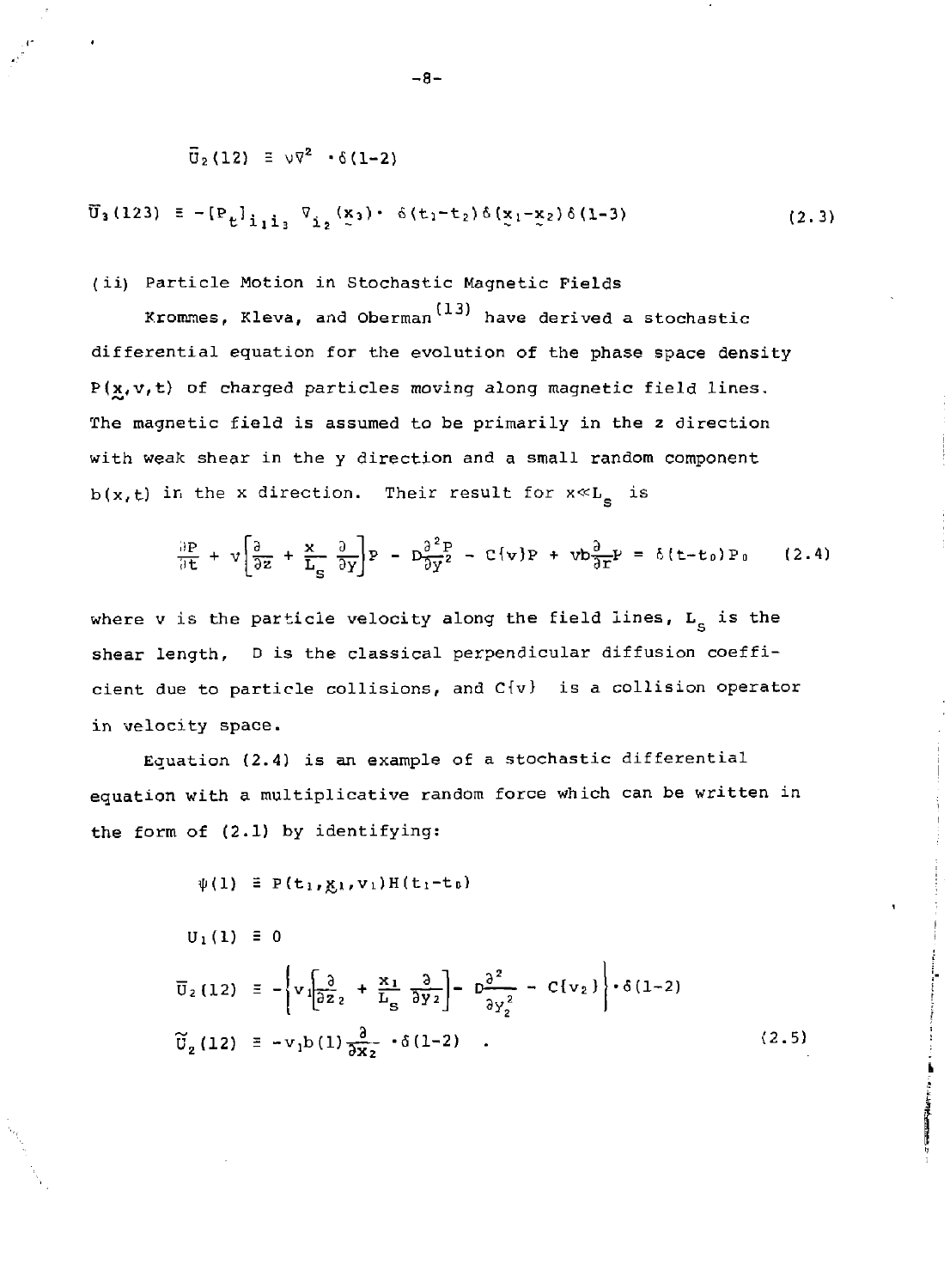(iii) Stochastic Wave Equation

The propagation of waves in random media is described by stochastic wave equations of the form

$$
\frac{\partial^2 \phi}{\partial t^2} = b \nabla^2 \phi \tag{2.6}
$$

where b is a random variable with known statistics. If we integrate (2.6) once with respect to time using Cauchy initial conditions  $\phi(t_0) = \phi_0$  and  $\frac{\partial \phi}{\partial t}(t_0) = \frac{\partial \phi_0}{\partial t}$ , then we get a stochastic differential equation with a nonlocal interaction

$$
\frac{\partial \phi}{\partial t} = \int_{t_0}^{t} \partial t' \, b \nabla^2 \phi + \frac{\partial \phi}{\partial t} \, . \tag{2.7}
$$

This equation can then be written in the form of (2.1) by identifying

$$
\psi(1) = \phi(t_1, x_1) \quad H(t_1 - t_0)
$$
  
\n
$$
U_1(1) = \frac{\partial \phi}{\partial t} (\underline{x}_1)
$$
  
\n
$$
U_2(12) = b(t_2, x_2) \nabla^2 H(t_1 - t_2) \delta(x_1 - x_2) \quad . \quad (2.8)
$$

(iv) Electromagnetic Vlasov Turbulence

The Vlasov-Maxwell equations describe the collisionless evolution of distributions of charged particles  $f_s(x,y,t)$  and their associated electric and magnetic fields: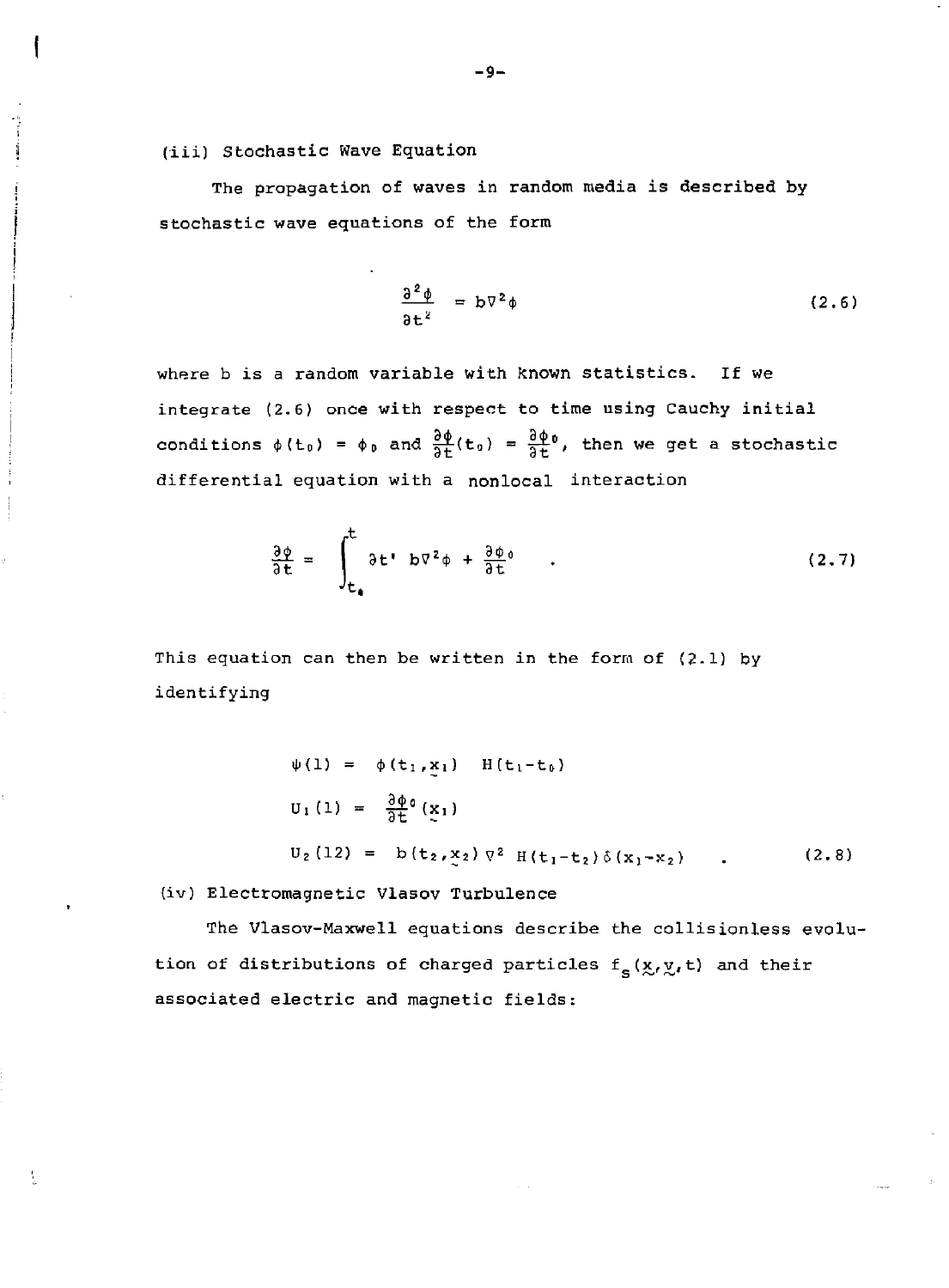$$
\frac{\partial f_s}{\partial t} + \chi \cdot \nabla f_s + \frac{q_s}{m_s} \left[ \underline{E} + \frac{\chi \chi \underline{B}}{c} \right] \cdot \frac{\partial}{\partial \chi} f_s = 0 \tag{2.9}
$$

$$
\frac{\partial E}{\partial t} - c \nabla x \cdot E + 4 \pi \sum_{s} q_{s} \int d^{3} v f_{s} \quad \underline{v} = 0 \tag{2.10}
$$

$$
\frac{\partial \mathbf{R}}{\partial t} + c \nabla \mathbf{x} \mathbf{E} = 0 \tag{2.11}
$$

where s is the charged particle species index,  $q_{\rm g}$  is the charge, and  $m_e$  is the mass. Statistics enters the problem either through the assumption of 1) random initial conditions or 2) some implicit randomness in the distribution functions which requires ensemble averages to be taken to define quantities of physical interest (i.e., random phases). This problem can be cast into the form of (2.1) in two different ways. First,  $\psi(1)$  can be defined to be a vector field with N+6 components where N is the number of charged particle species. The remaining 6 components arise from the vector electric and magnetic fields. Alternatively, (2.10) and (2.11) can be used to solve for E and B in terms of the particle distribution functions. Then  $\psi(1)$  represents only the N particle distributions. Although the second method introduces nonlocal interactions through retardation effects, it reduces the number of components of the vector field  $\psi$ . This reduction has computational advantages in the usual cases where N=l or 2.

Here we will follow the second approach. We solve (2.10) and

ے<br>آ

 $-10-$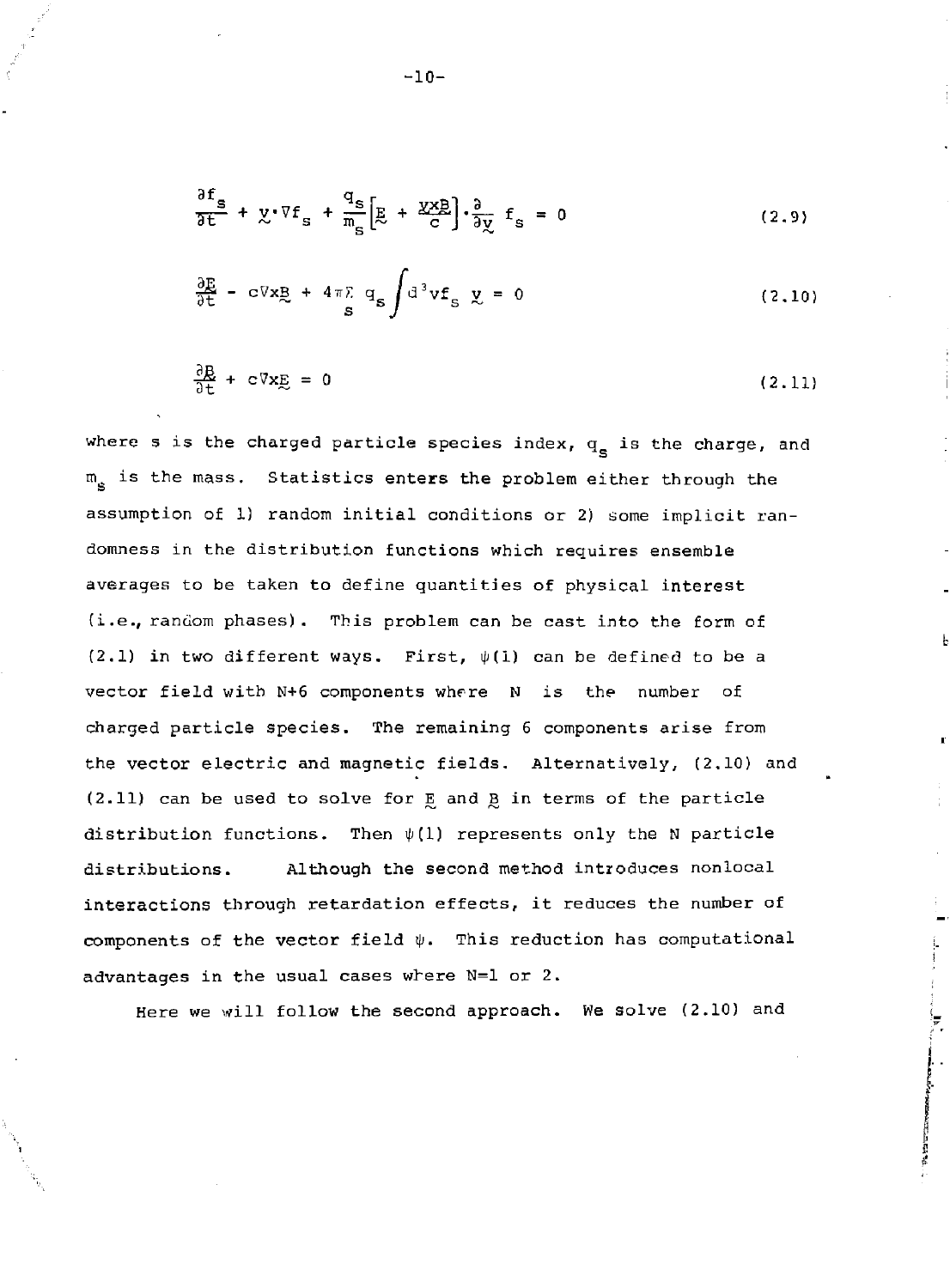$(2.11)$  in the usual way by introducing the scalar and vector potentials  $A^0$  and  $A^{(16)}$ . The results are

$$
B(x_1, t_1) \equiv B(12) \psi(2) = \nabla_1 x \; A(12) \psi(2)
$$
 (2.12)

$$
E(x_1, t_1) \equiv E(12) \psi(2) = -\nabla_1 \lambda^0 (12) \psi(2) - \frac{1}{C} \frac{\partial}{\partial t_1} \underline{\lambda} (12) \psi(2) \tag{2.13}
$$

where we have defined  $\psi(1) \equiv f(t_1, x_1, y_1, s_1)$ . The definitions of the four potential operators depend on the choice of gauge. In the coulomb gauge  $\nabla \cdot A=0$  for example, we have a retarded vector potential and an "instantaneous" scalar potential :

$$
\underline{\mathsf{A}}(\mathsf{x}_1,\mathsf{t}_1) \equiv \underline{\mathsf{A}}(12)\psi(2)
$$

$$
\equiv \int d^{3}x_{2}dt_{2} \frac{\delta(t_{2}+\vert \underline{g_{1} \cdot g_{2}}\vert - t_{1})}{\vert \underline{g_{1} \cdot g_{2}}\vert} = \sum_{S_{2}} q_{S_{2}} \int d^{3}v_{2}p_{C}t \cdot \underline{g_{2}}f_{S_{2}} \tag{2.14}
$$

$$
A^0(x_1, t_1) \equiv A^*(12) \psi(2)
$$

$$
\equiv \int d^{3}x_{2}dt_{2}\frac{\delta(t_{2}-t_{1})}{|x_{1}-x_{2}|}\sum_{s}q_{s_{2}}\int d^{3}v_{2}f_{s_{2}} \qquad (2.15)
$$

where  $g_{+}$  is the transverse projection operator.

The retarded four-potential gives rise to nonlinear interactions which are nonlocal in time. Sines the potentials are retarded the interactions are also causal. The evolution of  $v(1)$ depends only on the past, not on the future.

The correspondence of equations  $(2.9)$ ,  $(2.10)$ , and  $(2.11)$  with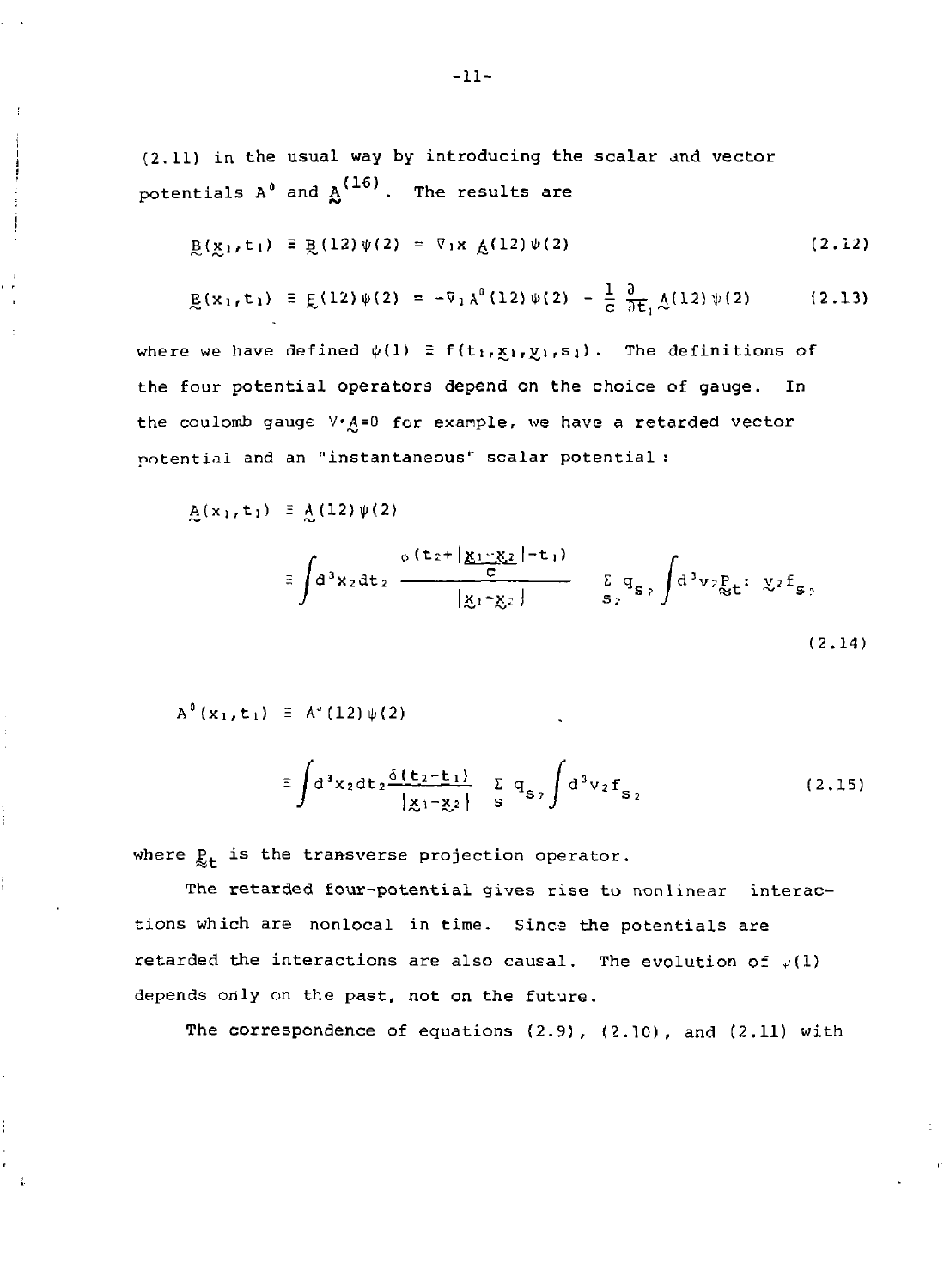equation (2.1) is completed by identifying

$$
\begin{aligned}\n\overline{U}_2(12) &\equiv -\underline{y}_1 \cdot \nabla_{\underline{x}_1} \cdot \delta(1-2) \\
\overline{U}_3(123) &\equiv -\frac{q_1}{m_1} \left[ \underline{E}(12) + \underline{y}_1 \underline{x} \underline{B}(12) \right] \cdot \frac{\partial}{\partial \underline{y}_1} \cdot \delta(1-3) \\
&\equiv -\underline{L}(12) \cdot \frac{\partial}{\partial \underline{y}_1} \cdot \delta(1-3)\n\end{aligned} \tag{2.16}
$$

where  $L(12)$  is the Lorentz force operator.

B. The Operator Formalism of Martin, Siggia, and Rose.

In order to describe the statistical properties of a classical dynamical system vhich is governed by a stochastic differential equation, we need a theory for the calculation of the correlation functions and response functions (avercged Green's functions). If we naively average stochastic differencial equations such as (2.1) with respect to rardom forces and interactions, random initial conditions, or an ensemble of realizations, we arrive at an equation for the evolution of  $\langle \psi(1)\rangle$ . Unfortunately, the dynamics of  $\langle \psi(1)\rangle$ will depend in general upon higher order correlation functions  $\langle\mathbb{U}_{\textrm{n}}(\textrm{1}\dots \textrm{n})\psi(\textrm{2})\dots\psi(\textrm{n})\rangle$  due to the nonlinear interactions  $\bar{U}_{\text{n}}(1\ldots$ n), n $\geq$ 3 and  $\tilde{U}_{\text{n}}(1\ldots$ n), n $\geq$ 2. The evolution of these higher order correlation functions depends in turn upon still higher order correlations- The resulting hierarchy of equations can only be closed by some truncation procedure.  $(17)$ 

Martin, Siggia, and Rose<sup>(1)</sup> developed the first satisfactory method for overcoming this 'ifficulty. They succeed in deriving

Þ

-12-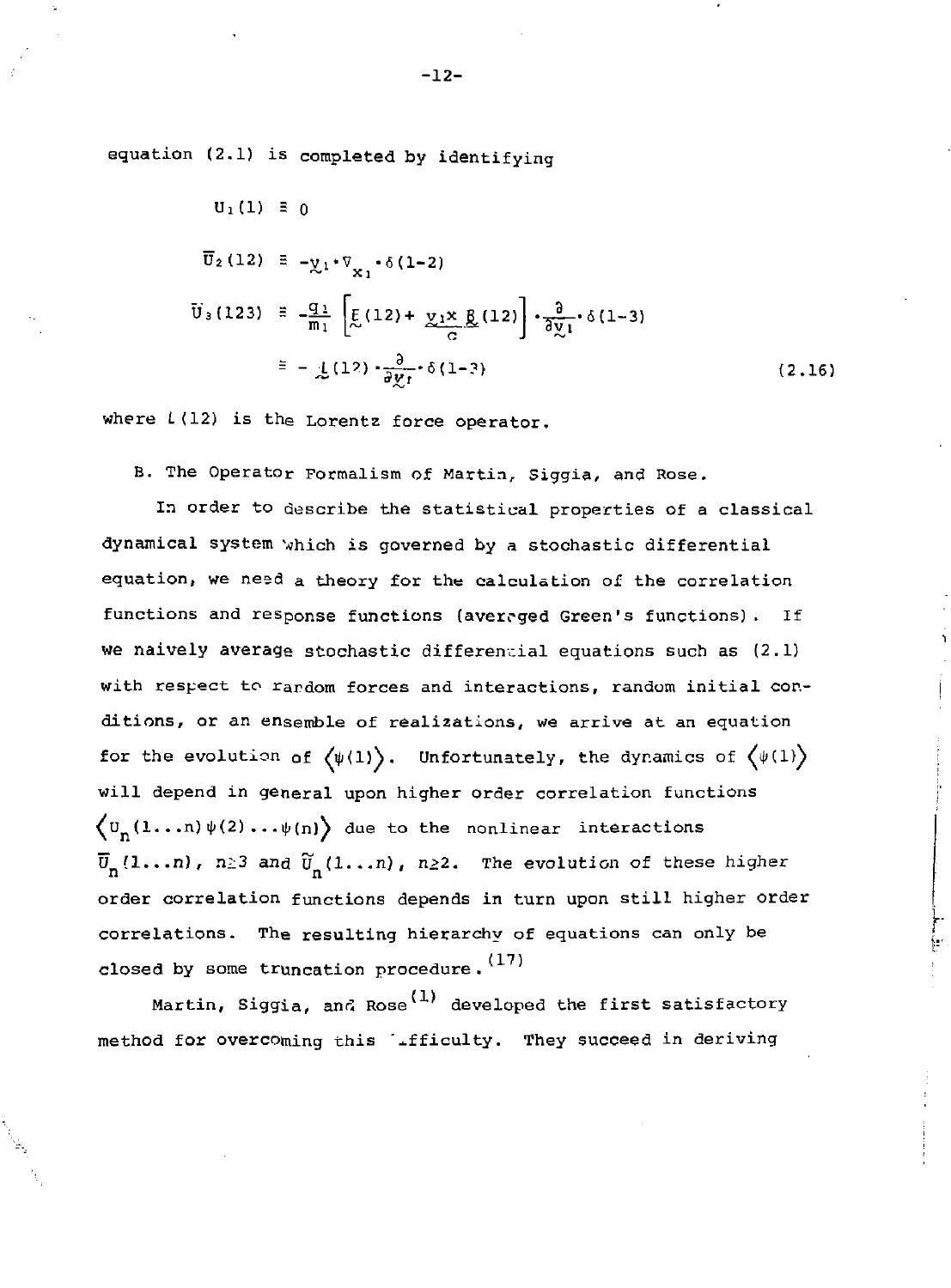closed, exact equations for the evolution of the first few statistical correlation and response functions. Although these exact equations are complicated, they provide a starting point for a renormalized perturbation theory. In addition, the fundamental objects of the theory -the mean field  $\big\langle \psi(1)\big\rangle$ , the fluctuation function  $\langle \psi(1) \psi(2) \rangle_c$ , and the response function R(12) to infinitesimal perturbations—are the physical "observables" of greatest interest.

In order to tako advantage of the poweriul methods of quantum field theory, MSR treat the classical field  $\psi(1)$  as a Heisenberg operator. The classical correlation functions are then defined to be "vacuum" expectation values of time-ordered products of these operators. The important contribution of MSR was the ad hoc introduction of a complex adjoint operator  $\hat{\psi}(t,1)$  which does not commute with  $\psi(t,2)$ :

$$
[\psi(t, \underline{1}), \psi(t, \underline{2})] = \delta(\underline{1}, 2)
$$

s)

ŀ.

 $\hat{\psi}$  is defined, moreover, such that the time-ordered vacuum expectations of products of operators vanish whenever  $\hat{\psi}$  is the latest operator:  $\left\langle \hat{\psi}(1) \hat{\psi}(2) \hat{\psi}(3) \ldots \right\rangle_{4} = 0$  if  $t_1 > t_2$ ,  $t_3 \ldots$  . In particular  $\langle \hat{\psi}(1) \rangle = 0$ .

The time-ordered expectation value of  $\psi(1)$  and  $\hat{\psi}(2)$  gives the averaged response function $^{(18)}$ 

-13-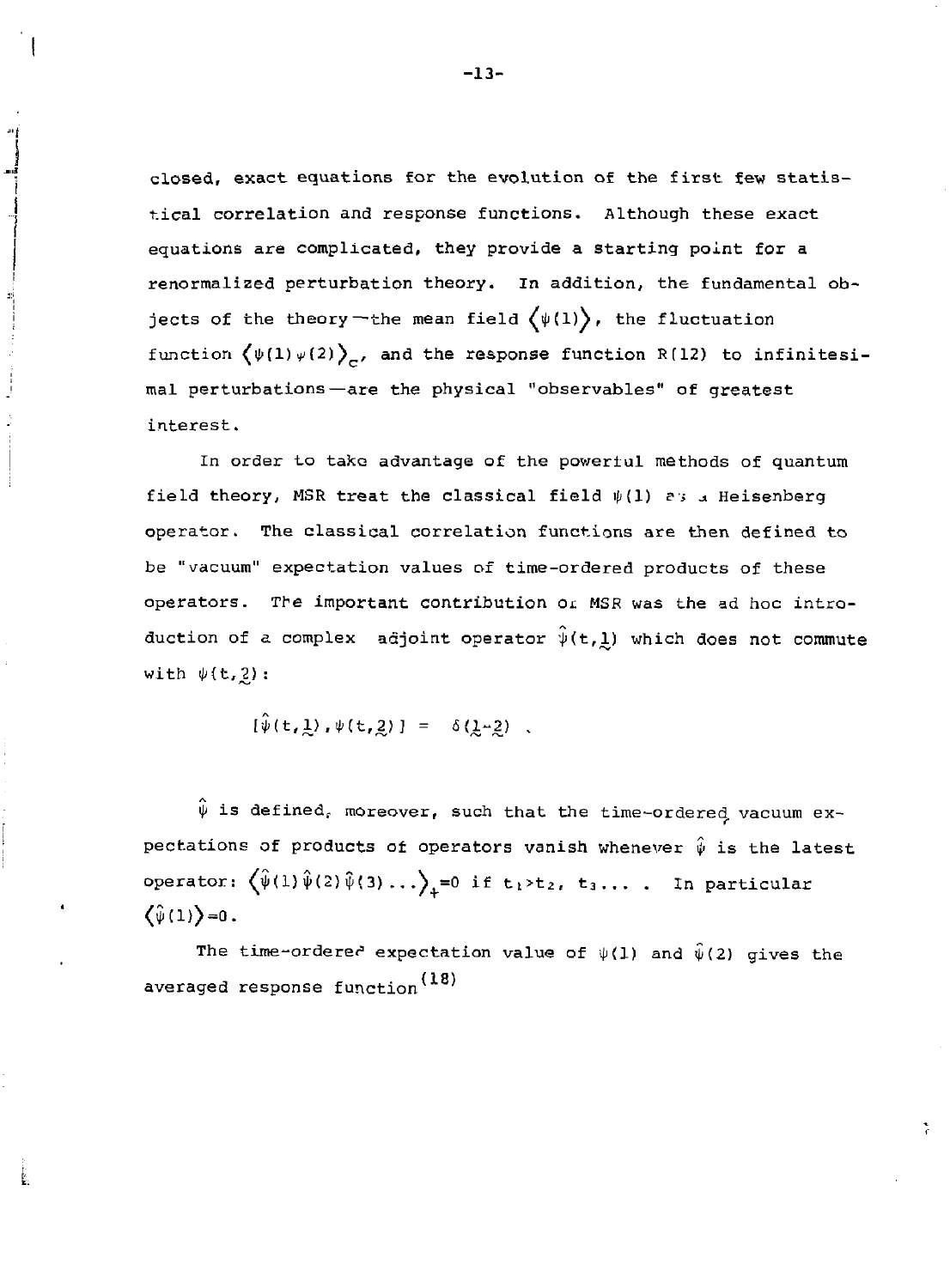$$
R(12) = \left\langle \psi(1)\hat{\psi}(2) \right\rangle_{+}
$$

and the definition of time-ordered expectations of products of the operators  $\psi$  and  $\hat{\psi}$  insures the causality of R. In fact, all statistical quantities of interest are determined by expectations of timeordered products of the operators  $\psi$  and  $\hat{\psi}$ . In the theory of quantum fields these expectations are the Green's functions.

The adjoint operator also makes it possible to construct a Hamiltonian H which generates the equations of motion for the operators  $\psi(1)$  and  $\hat{\psi}(1)$ . Let  $\oint_C(1) = \begin{pmatrix} \psi(1) \\ \hat{\psi}(1) \end{pmatrix}$ , then

$$
\hat{c}_{t_1} \hat{L}(1) = [\hat{L}(1), H]. \qquad (2.17)
$$

This approach is only applicable to dynamic equations (2.1) with local, deterministic forces and interactions; then:

$$
H = \hat{\psi}(\mathbf{\bar{1}}) [\mathbf{\bar{U}}(\mathbf{\bar{1}}) + \mathbf{\bar{U}}_2(\mathbf{\bar{1}}2) \dots \mathbf{\bar{U}}_n(\mathbf{\bar{1}}...n) \psi(2) \dots \psi(n)]
$$

Equation  $(2.17)$  has the seme form as the equations of quantum field theory. We can, therefore, apply the Schwinger functional formal-  $\sin^{(2)}$  to derive closed equations for the exact Green's functions.

The first step is to define a generating functional

$$
\overline{z}\{\eta\} \equiv \left\langle \exp\{\eta(1) \cdot \hat{z}(1)\}\right\rangle_{+} \equiv \left\langle 1\right\rangle_{+}^{\eta} \quad . \tag{2.18}
$$

The various Green's functions are determined by evaluating functional derivatives of  $\overline{z}$  with respect to  $\eta$  at  $\eta=0$ .

It is convenient to work with the connected Green's functions which are generated by  $\bar{F}(\eta) = 1\pi \bar{Z}(\eta)$ . The Schwinger equations for the evolution of the one point connected Greon's functions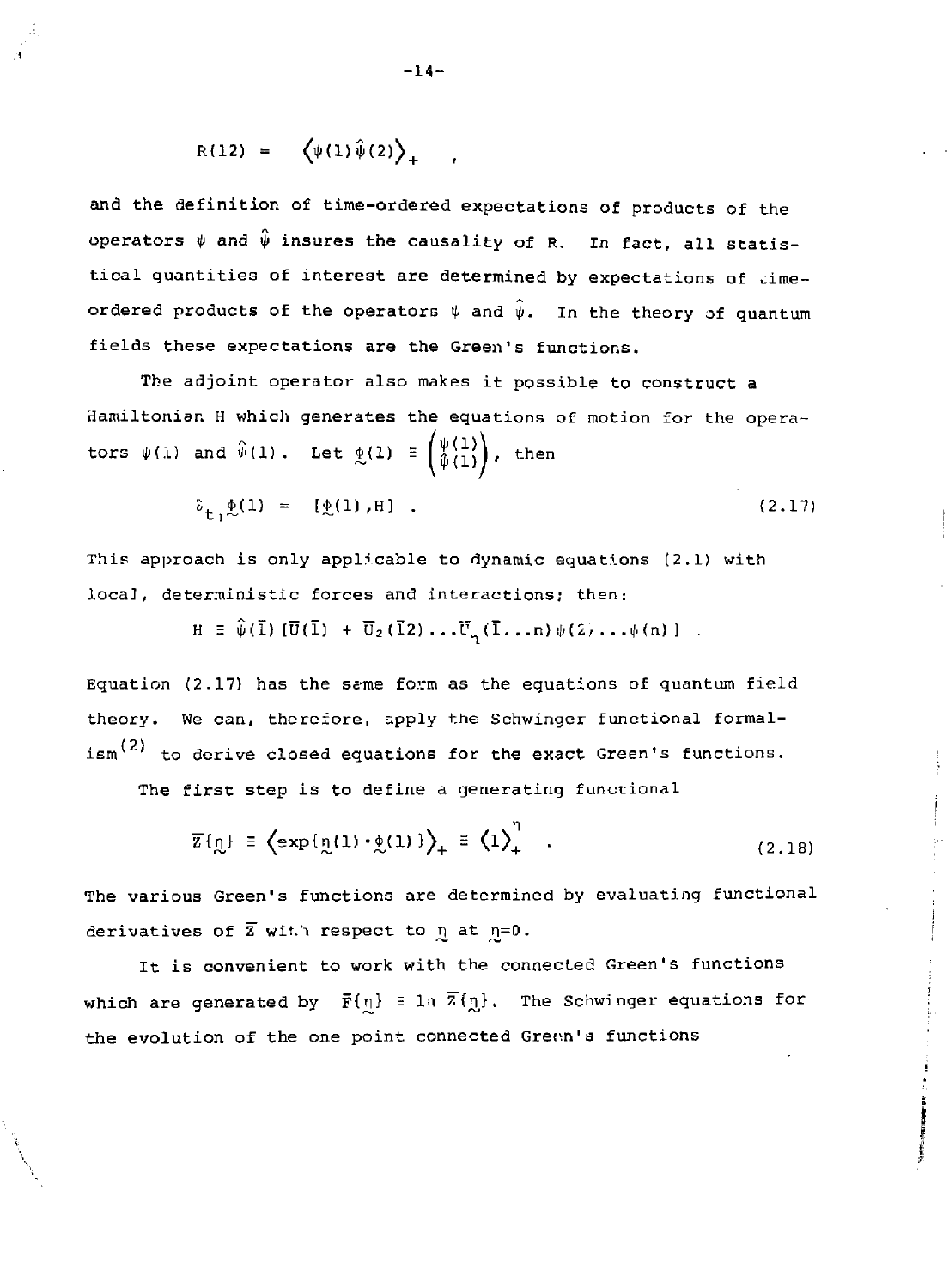$$
G_1^{\eta}(1) = \frac{\partial \bar{F}}{\partial \eta(1)} = \left(\frac{\partial (1)}{\bar{z}}\right)^{\eta}
$$

are easily derived from (? 17)

лi

$$
\partial_{\mathbf{t}_1} G_1^0(1) = \left[ \left( \underline{\hat{\psi}}(1) \right)_+^{\eta} + \left( \underline{\hat{\psi}}(1) \exp\{\underline{\eta}(1) \cdot \underline{\hat{\psi}}(1)\} \right)_+ \right] \frac{1}{2}
$$
  
\n
$$
= \left( \underbrace{\left( \underline{\hat{\psi}}(1), \underline{H} \right)_+^{\eta} + i \sigma_{2} \underline{\eta}(1)}_{\overline{2}} \right) \tag{2.19}
$$
  
\nwhere  $\sigma_2 = \begin{pmatrix} 0 & -i \\ i & 0 \end{pmatrix}$ .

The two-point connected Green's functions

$$
G_{\gamma}^{1}(3,2) \equiv \frac{\delta}{\delta \eta(1)} \frac{\delta}{\delta \eta(2)} \mathbb{F}\{\eta\} \equiv \Big\langle \underline{\hat{\psi}(1) \hat{\psi}(2)} \Big\rangle_{+}^{1} - \Big\langle \underline{\hat{\psi}(1)} \Big\rangle_{+}^{1} \Big\langle \underline{\hat{\psi}(2)} \Big\rangle_{+}^{1}
$$

are just the fluctuation and response functions. Their evolution is described by the Dyson equations which result from the functional differentiation of  $(2.19)$  with respect to  $n(12)$ :

$$
\lambda_{\mathbf{t}_1} G_2^{\eta}(12) = \left\langle \left[ \underline{\phi}(1), \underline{H} \right] \underline{\phi}(2) \right\rangle_+^{\eta} + i \sigma_2 \delta(1-2) \quad . \tag{2.20}
$$

The Schwinger and Dyson equations (2.19) and (2.20) are the first in a hierarchy of equations. However, this hierarchy can be formally closed, exactly, by the following procedure. First, the Green's functions  $\left(\frac{1}{2}(2) \ldots \frac{1}{2}(n)\right)^{\eta}$  on the r.h.s. of (2.19) and (2.20) are written in terms of the connected Green's functions. The connected Green's functions  $G_n^{\Pi}(1...n)$  are in turn written in terms of two-point connected Green's functions  $G_2^{\eta}$  and the 1-particle irreducible vertex functions  $\Gamma_n(1, \ldots n)$ . The generating functional for these vertex functions results from a Legendre transform of  $\bar{F}$ :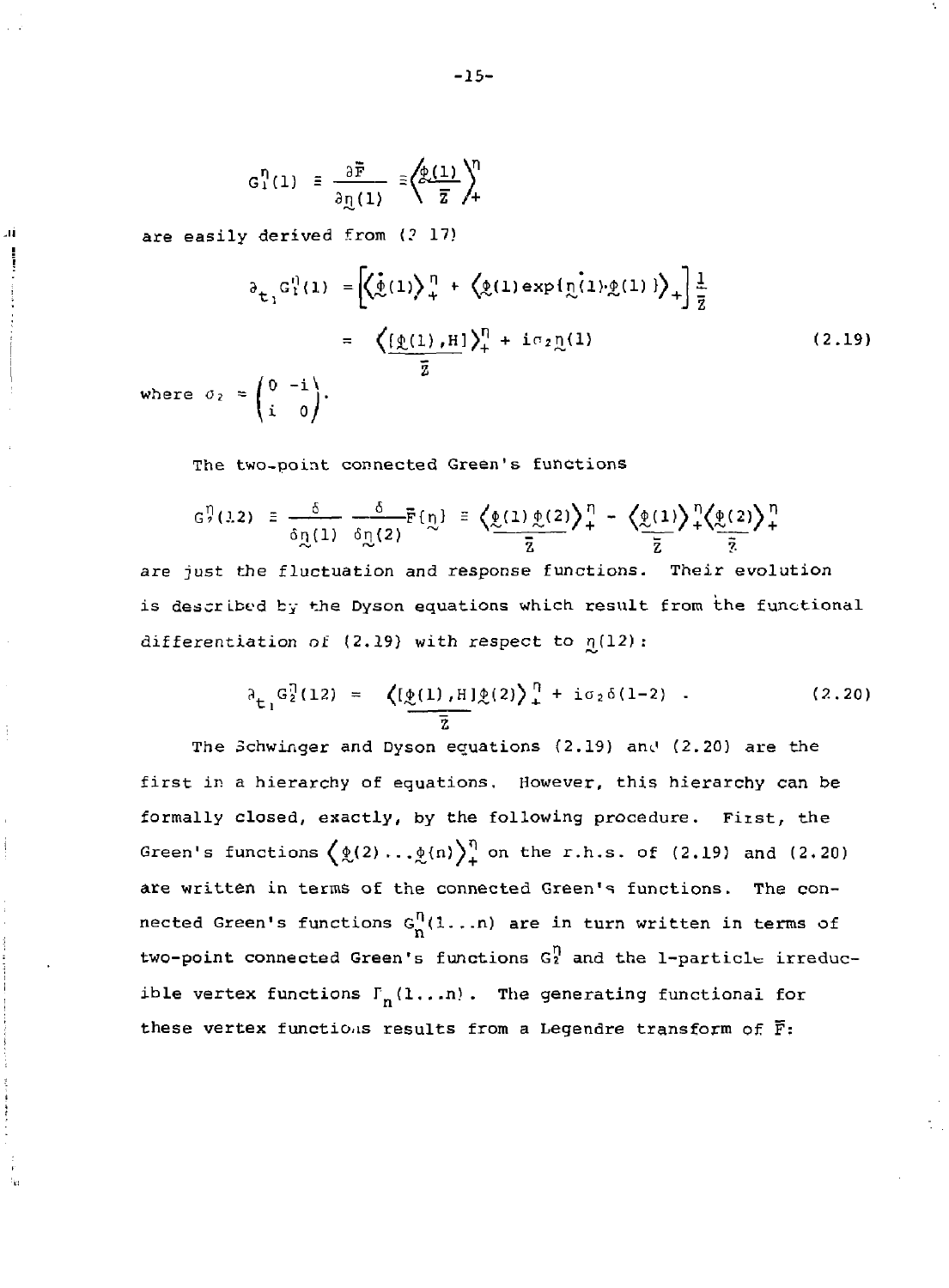$$
\Gamma\{G_1^n\} = \bar{F}\{p\} - p(1)G_1^n(1) \quad .
$$

The vertex functions are then given by functional derivatives of  $\Gamma\{G_1^{\eta}\}\$  with respect to  $C_1^{\eta}$  evaluated at  $G_1$  for  $\eta=0$ . Since

$$
\Gamma_2(12) = \frac{\delta}{\delta G_1^{\eta}(1)} \frac{\delta}{\delta G_1^{\eta}(2)} \Gamma\{G_1^{\eta}\} = -\frac{\delta}{G_2(12)}
$$
 (2.21)

we can write any vertex function as  $^{(19)}$ :

$$
\Gamma_{n}(1...n) = \frac{-\delta}{\delta G_{1}(3)} \cdots \frac{\delta}{\delta G_{1}(n)} G_{2}(12) \quad . \tag{2.22}
$$

Therefore, every Green's function on the r.h.s. of (2.19) and (2.20) can be formally expressed in terms of the two-point connected Green's functions and the vertex functions which are given by (2,22) as functional derivatives of  $\begin{bmatrix} -1 \ 6_2 \end{bmatrix}$  with respect to  $G_l$ . Consequently, in the limit  $n+0$ , the Schwinger and Dyson equations can be written as formally closed functional equations for the exact one-point and two-point connected Green's functions  $G_1$  and  $G_2$ .

In their original paper MSR were primarily concerned with dynamical systems with a quadratic, deterministic interaction. The statistics appear through averages with respect to Gaussian initial conditions or an ensemble of realizations. This corresponds to a stochastic differential equation of the form of (2.1) with: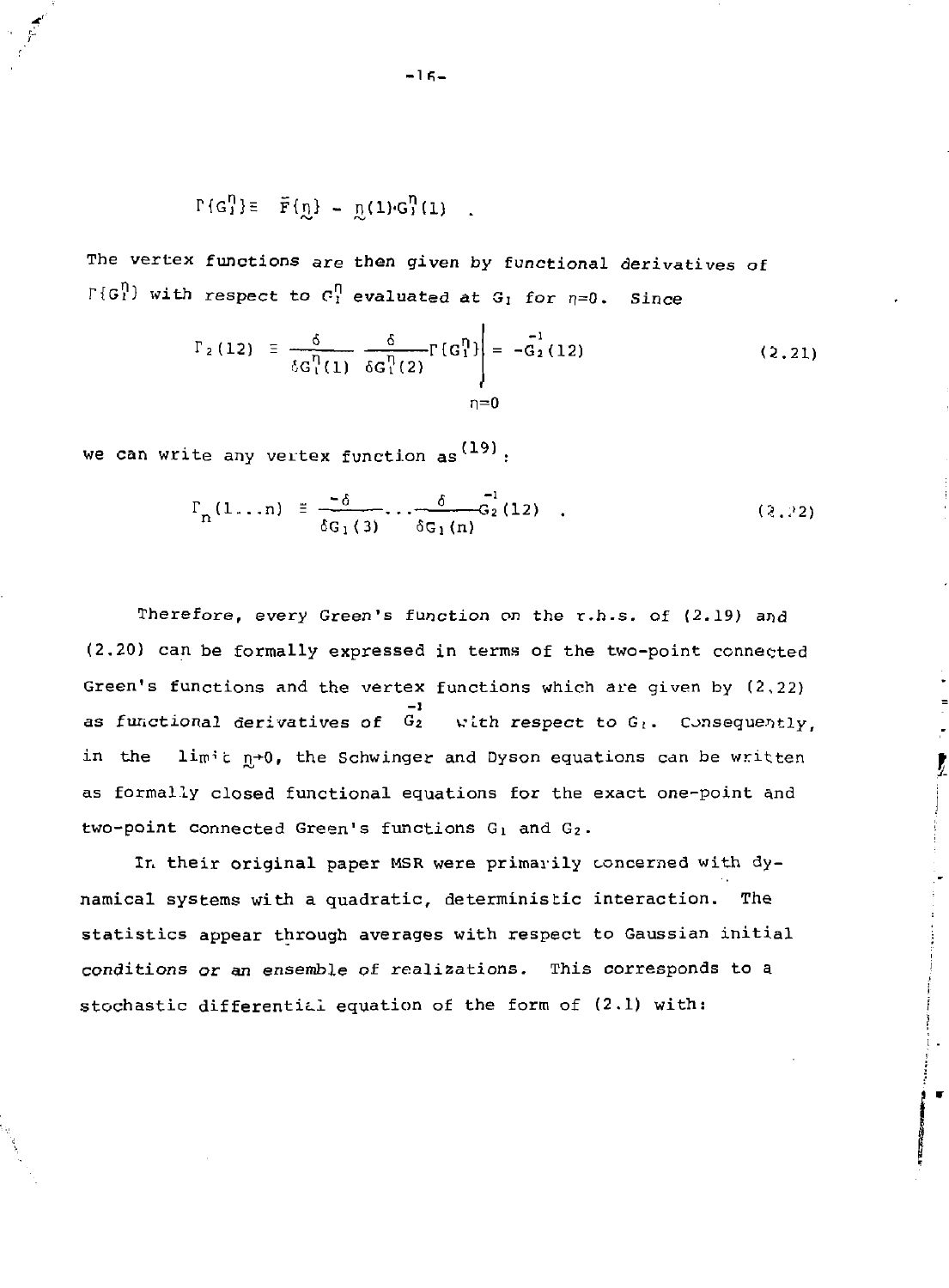$$
U_1(1) = \overline{U}_1(1)
$$
  

$$
U_2(12) = \overline{U}_2(12)
$$
  

$$
U_3(123) = \overline{U}_3(123)
$$
  

$$
U_n(1...n) = 0, n>3
$$

f

The closed operator equations (2.19) and (2.20) for the statistical dynamics of these systems are written compactly in MSR's notation as

$$
[G_2^0]_G_1 = \frac{1}{2} \gamma_3 G_1 + \frac{1}{2} \gamma_3 G_2 + \gamma_1
$$
 (2.23)

$$
G_2 = [G_2^0]^{-1} - \gamma_3 G_1 - \Sigma
$$
 (2.24)

where we have taken  $n=0$ .  $\frac{1}{3}G_2^0$  (12) =  $-i.\sigma \frac{1}{2}a_{t_1} \delta(t_1-t_2) - \gamma \frac{1}{2}$  (12) is the "bare" two-point propagator; and the resonance broadening term  $\Sigma$ is defined by

$$
\Sigma \equiv \frac{1}{2} \gamma_3 G_2 G_2 \Gamma_3 \quad . \tag{2.25}
$$

Finally, the three-point vertex function is given by (2.24) and (2.22)

$$
\Gamma_3 = \gamma_3 + \frac{\delta \Sigma}{\delta G_2} G_2 G_2 \Gamma_3 \tag{2.26}
$$

where we used the chain rule to write;  $\frac{a}{b} = \frac{0.02}{0.2} = 0.6262 \frac{a}{b} = 0.6262 \frac{b}{c}$ .

MSR also consider a system stirred by a random Gaussian force Ui(l). Although their method does not provide a direct means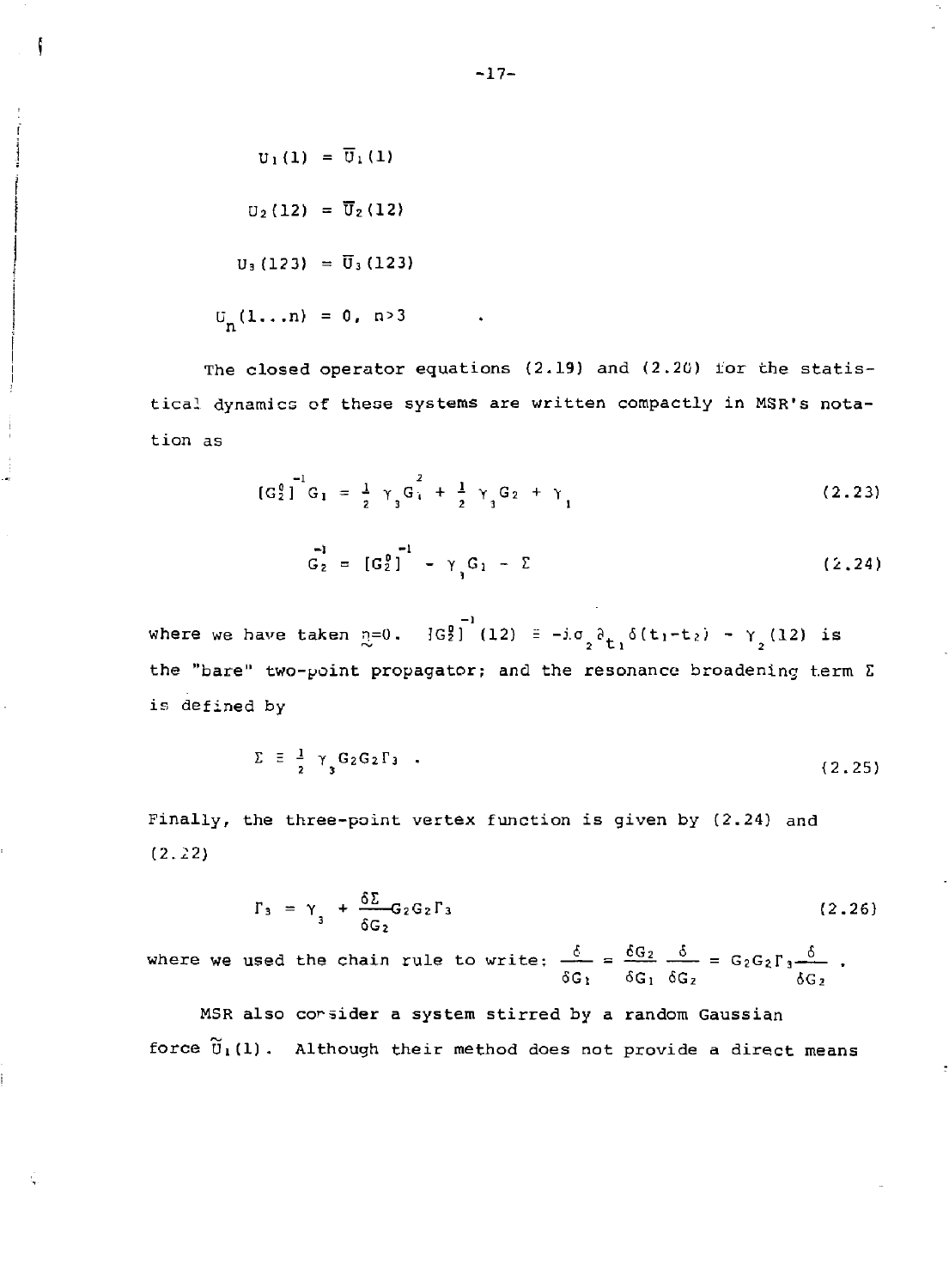of determining the statistical dynamics, they note that a Gaussian random force with vanishing mean can be represented by a deterministic correction to H of the form  $\hat{U}_2(12)\hat{\psi}(1)\hat{\psi}(2)$  where  $\hat{U}(2) = \langle U(1)\hat{U}(2)\rangle$  is the cumulant average of the random force. The calculation of closed dynamical equations then proceeds as before.

Equations  $(2.23)-(2.26)$  can be solved approximately by systematically expanding the exact equations in some small parameter. This is much more satisfying than the conventional perturbation procedure, in which "small" corrections are added to approximate equations in the hope of improving the approximation. Additional advantages of this approach lie in the fact that the physical symmetries of the exact solution are manifest in the exact equations of motion but they may be absent in a method which starts from approximate equations.

Although it is clear that a complete formal theory for the statistical dynamics of classical systems has many important advantages, the original method developed  $^3$ y MSR is limited to a restricted class of stochastic differential equations. Specifically, the only random processes treated had deterministic interactions, linear random forces with Gaussian statistics, and Gaussian initial conditions Deker and Haake<sup>(3)</sup> and Phythian<sup>(4)</sup> have extended the MSR formalism to multiplicative random forces and very recently Deker<sup>(6)</sup> has refined and extended it to non-Gaussian random initial conditions, forces, and interactions.

Because of the ad hoc origin of the MSR formalism the extensions

-18-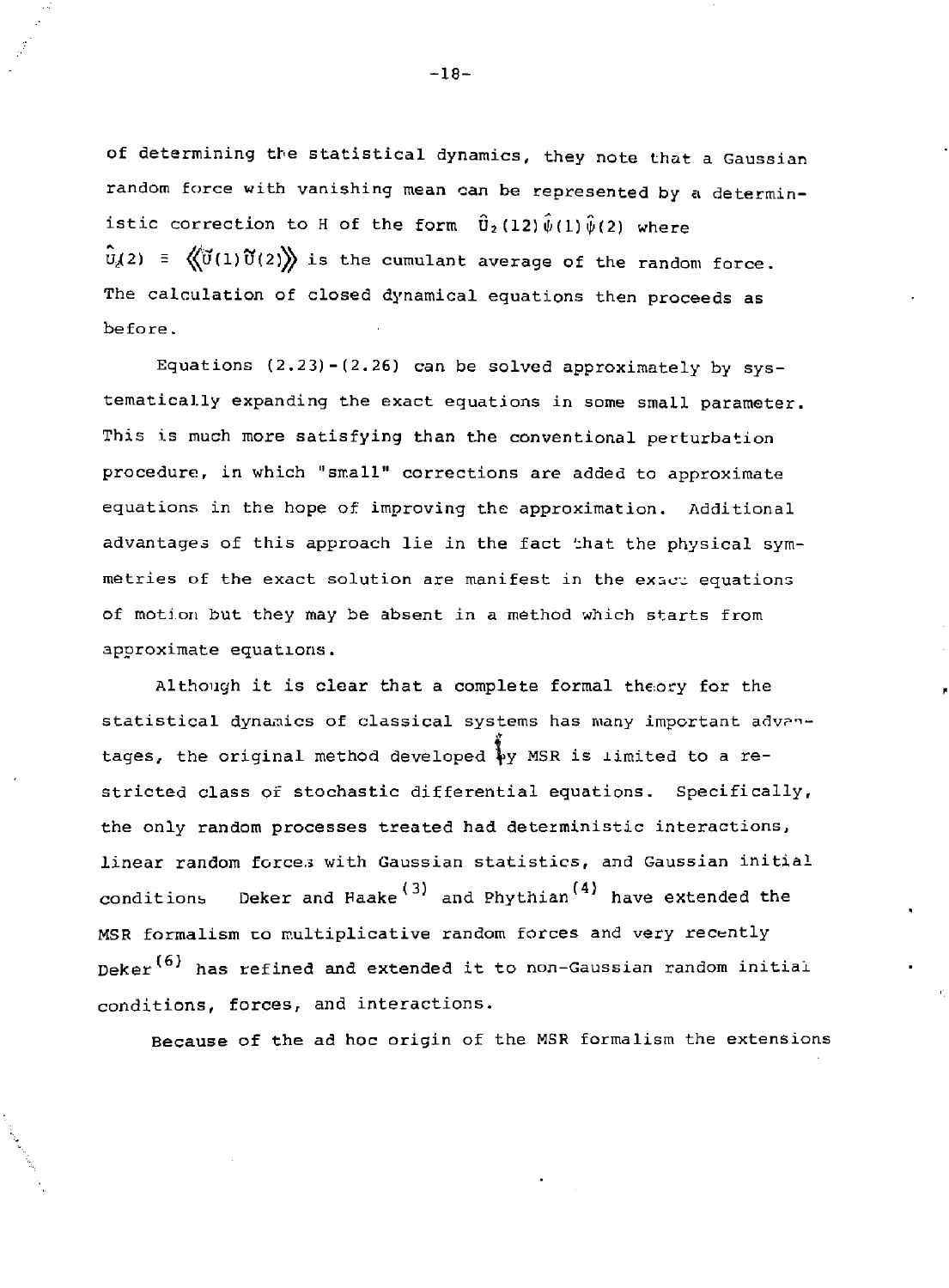to more complicated statistical systems have each required a separate treatment. The MSR theory does not provide a general formalist, which naturally generates the statistical equations of motion for the entire class of stochastic differential equations described by (2.1). *In fact,* nonlocal interactions have proven to be intractable for any extension of the MSR approach.

C. Functional Integral Formalism

÷

ą Ë

Ŕ

 $\mathbf{f}_{\mathbf{y}}$ 

An alternative approach to the description of classical dynamical systems was introduced by Janssen<sup>(10)</sup> and De Dominicis.  $(9)$ They discovered that a functional integral formalism, analogous to Feynman's theory<sup>(7)</sup> for quantum mechanics, provides a very natural and elegant derivation of MSR's results for quadratic deterministic interactions and Gaussian random forces. Phythian  $(11)$  has pursued the functional integral formalism further and shown that the statistical equations of motion for multiplicative random forces are also easily derived with this approach.

We will show that the functional integral method provides a complete formal description of the statistical dynamics for the entire class of stochastic differential equations defined by equation (2.1). This is the primary contribution of this paper. Our work unifies all previous results and provides the formal solution to several new problems of physical interest.

In this section we develop the functional integral theory and demonstrate how the MSR equations can be easily recovered. The specific results for non-Gaussian initial conditions, multiplicative random forces, and nonlocal interactions are discussed in later

-19-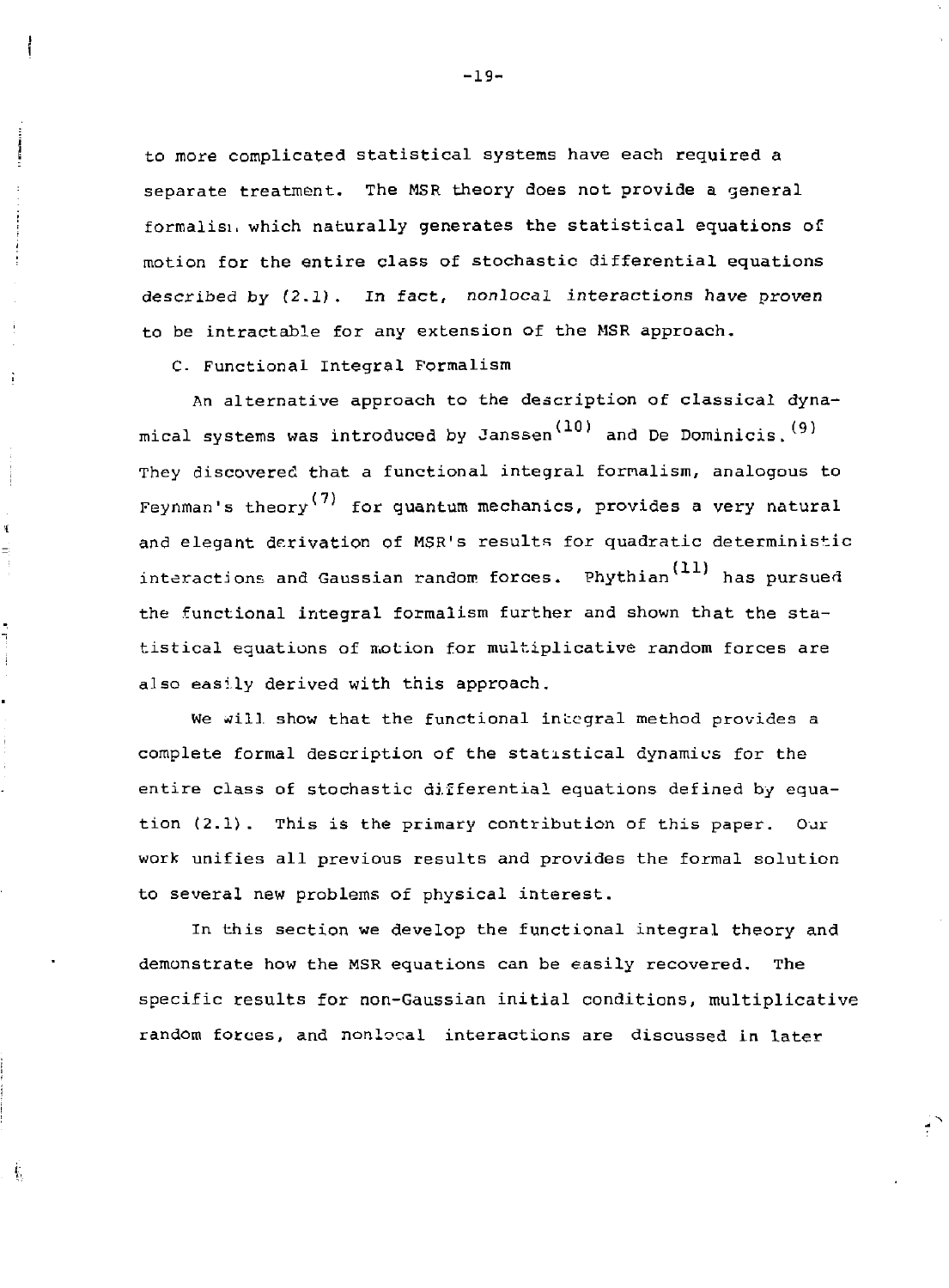sections.

Consider a multicomponent classical field  $\psi(1)$  which satisfies a stochastic differential equation of \*he type described by Equation (2.1). In order to define a functional integral we coarse-grain the multidimensional space spanned by the time, position, and other continuous arguments of  $\psi(1)$ . The coarse-graining procedure defines a lattice which partitions the d+1 dimensional space into small volumes of size  $\varepsilon^{d+1}$ . The index 1 becomes a discrete index which labels the vertices on the lattice, and the stochastic differential equation is transformed into a difference equation.

The functional integral is formally defined to be the multiple integral over the range of  $\psi(\mathbf{i})$  at every lattice point in the  $limit$  $\varepsilon \rightarrow 0$ 

$$
\int D\{\psi\} \dots \equiv \lim_{\epsilon \to 0} \prod_{i \in \Lambda^{d+1}} \int d\psi(i) \dots \qquad (2.27)
$$

where  $\Lambda^{d+1}$  denotes the set of vertices on the lattice. Although the general mathematical theory for these infinite multiple integrals is incomplete, they have nevertheless proven useful in generating significant results. Consequently, we will not digress to discuss this technical pcint but will refer the reader to the literature

For the purpose of illustration consider a system of one degree of freedom. If  $\psi(1)$  depends only on time for Lostist, then the interval  $[t_0,t]$  can be divided into N segments of length  $\varepsilon$  and Equation '2.1) can be discretized in many different ways. For

-20-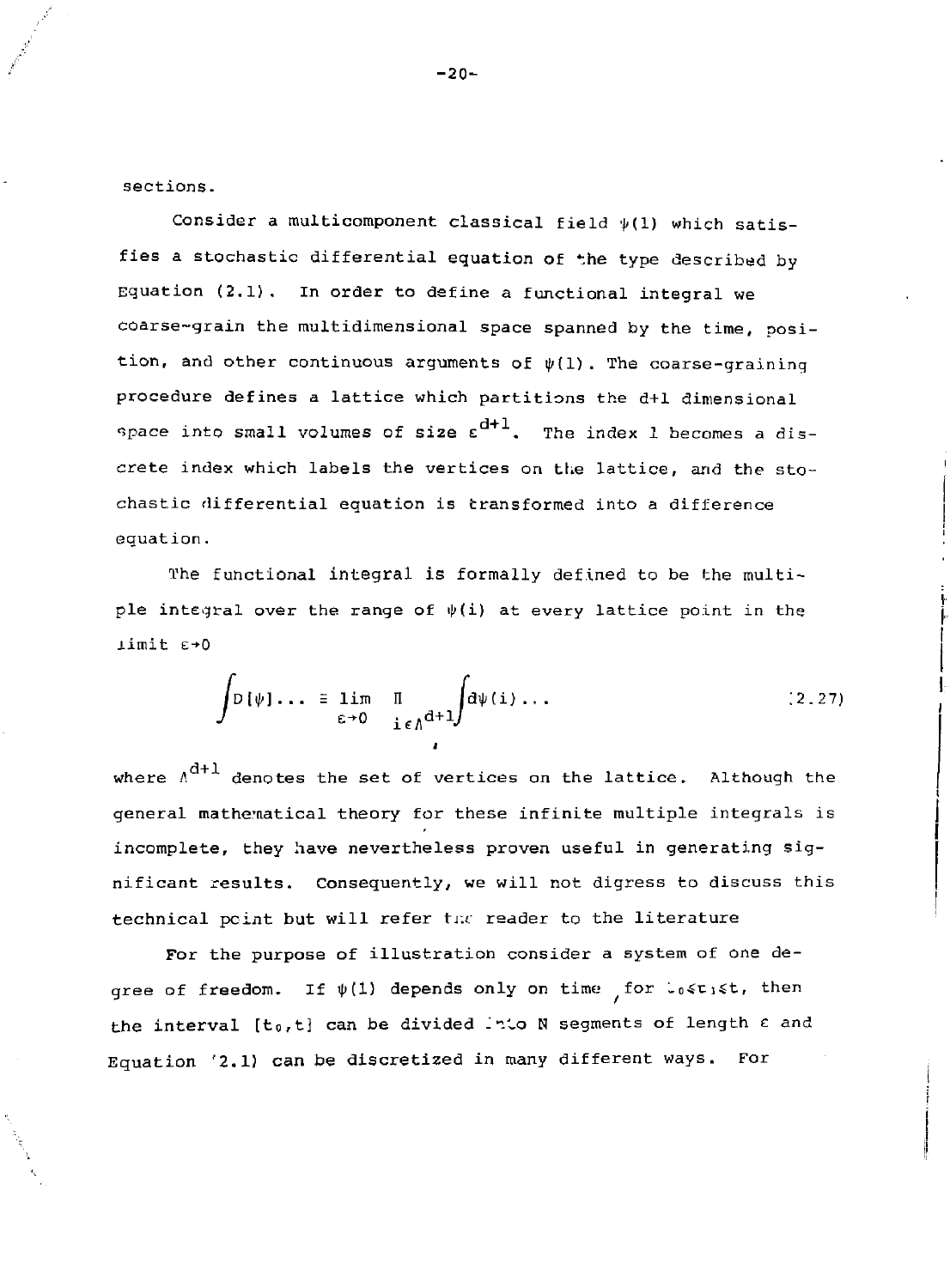example:

Ę,

$$
\frac{\psi(t_{\underline{i}}) - \psi(t_{\underline{i-1}})}{\varepsilon} = \alpha_1 U_1(t_{\underline{i}}) + \beta_1 U_1(t_{\underline{i-1}}) + \dots
$$
\n(2.28)  
\n
$$
+ [\alpha_n U_n(t_{\underline{i}}, t_{\underline{j}}, \dots t_n) + \beta_n U_n(t_{\underline{i-1}}, t_{\underline{j}}, \dots t_n)] \psi(2) \dots \psi(n) + \frac{\delta_{\underline{i, 0}} \psi_0}{\varepsilon}
$$

where  $\alpha_i + \beta_i = 1$ . Still other discretization schemes can be devised;  $(21)$ however, as e-\*0, all of these should be equivalent.

The functional integral is simply

$$
\int D\{\psi\} \dots \equiv \lim_{\epsilon \to 0} \prod_{i=0}^{N} d\psi(i) \dots \qquad (2.29)
$$

The generalization of these definitions to systems with many degrees of freedom is straightforward

In developing our formalism we follow the approach of Jouvet and Phythian<sup>(23)</sup> and consider first the formal functional integral representation of the solutions of deterministic equations of motion. Consider any functional  $F\{\psi\}$  of the classical field  $\psi(1)$ which satisfies a dynamical equation of the form of  $(2.1)$ . For the moment we will treat all stochastic forces and interactions as if they were deterministic and write

$$
\mathbf{F}\{\psi\} \equiv \int \mathbf{D}\{\psi^{\dagger}\} \delta(\psi^{\dagger} - \psi) \mathbf{F}\{\psi^{\dagger}\}\tag{2.30}
$$

where  $\psi$  is the unique solution to the differential equation and the functional  $\delta$  function is defined by:  $\delta$ ( $\psi$ '- $\psi$ )=lim. IIII  $\delta$ ( $\psi$ '(i)  $\sim$  $\psi$ (i)).  $E+0$  ie $\Lambda^{\tt d+1}$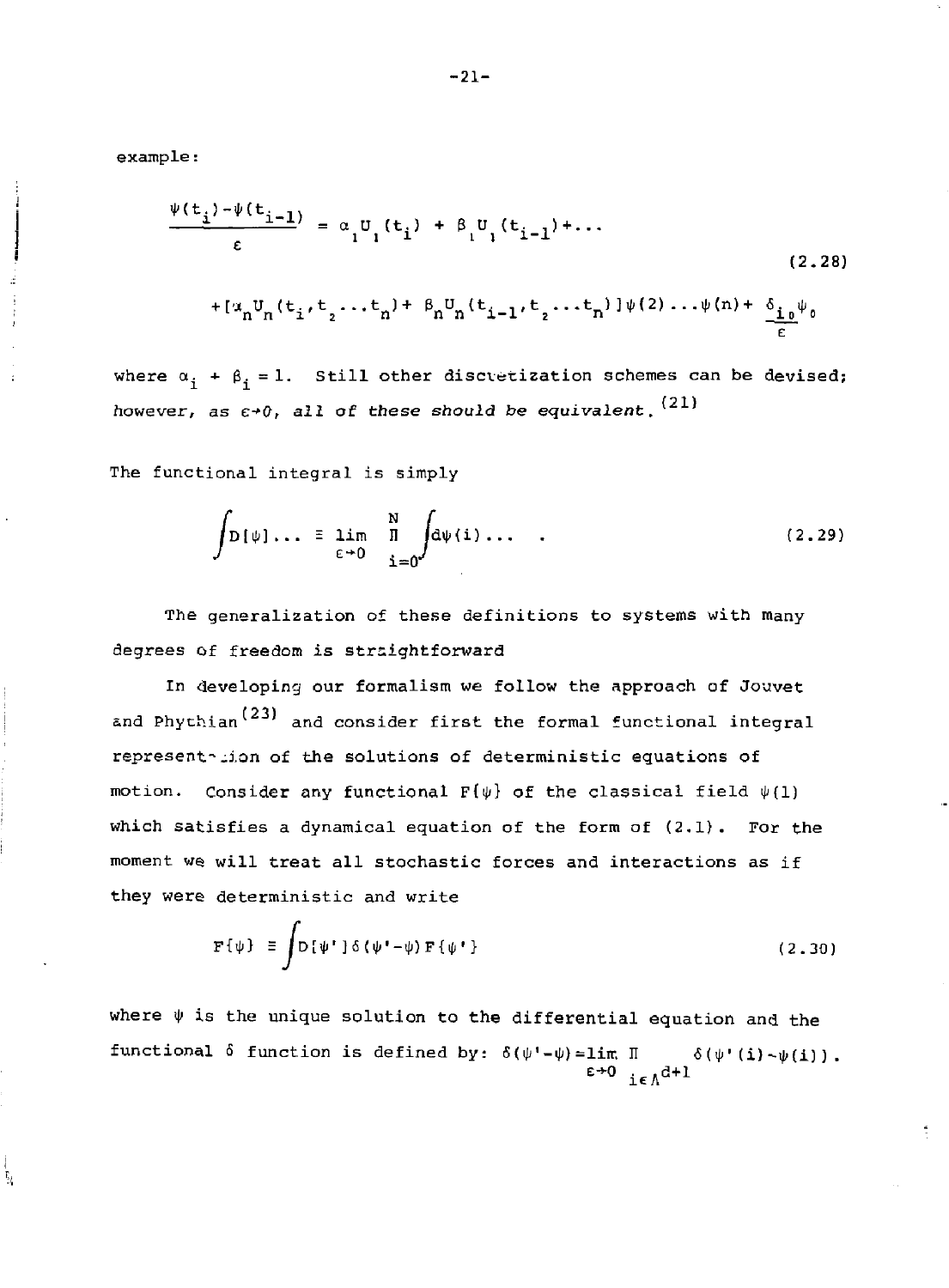Since  $\psi$  is determined by an algebraic difference equation like (2.28) we can make a convenient change of coordinates:

$$
F\{\psi\} = \int D\{\psi^*\} \delta\left[\dot{\psi}^+(1) - U_1(1) - U_2(12)\psi^+(2) + \dots\right]
$$
  
+
$$
U_n(1, \dots, n) \psi'(2) \dots \psi(n) + \delta(t_1 - t_0) \psi_0(\xi)\right] J(\psi^*) F\{\psi^*\} \qquad (2.31)
$$

where  $J(\psi')$  is the Jacobian that results from the coordinate change. The r.h.s. of (2.31) signifies that the integrand is non-zero only for *\ji'* which satisfies the discretized dynamical equation.

The explicit form of the Jacobian depends on the manner in which the dynamical equation is discretized. Since the different discretizations give the same final results,it will prove, convenient to choose one such that  $J = \Pi$   $\frac{1}{\epsilon}$  is independent of  $\psi(i)$ . For  $\ddot{ }$  =  $\ddot{ }$  + 1

the one-dimensional problem this corresponds to the requirement that;  $\alpha_i=0$  and  $\beta_i=1$  in (2.28). Although J is infinite as  $c \cdot 0$ , this divergence will be cancelled by another divergent constant in the final equations.

The next step is to replace the  $\delta$  function by its functional Fourier transform which gives

$$
F\{\psi\} = c \int D\{\psi'\} D\{\hat{\psi}\}_{exp} - \{\hat{\psi}(1) [\hat{\psi}'(1) - U_1(1) - U_2(12)\psi'(2) - \dots U_n(12...n)\psi'(2) \dots \psi'(n) - \delta(t_1 - t_0)\psi_0]\} F\{\psi'\} \quad . \tag{2.32}
$$

where  $c = x$ ,  $\frac{1}{2}$   $\frac{1}{2\pi\varepsilon}$  \* The Fourier transform  $\psi(1)$  is an ima $i \in \Lambda$ <sup>u</sup>'<sup>+</sup> L

ginary field. Our definition differs from Jouvet and Phythian's  $^{(23)}$ by an explicit factor of (-i). As before this formal result can be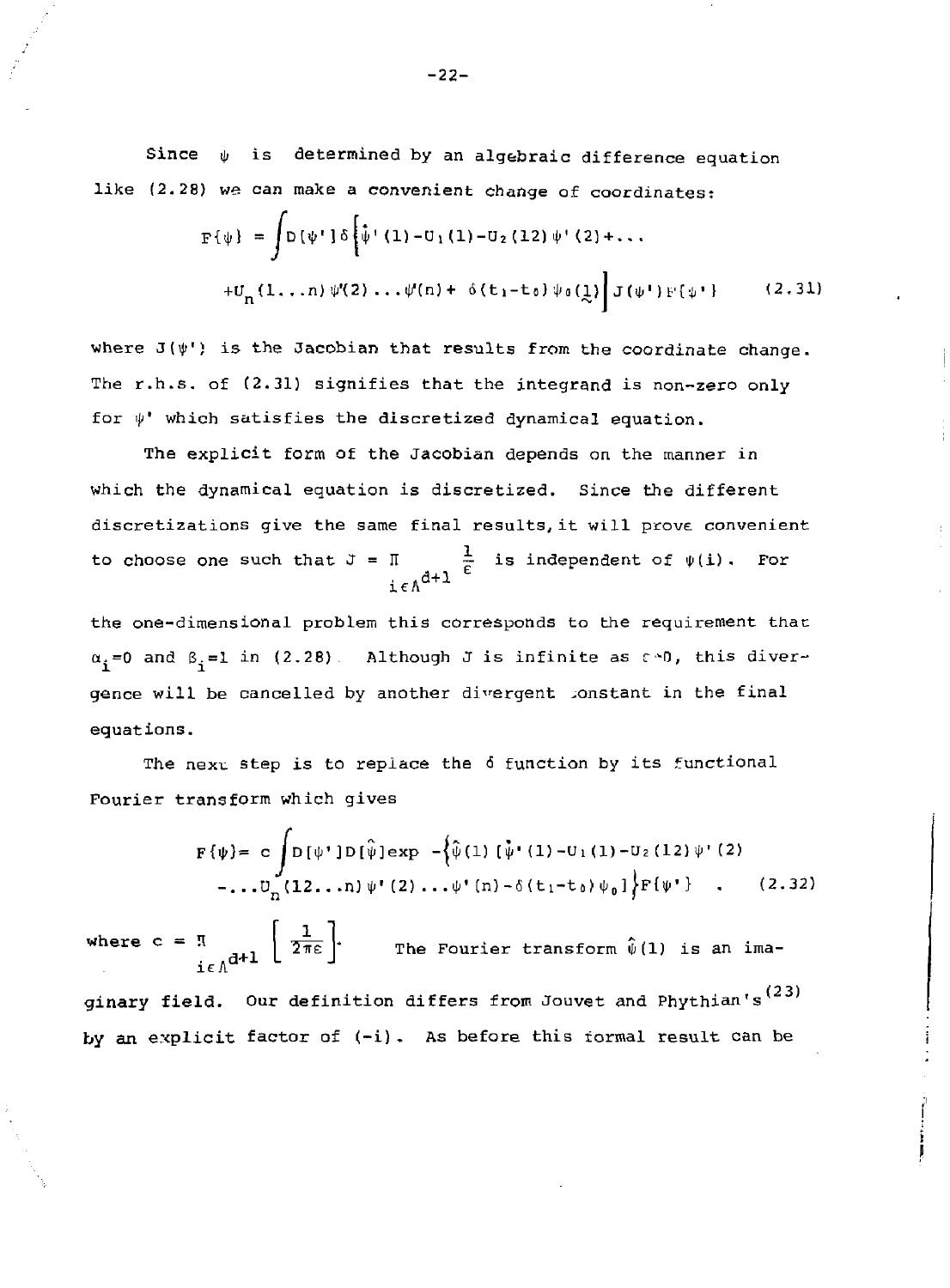justified by returning to the discrete lattice and then taking  $\varepsilon \rightarrow 0$ , where it is conventional to displace the discrete time arguments of  $\gamma$  (24)  $\psi$  such that

$$
\hat{\psi}(\mathbf{t})\psi(\mathbf{t}) \equiv \hat{\psi}(\mathbf{t}_{i} + \frac{\epsilon}{2}) (\mathbf{t}_{i}) \quad . \tag{2.33}
$$

in order to avoid time-ordering ambiguities.

 $\mathbf{1}$ 

辶

By comparing  $(2.32)$  with the functional integrals which occur in field theories we can identify a Lagrangian *L* and a Hamiltonian *H* 

$$
L = \hat{\psi}(1) \{\hat{\psi}(1) - U(1) - U_2(12)\psi'(2) - \dots
$$
\n
$$
-U_n(1 \dots n)\psi'(2) \dots \psi'(n) - \delta(t_1 - t_0)\psi_0(\underline{\lambda})\}
$$
\n
$$
\equiv \hat{\psi}(1)\hat{\psi}(1) - H\{\psi\}\hat{\psi}\}
$$
\n(2.34)

which allows us to write (2.32) compactly as

$$
\mathbf{F}\{\psi\} = \mathbf{c} \int \mathbf{D}\{\psi^*\} \mathbf{D}\{\hat{\psi}\} \ \mathbf{F}\{\psi^*\} \exp(-L) \quad . \tag{2.35}
$$

We will see that the new field  $\hat{\psi}$  which occurs naturally in (2.32) is the exact analog of the non-commuting operator  $\hat{\psi}$  which was introduced ad hoc by MSR. In fact, it has been shown that the operator theory of MSR can be derived directly from this functional integral formalism just as the Heisenberg operator theory of quantum mechanics is a consequence of Feynman's path integral formalism.  $(21, 23, 25)$  However, rather than emphasize the reduction to the earlier operator theory we will pursue the development of the more natural and powerful functional integral theory.

Although  $\hat{\psi}$  appears in (2.32) simply as a Fourier transform

-23-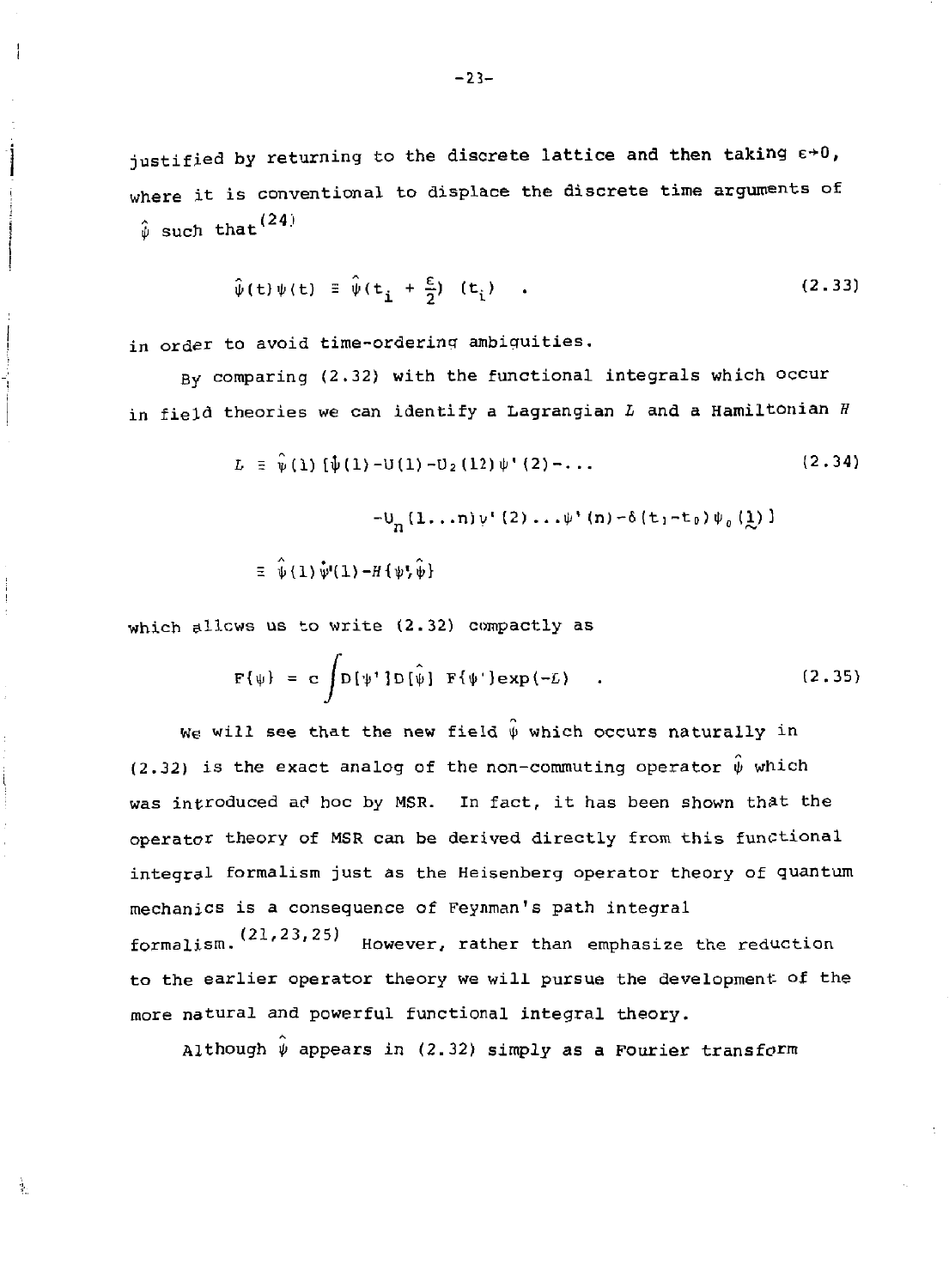variable, Phythian $(11)$  has shown that it plays a crucial role in the description of dynamical systems. Consider the response of  $F{\psi}$  to an infinitesimal linear perturbation to the dynamical equations  $U_1(1) + U_1(1) + \xi(1)$  . Then

$$
\delta F \{ \psi \} = c \int D \{ \psi^* \} D \{ \hat{\psi} \} \Biggl\{ e^{-\{ L - \hat{\psi}(1) \xi(1) \}} - e^{-L} \Biggr\} F \{ \psi^* \}
$$
  
= c 
$$
\int D \{ \psi^* \} D \{ \hat{\psi} \} \exp \{-L \} \{ \hat{\psi}(1) \xi(1) + \hat{\psi}(1) \}^2 \xi(1) \}^2 + \ldots \} F^{\{ \psi^* \}}
$$

and the linear response function is simply

$$
\frac{\delta F\{\psi\}}{\delta \zeta(1)}\Bigg|_{\zeta(1)=0} = c \int D\{\psi'\} D\{\hat{\psi}\} e^{-L} \{\hat{\psi}(1) F\{\psi'\}\} \qquad (2.36)
$$

The linear response functions to many infinitesimal disturbances is in general qiven by

$$
\frac{\delta^{n}F(\psi)}{\delta\xi_{1}(1'\dots\delta\xi_{n}(n)}\bigg|_{\xi_{1}=0} = c \int D[\psi'] D[\hat{\psi}] e^{-L} [(\hat{\psi}(1)\dots\hat{\psi}(n))F(\psi')] \quad (2.37)
$$

We can now reintroduce the statistics. The functional integral representations of functionals of  $\psi$  (2.35) and of the response functions (2.371 are easily averaged over the random forces, interactions, or initial conditions. For example;

$$
F{\psi} = c \int D{\psi' J} D{\hat{\psi} J} F{\psi' J} \langle exp(-L) \rangle
$$
 (2.38)

where all the random elements are contained in the Lagrangian *L.* 

Since the statistics are generally assumed to be known, the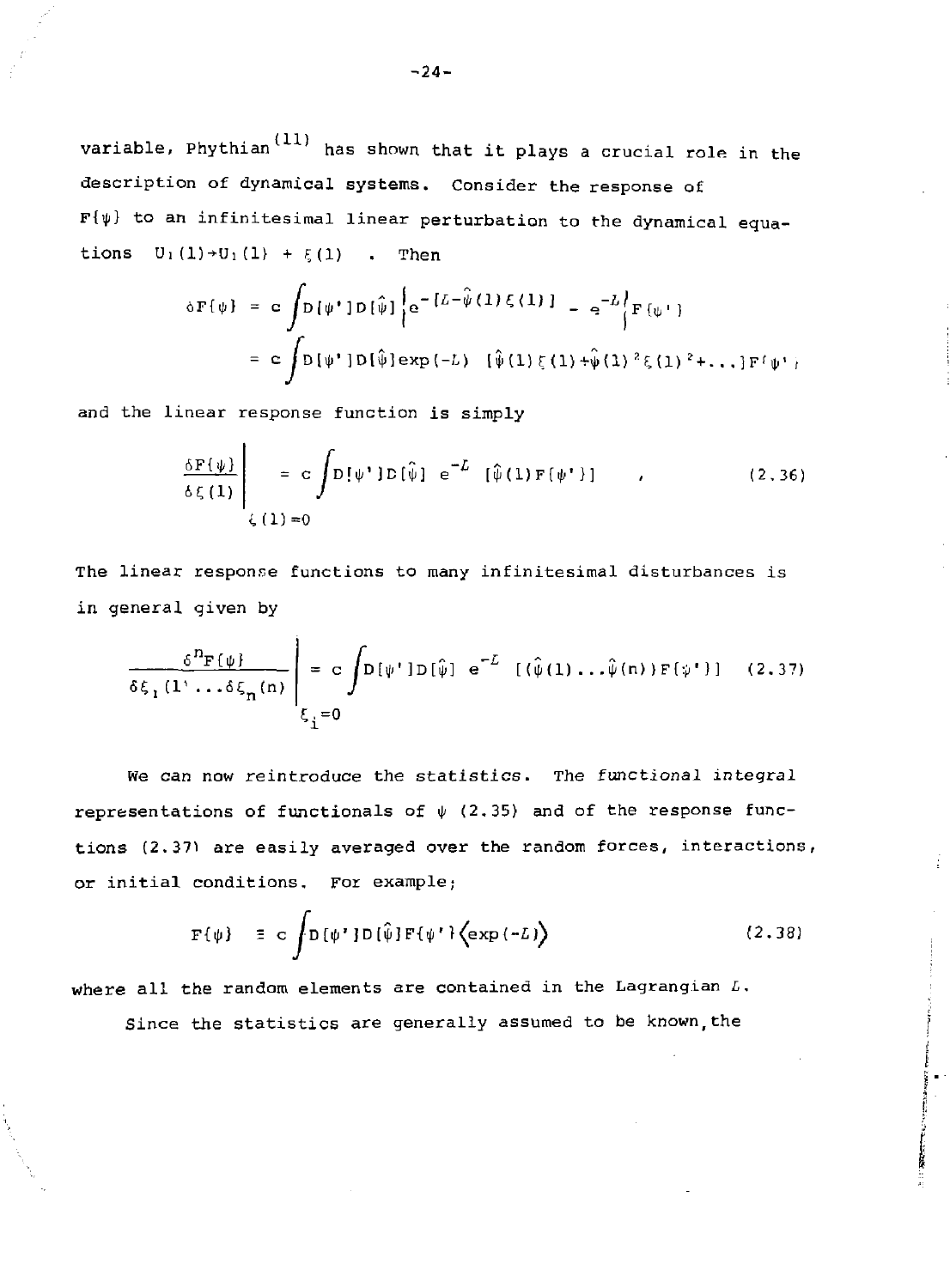average in (2.38) can be performed explicitly. This defines an averaged effective Lagrangian L and Hamiltonian H

$$
\left\langle \exp\left(-L\right)\right\rangle \equiv \exp\left(-L\right) \equiv \exp\left(-\left(\hat{\psi}\left(1\right)\right)\psi\left(1\right) - H\right) \quad . \tag{2.39}
$$

This averaged Lagrangian L gives rise to the statistical equations of motion.

Consider the generating functional

$$
Z\{\eta,\zeta\} = c \int D[\psi^*] D[\hat{\psi}] e^{-L} \exp[\psi(1)\eta(1) + \hat{\psi}(1)\zeta(1)] \quad . \tag{2.40}
$$

The functional Z contains a complete statistical description of the classical dynamical system ccrresponding to the averaged Lagrangian  $L$ . All of the correlation and response functions are given by functional derivatives of Z with respect to  $\eta$  and  $\zeta$ .

We will formally treat  $\hat{\psi}$  on an equal footing with  $\psi$  and write the averaged response functions (2.37;

$$
\frac{\delta^{n}F(\psi)}{\delta \xi(1) \ldots \delta \xi(n)} \Bigg|_{\xi=0} \equiv \left\langle \hat{\psi}(1) \ldots \hat{\psi}(n) F(\psi) \right\rangle
$$
  

$$
\equiv c \int D[\psi] D[\hat{\psi}] [\hat{\psi}(1) \ldots \hat{\psi}(n) F(\psi)] exp(-L) . (2.41)
$$

Then the generating functional Z can be used to write the statistical average of any analytical functional A of  $\psi$  and  $\hat{\psi}$  as

$$
\left\langle A\{\psi,\hat{\psi}\}\right\rangle = A\{\frac{\delta}{\delta\eta},\frac{\delta}{\delta\xi}\}Z\{\eta,\zeta\} \quad . \tag{2.42}
$$

If the functional  $A\{\psi,\hat{\psi}\}$  depends on time for  $t\in[t_0,T]$ , then the res-

k

*-25-*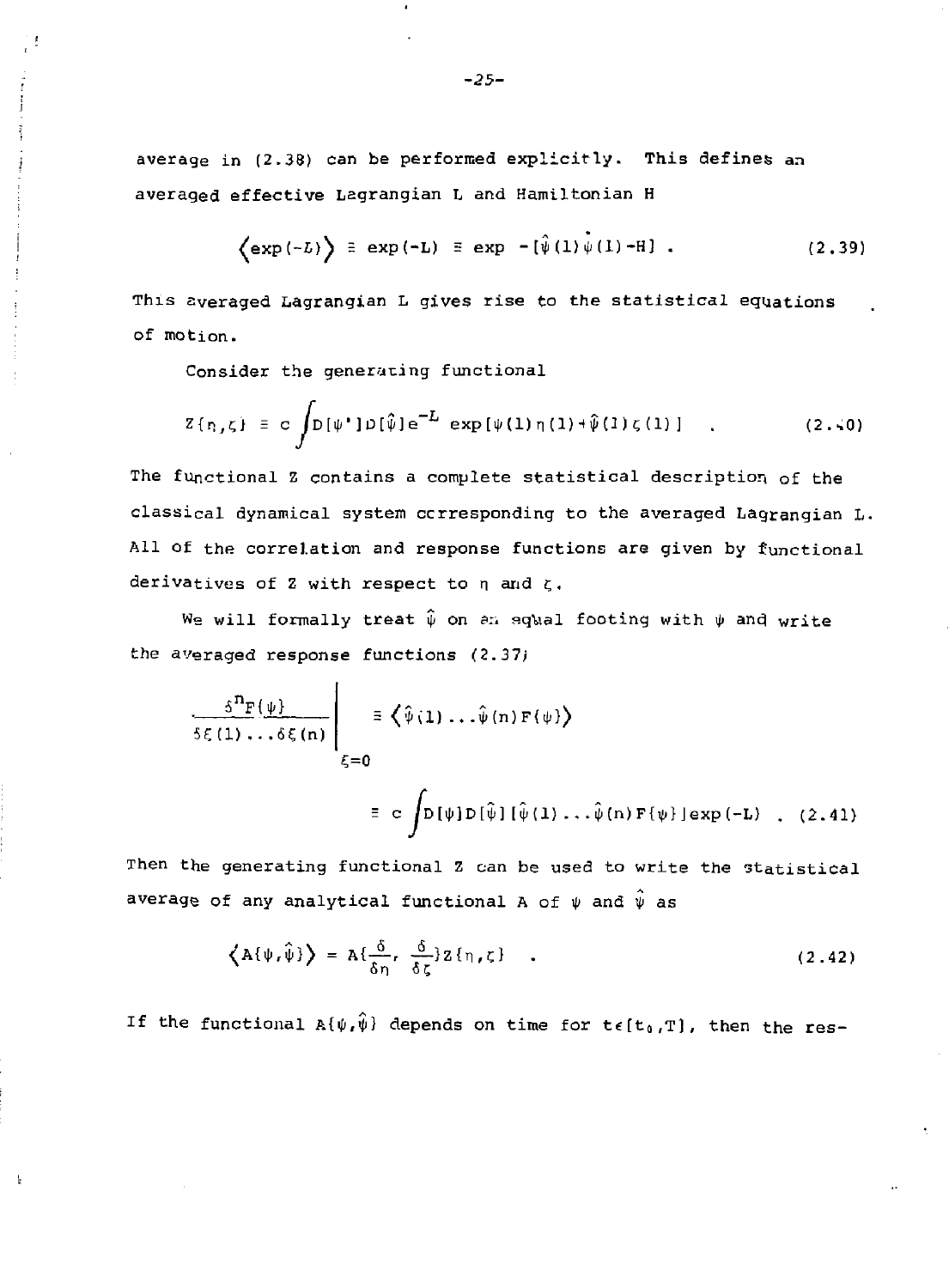ponse to perturbations at times  $t_1$ >T vanishes. This ensures the causality of the response functions which implies in particular that

$$
\langle \hat{\psi}(1) \dots \rangle = 0
$$

if t<sub>1</sub> is the latest time in the average.

In general *ttie* functional integral representation for *the*  generating functional (2.40) will be too complex for practical calculations of statistical quantities.<sup>1</sup> However, the equations of evolution for the statistical correlation and response functions can be easily obtained. Since  $L=\hat{\psi}(1)\hat{\psi}(1)$ -H the formal Schwinger equations for the evolution of  $\langle \psi(1) \rangle$  and  $\langle \hat{\psi}(1) \rangle$  are derived by a functional integration by parts. Using the identities

$$
\int D\left[\psi\right]D\left[\hat{\psi}\right]\left(\frac{\delta}{\delta\hat{\psi}\left(1\right)}\right)\exp\left[\eta\left(1\right)\psi\left(1\right)+\zeta\left(1\right)\hat{\psi}\left(1\right)-L\right]=0\tag{2.43}
$$

we get

$$
\left\langle \frac{\dot{\psi}(1)}{z} \right\rangle = \frac{1}{z} \left\langle \frac{\delta}{\delta \hat{\psi}(1)} H \right\rangle - \zeta(1) = 0 \tag{2.44}
$$

$$
-\left\langle \frac{\tilde{\psi}(1)}{z} \right\rangle = \frac{1}{z} \left\langle \frac{\delta}{\delta \psi(1)} \right\rangle - \eta(1) = 0 \qquad (2.45)
$$

**THE REPORT OF STATE** 

where H is explicitly determined by

<sup>&#</sup>x27;Various approximate techniques have been developed in quantum field theory for the direct evaluation of the generating functional. These **include** saddle point methods, variational principles(7)*,* and the Renormalization Group(19). Using the functional integral formalism these powerful tools can also be applied to problems in classical statistical dynamics.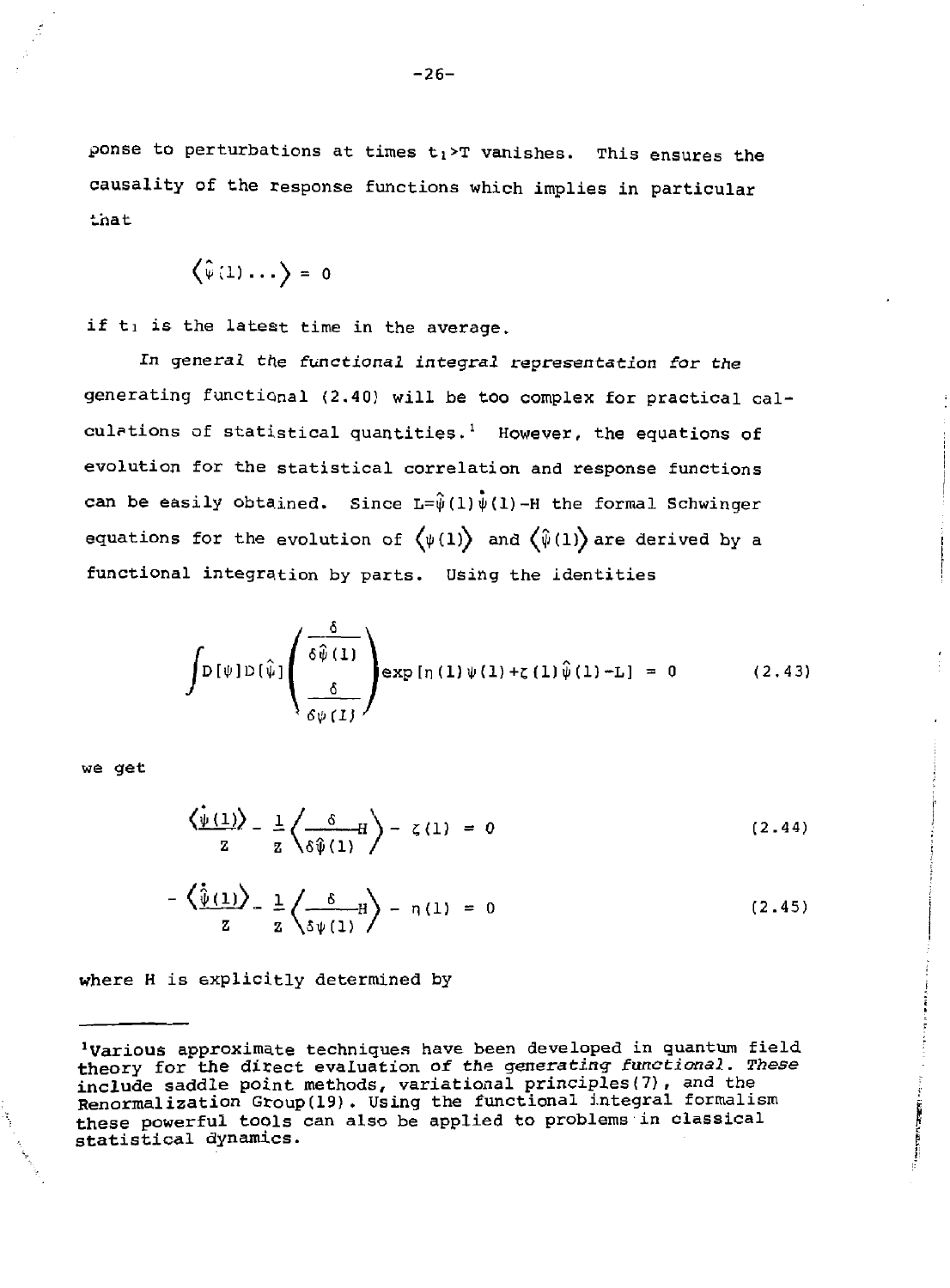$$
H = \ln \left( \exp \ \hat{\psi}(1) \left[ U_1(1) + U_2(12) \psi(2) + \ldots + U_n(1 \ldots n) \psi(2) \ldots \psi(n) + \delta(t_1 - t_0) \psi_0(1) \right] \right) \ . \tag{2.46}
$$

The principal statistical quantities of physical interest are the fluctuation function

$$
\langle \psi(1) \psi(2) \rangle_c \equiv \langle \psi(1) \psi(2) \rangle - \langle \psi(1) \rangle \langle \psi(2) \rangle
$$

and the averaged response function

 $\mathbf{I}$ 

ŀ.

$$
R(12) \equiv \left\langle \psi(1)\hat{\psi}(2) \right\rangle_C \equiv \left\langle \psi(1)\hat{\psi}(2) \right\rangle \quad .
$$

Note that the divergent constant c no longer appears in these physical quantities. If the fluctuation and averaged response functions are rewritten as

$$
\langle \psi(1)\psi(2)\rangle_C \equiv \frac{\delta}{\delta_0(2)} \frac{\langle \psi(1)\rangle}{2}
$$

$$
\left\langle \psi(1) \hat{\psi}(2) \right\rangle_{\mathbf{C}} \equiv \frac{\delta}{\delta \zeta(2)} \left\langle \frac{\psi(1)}{2} \right\rangle
$$

then the c in the numerator is cancelled by the c in the denominator. Mcreover, a causal response function is assured since  $\_\delta\_\setminus(\psi(1))$  =0 for  $t_2 > t_1$ .  $\overline{\phantom{a}}$   $\overline{\phantom{a}}$   $\overline{\phantom{a}}$   $\overline{\phantom{a}}$   $\overline{\phantom{a}}$   $\overline{\phantom{a}}$   $\overline{\phantom{a}}$   $\overline{\phantom{a}}$   $\overline{\phantom{a}}$   $\overline{\phantom{a}}$   $\overline{\phantom{a}}$   $\overline{\phantom{a}}$   $\overline{\phantom{a}}$   $\overline{\phantom{a}}$   $\overline{\phantom{a}}$   $\overline{\phantom{a}}$   $\overline{\phantom{a}}$   $\overline{\phantom{a}}$   $\overline{\$  $\sim$   $\sim$   $\sim$   $\sim$ 

The Dyson equations for the fluctuation and averaged response functions follow from (2.44) by functional differentiation with respect to  $\eta(2)$  and  $\zeta(2)$ 

$$
\left\langle \psi(1)\psi(2)\right\rangle_{\mathcal{C}} - \left[ \left\langle \psi(2)\frac{\delta}{\delta\hat{\psi}(1)}\mathbf{H} \right\rangle - \left\langle \psi(2)\right\rangle \left\langle \frac{\delta}{\delta\hat{\psi}(1)}\mathbf{H} \right\rangle \right] = 0 \quad (2.47)
$$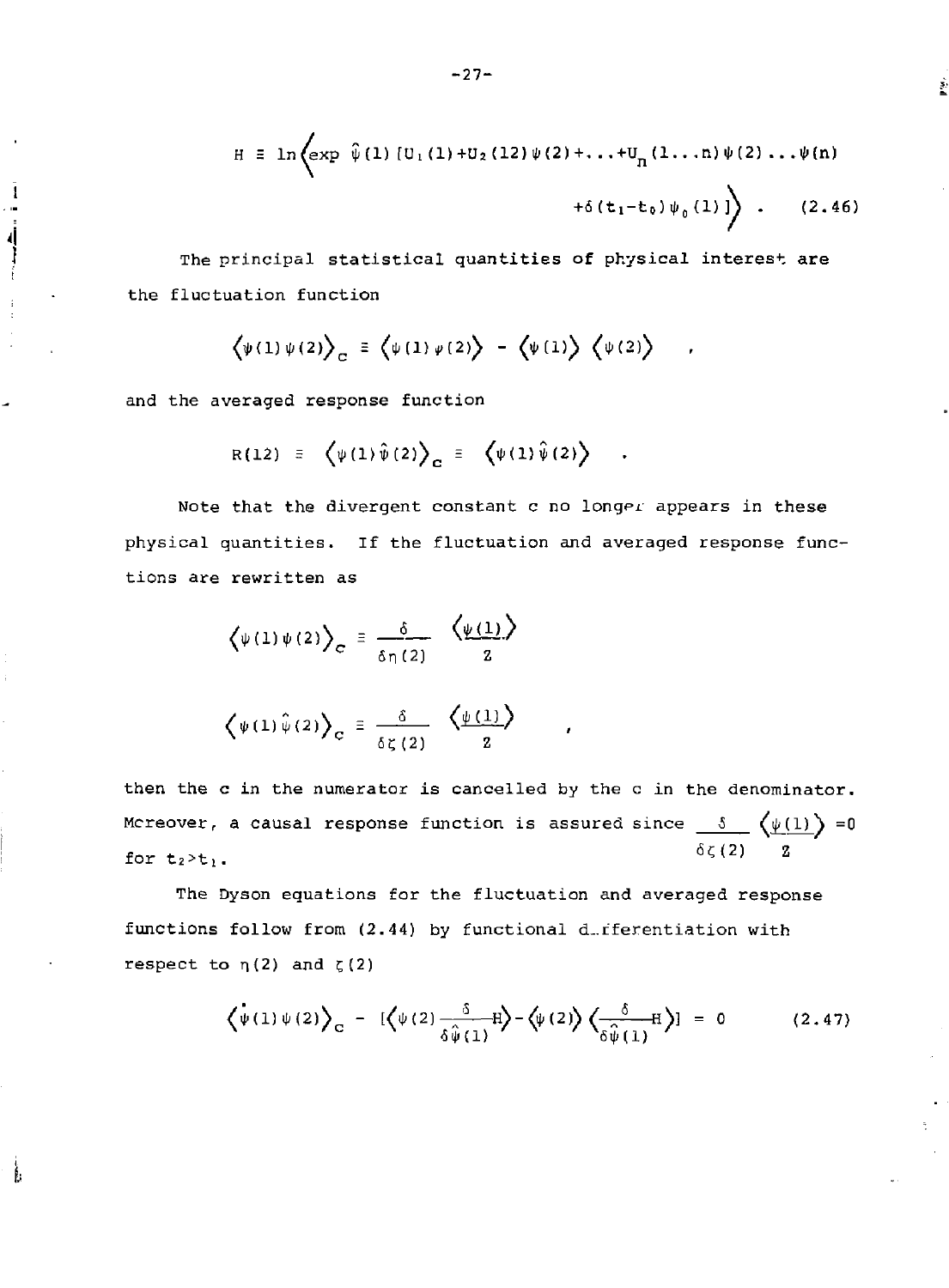$$
\left\langle \psi(1)\hat{\psi}(2)\right\rangle_{\mathbb{C}} - \left[\left\langle \hat{\psi}(2)\frac{\delta}{\delta\hat{\psi}(1)}H\right\rangle - \left\langle \hat{\psi}(2)\right\rangle \left\langle \frac{\delta}{\delta\hat{\psi}(1)}H\right\rangle \right] = \delta(1-2) \quad . \quad (2.48)
$$

Then the system of statistical equations  $(2.44)-(2.48)$  can be formally closed, using the same procedure as in the MSR formalism. First, the n-point field averages are expressed in terms of the connected Green's functions which are generated by  $\overline{F}\{n,\zeta\} \equiv \ln Z\{n,\zeta\}$ . Then these connected Green's functions are written in terms of the two-point connected Green's functions and the vertex functions  $\Gamma_n(1...n)$  which are generated by the Legendre transform of  $\bar{F}$ . Since all of the vertex functions are given in terms of functional derivatives of two-point functions with respect to one-point functions as in Equation (2.22), the set of Schwinger and Dyson equations forms a closed set of exact statistical equations for the mean fields, fluctuation functions, and response functions.

After these transformations, Equations (2 . 44)- (2.48) represent a complete description of the statistical dynamics of classical systems which are governed by stochastic differential equations of the type defined by (2.1). They are applicable to a much broader range of physical problems than the results of MSR. Although these equations also prove in general to be too complicated to solve directly, the advantages of such a description are obvious. First, these exact equations of motion exhibit all of the symmetries and conservation laws of the exact solutions. Second, these equations serve as a starting point for several different systematic perturbation schemes.

The functional integral approach provides a natural and direct

-28-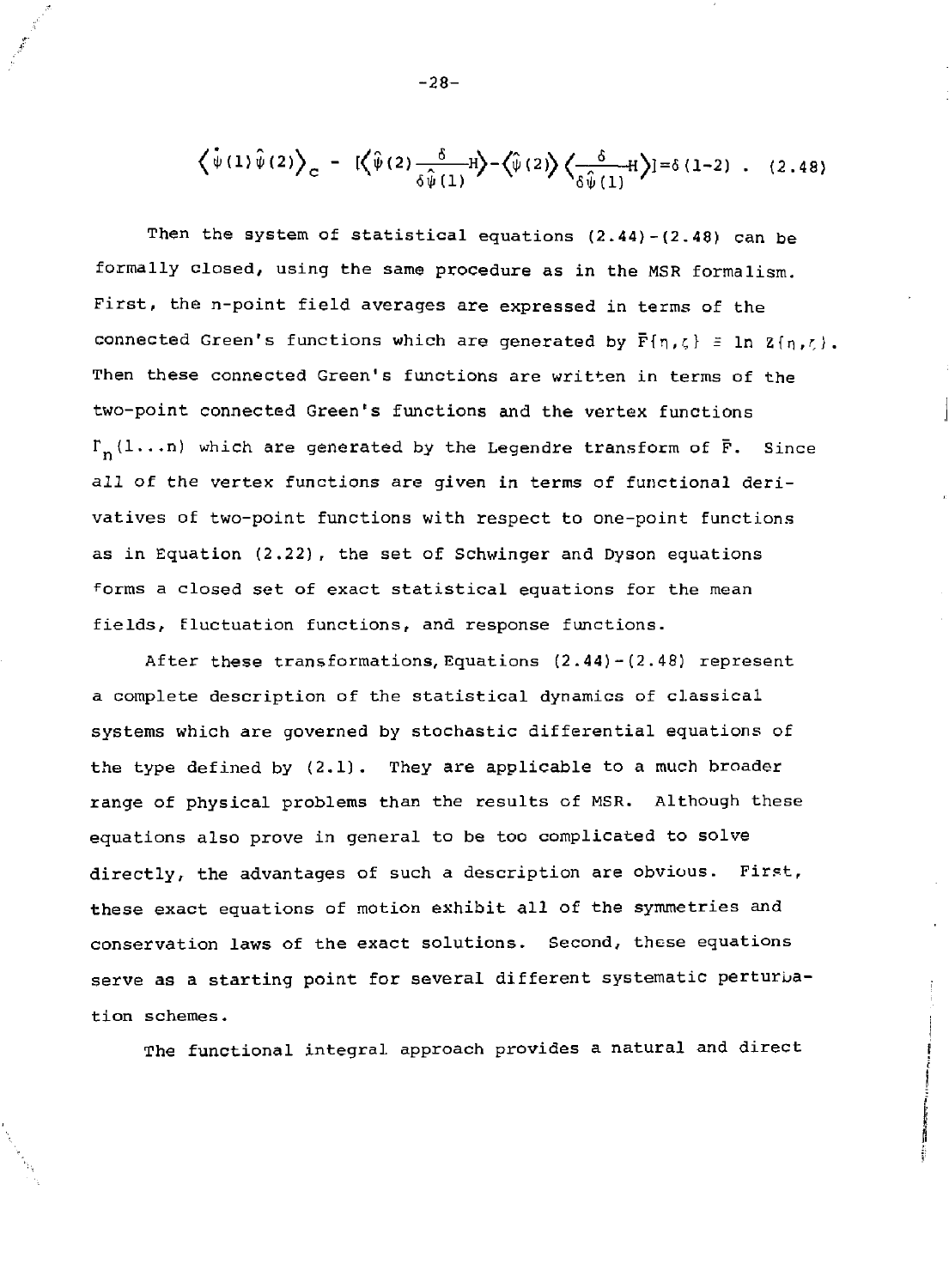derivation of the closed Schwinger and Dyson equations for deterministic interactions and linear random forces. If we assume arbitrary random forces (2.46) gives in general

$$
H = \hat{\psi}(1) \left[ \overline{U}_1(1) + \overline{U}_2(12) \psi(2) + \overline{U}_3(123) \psi(2) \psi(3) + ... + \overline{U}_n(1...n) \psi(2) ... \psi(n) + \delta(t_1 - t_0) \overline{\psi}_0(\underline{1}) \right]
$$
  
+ 
$$
1n \left\{ exp \hat{\psi}(1) \overline{U}_1(1) \right\}
$$
  
= 
$$
H_0 + C\{\hat{\psi}\}
$$
 (2.49)

H0 represents the deterministic forces, interactions, and initial conditions and C is the cumulant functional

$$
C\{\psi\} = \sum_{n=1}^{\infty} \frac{1}{n!} [\hat{\psi}(1) \dots \hat{\psi}(n)] \langle\!\!\!\langle \hat{U}(1) \dots \hat{U}(n) \rangle\!\!\!\rangle
$$
 (2.50)

 $126$  $\mathcal{N}$  . NS is the cumulant average of the random force-Gaussian random forces C{ $\hat{\psi}$ } =  $\hat{\psi}$ (1)  $\langle\!\langle \widetilde{\upsilon}(1)\rangle\!\rangle$  +  $\frac{1}{2} \hat{\psi}$ (1)  $\hat{\psi}$ (2)  $\langle\!\langle \widetilde{\upsilon}(1)\widetilde{\upsilon}(2)\rangle\!\rangle$ .  $W_{\rm eff}$  is inserted into Equations (2.49), (2.49), (2.49), (2.49), (2.47), (2.45), (2.45), (2.47), and (2.48), we can easily recover the Schwinger and Dyson equations derived by MSR which are written in matrix form in (2.19) and (2.20).

In the following sections the statistical dynamical  $\mathcal{L}$ (2.44)-(2.48) will be explicitly determined for a variety of importance for a variety of importance  $\mathcal{L}$ tant physical problems.

ţ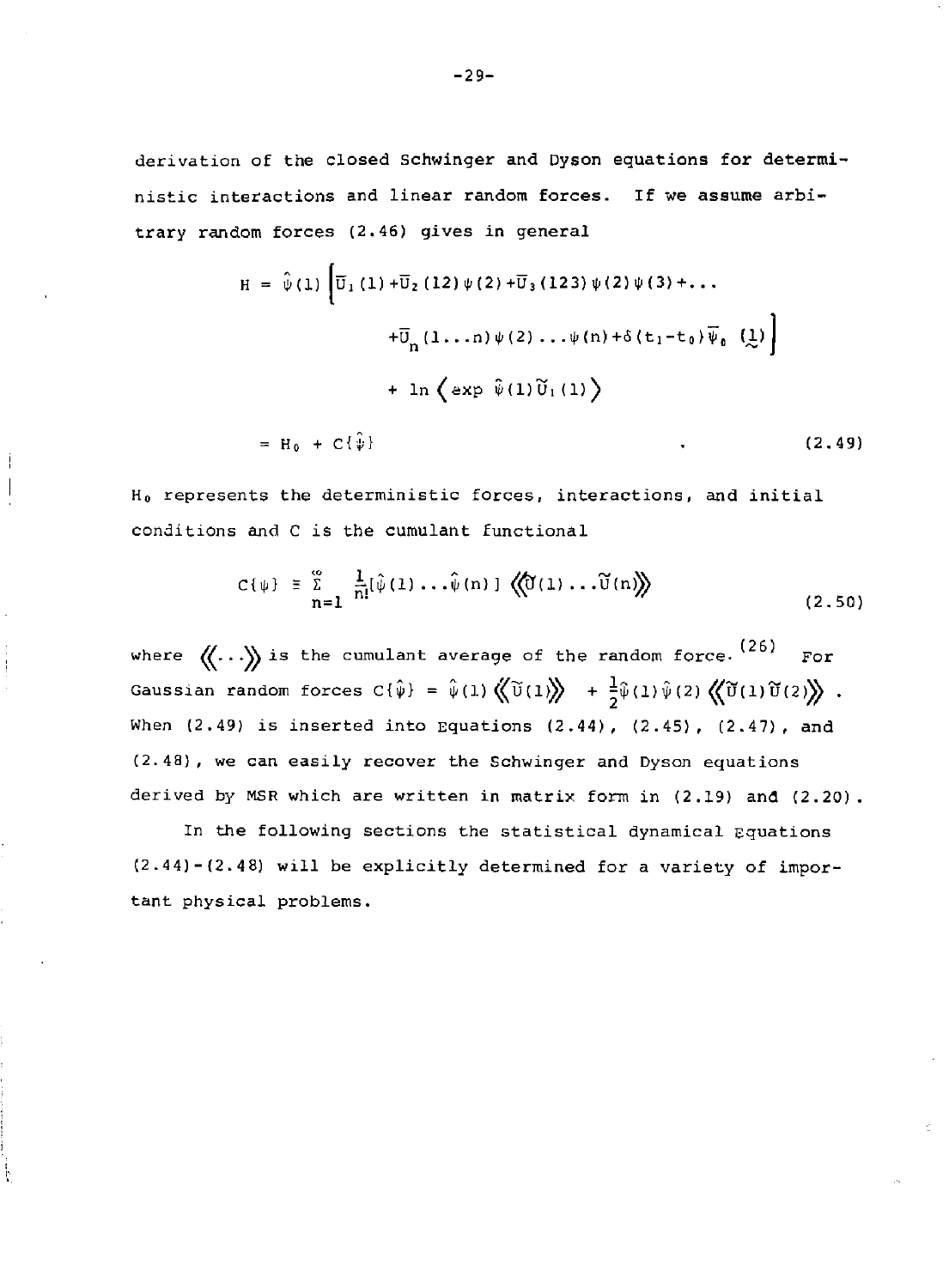3. APPLICATIONS OF THE FUNCTIONAL INTEGPAL FORMALISM

A. Nor.-Gaussian initial conditions.

Deker $(6)$  has recently observed that the MSR procedure cannot describe the evolution of systems with non-Gaussian initial conditions. He proposed a modification of the MSR formaliam and succeeded in deriving the "spurious" interactions which are generated by the cumulants of the random initial conditions.

Deker's results are easily recovered as a special case of our functional integral description of general stochastic differential equations. Without loss of generality, consider a classical system described by a differential equation of the form of (2.1) with deterministic forces and interactions but random initial conditions. The random initial condition is treated like an instantaneous linear random force. Using Equation (2.46) for the averaged Hamiltonian we can write down the answer immediately

$$
H = \hat{\psi}(1) \left[ \overline{U}_1(1) + \dots + \overline{U}_n(1 \dots n) \psi(2) \dots \psi(n) + \delta(t_1 - t_0) \overline{\psi}_0(\underline{1}) \right]
$$
  
+  $\ln \left\{ \exp \hat{\psi}(1) \widetilde{\psi}_0(\underline{1}) \delta(t_1 - t_0) \right\}$ 

$$
= H_0 + \sum_{n=1}^{\infty} \frac{1}{n!} \hat{\psi}(1) \delta(t_1 - t_0) \dots \hat{\psi}(n) \delta(t_n - t_0) \langle \langle \widetilde{\psi}_0(1) \dots \widetilde{\psi}_0(n) \rangle \rangle \tag{3.1}
$$

where we have expanded out the cumulant function in terms of the cumulant averages of the random initial conditions. The corrections to H<sub>0</sub> are the "spurious" interactions which were derived by Deker.  $(6)$ When H is inserted into (2.44), (2.45), (2.47), and (2.48) we get a complete description for the statistical dynamics of systems vith arbitrary initial conditions.

-30-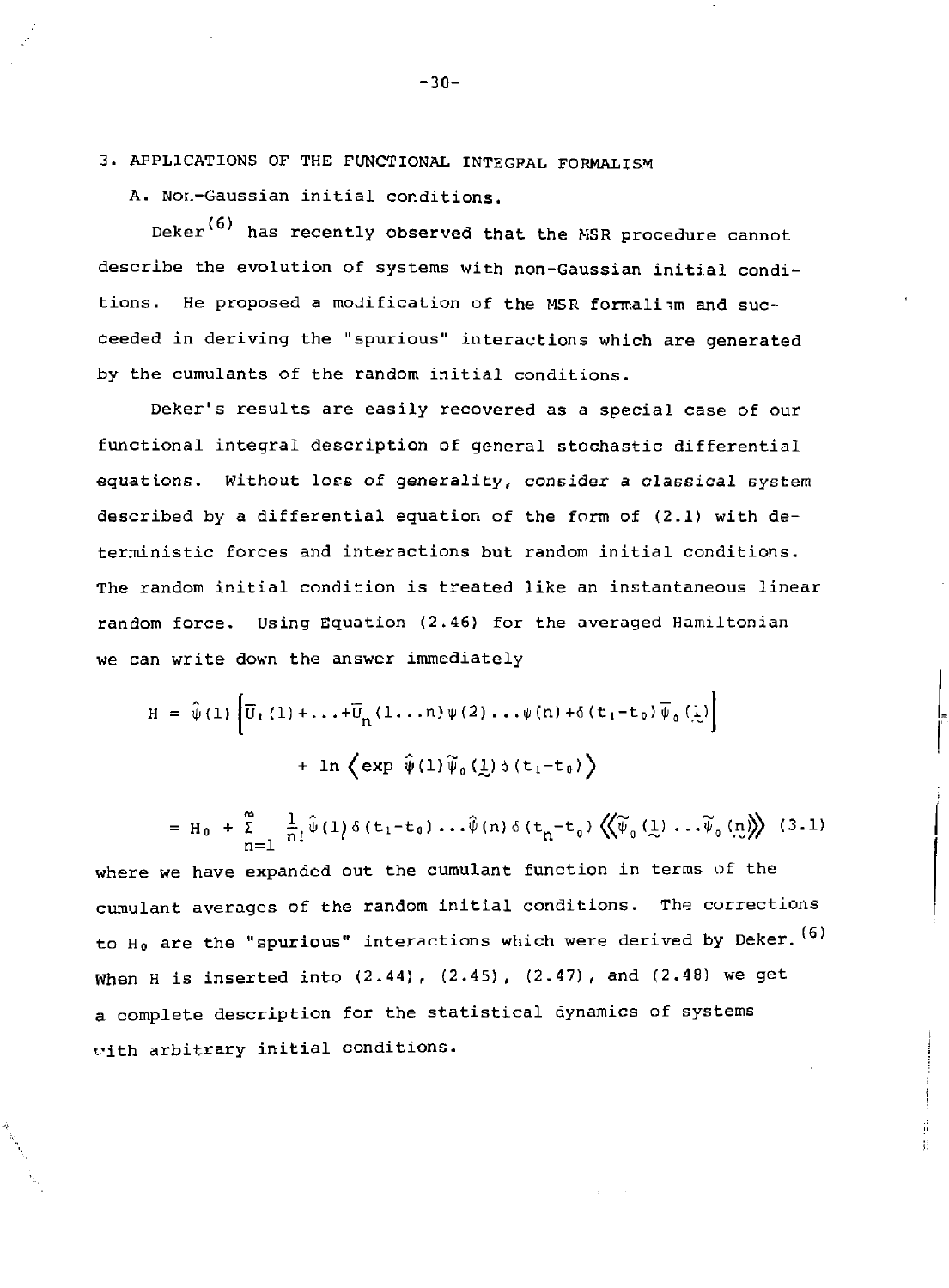B. Multiplicative Random Forces.

ΙĪ

ï

Now consider a classical system with stochastic interactions  $\widetilde{U}_{-}(1...n)$ . For the purposes of illustration we will examine the case with  $\widetilde{U}_2(12) \neq 0$ . The results are easily generalized to systems with many stochastic interactions and using the results of Section 3.A to systems with random initial conditions as well.

Deker and Haake<sup>(3)</sup> were the first to modify the MSR formalism to deal with problems of this kind. They treat the random force in the interaction  $\widetilde{U}_2$  (12) as a separate field on an equal footing with  $\psi$  and  $\hat{\psi}$ .

A different approach to this problem has also been developed by Phythian $(14)$  using an elegant method based on the Novikov theorem,  $(27)$  Phythian's method avoids the mixed averages of  $\psi$ ,  $\hat{\psi}$ , and  $\widetilde{\bm{\mathsf{U}}}_2$  which result in Deker and Haake's approach since the Novikov theorem decouples the statistics of  $\widetilde{U}_2$  from the statistics of  $\psi$ . Unfortunately, the Novikov theorem is restricted to Gaussian random forces and both methods require that the interactions be local.

The functional integral method provides a generalization of the Novikov theorem to nonlccal random interactions with arbitrary statistics. Furthermore, since the results of Deker and Haake are also easily recovered by treating the random force as an additional field, our method serves to unify these disparate approaches.

Once again (2.46) enables us to write down the answer

$$
H = \hat{\psi}(1) \left[ \overline{U}(1) + ... + \overline{U}_n (1 ... n) \psi(2) ... \psi(n) \right] + \ln \left\{ \exp \hat{\psi}(1) \widetilde{U}_2 (12) \psi(2) \right\}
$$
  
=  $H_0 + C \{\hat{\psi}(1) \psi(2) \}$  (3.2)

-31-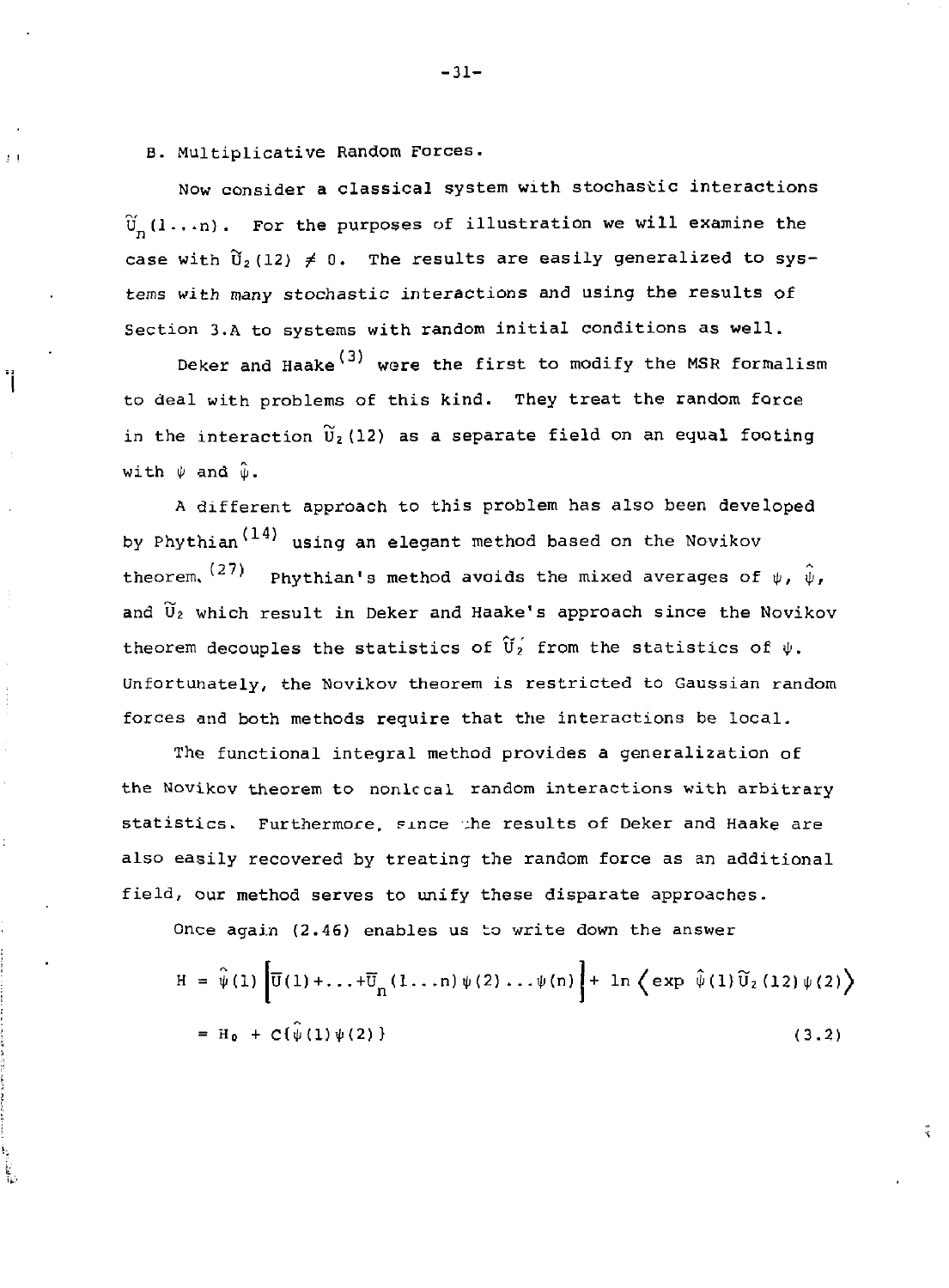where the cumulant functional'<sup>oo,</sup> is given by

$$
C\{\hat{\psi}(1)\psi(\overline{1})\} \equiv \sum_{n=1}^{\infty} \frac{1}{n!} \hat{\psi}(1)\psi(\overline{1}) \dots \hat{\psi}(n)\psi(\overline{n})\gamma_2^n(1\overline{1} \dots n\overline{n})
$$
 (3.3)

and

$$
\gamma_2^{\mathbf{n}}(1\overline{1}\ldots n\overline{n}) \equiv \langle (\overline{0}_2(1\overline{1})\ldots \overline{0}_2(n\overline{n})) \rangle \qquad . \qquad (3.4)
$$

When (3.2) is inserted into Equations (2.44), (2.45), (2.47), and (2.48) we arrive at a complete statistical description of the dynamics of systems with multiplicative random forces with arbitrary statistics.

Note that the random force  $\widetilde{U}_2$  appears explicitly only inside the cumulant averages (3.4). Consequently, our approach decouples the known statistics of  $\widetilde{U}_2$  from the unknown statistics of  $\psi$ . This separation of the statistics has important practical advantages.

Similar results for instantaneous (local) random interactions have been derived by Deker<sup>(6)</sup> using an operator approach and by (11)<br>Phythian using the functional integral formalism. However, Phythian use a difficutent discretization corresponding to  $\alpha_2 = 1$  and  $\beta_2 = 0$  in  $(2.28)$ . This gives more complicated equations of motion because the Jacobian is a functional of *\fi.* Since the different discretizations are equivalent<sub>.</sub>Phythian's equations reduce to our simpler results.

**RESIDENCE** VEH

If the random interactions are Gaussian then the Schwinger and Dyson equations simplify considerably. Without loss of

-32-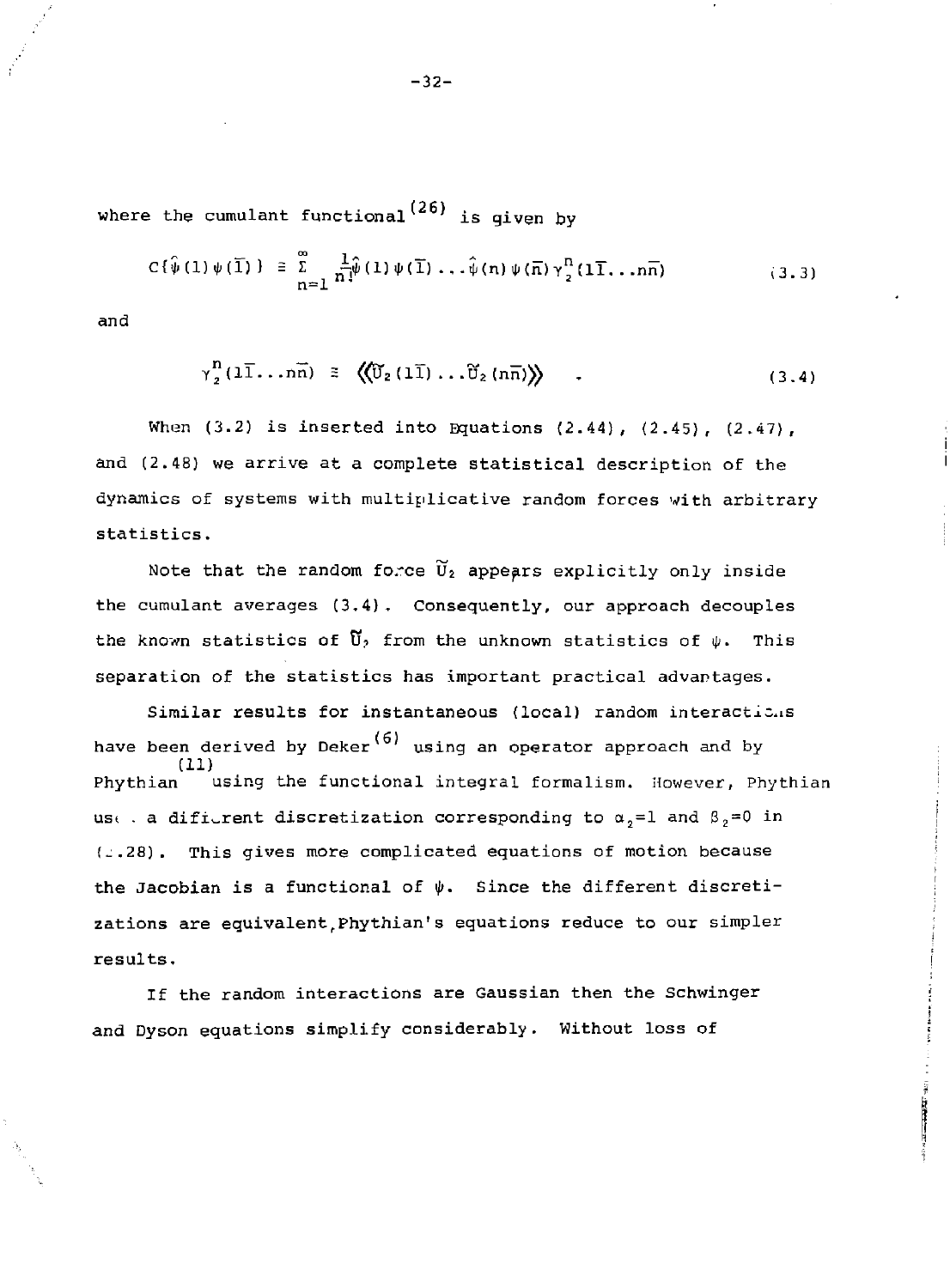generality we neglect the deterministic forces and interactions. Then the statistical equations of motion are:

$$
\langle \psi(1) \rangle_{\mathbf{C}} - \langle \langle \widetilde{\mathbf{U}}_2 (1\mathbf{I}) \rangle \rangle \langle \psi(\mathbf{I}) \rangle_{\mathbf{C}}
$$
  
\n
$$
- \langle \langle \widetilde{\mathbf{U}}_2 (1\mathbf{I}) \widetilde{\mathbf{U}}_2 (2\mathbf{Z}) \rangle \rangle \langle \psi(\mathbf{I}) \hat{\psi}(2) \psi(\mathbf{Z}) \rangle
$$
  
\n
$$
- \zeta(1) = \delta(\mathbf{t}_1 - \mathbf{t}_0) \overline{\psi}_0(\mathbf{I})
$$
  
\n
$$
- \langle \hat{\psi}(1) \rangle_{\mathbf{C}} - \langle \langle \widetilde{\mathbf{U}}_2 (\mathbf{I}1) \rangle \rangle \langle \hat{\psi}(\mathbf{I}) \rangle_{\mathbf{C}}
$$
  
\n(3.5)

$$
-\langle\langle \hat{U}_2(\overline{11})\hat{U}_2(2\overline{2})\rangle\rangle \langle\hat{\psi}(\overline{1})\hat{\psi}(2)\psi(\overline{2})\rangle
$$
  
 
$$
-\eta(1) = 0
$$
 (3.6)

$$
\frac{\partial}{\partial t_1} \langle \psi(1) \psi(1^{\prime}) \rangle_C - \langle \langle \widetilde{U}_2(1\overline{1}) \rangle \rangle \langle \psi(\overline{1}) \psi(1^{\prime}) \rangle_C
$$

$$
- \langle \langle \widetilde{U}_2(1\overline{1}) \widetilde{U}_2(z\overline{2}) \rangle \rangle \left[ \langle \psi(\overline{1}) \hat{\psi}(2) \psi(\overline{2}) \psi(1^{\prime}) \rangle \right]
$$

$$
\frac{\langle \langle \overline{1} \rangle \hat{\psi}(2) \psi(\overline{2}) \rangle \langle \psi(1^{\prime}) \rangle}{z^2} = 0
$$
(3.7)

$$
\frac{\partial}{\partial t_1} \langle \psi(1) \hat{\psi}(1^{\prime}) \rangle_C = \langle \langle \hat{U}_2(1\bar{1}) \rangle \langle \psi(1) \hat{\psi}(1^{\prime}) \rangle_C
$$
  

$$
- \langle \langle \hat{U}_2(1\bar{1}) \hat{U}_2(2\bar{2}) \rangle \rangle \left[ \langle \psi(\bar{1}) \hat{\psi}(2) \psi(\bar{2}) \hat{\psi}(1^{\prime}) \rangle \right]
$$
  

$$
- \langle \psi(\bar{1}) \hat{\psi}(2) \psi(\bar{2}) \rangle \langle \hat{\psi}(1^{\prime}) \rangle = \delta(1-1^{\prime}) . \quad (3.8)
$$

These equations can be formally closed by expanding the These equations can be formally closed by expanding the formally closed by expanding the  $\mathcal{F}_\text{c}$ 

ĺ

ś,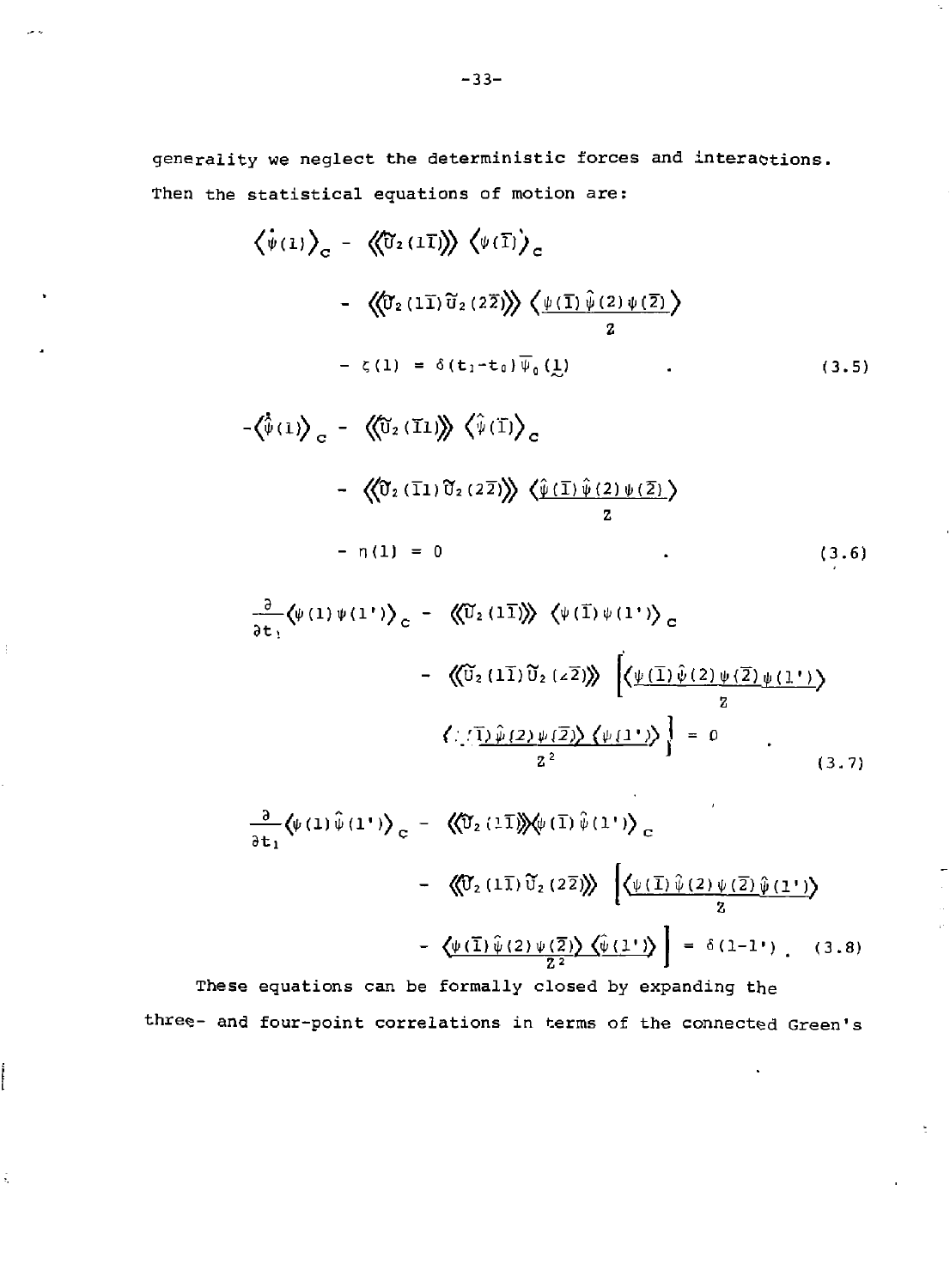functions and then writing the connectea Green's functions in terms of the two-point connected Green's functions and the three-point and four-point vertex functions.

If we neglect the three- and four-point connected Green's functions then this "Gaussian" approximation gives

$$
\frac{\partial}{\partial t_1} \langle \psi(1) \psi(1^{\dagger}) \rangle_C - \langle \langle \widetilde{U}_2(1\overline{1}) \rangle \rangle \langle \psi(\overline{1}) \psi(1^{\dagger}) \rangle_C
$$
  
 
$$
- \langle \langle \widetilde{U}_2(1\overline{1}) \widetilde{U}_2(2\overline{2}) \rangle \rangle \langle \psi(\overline{1}) \hat{\psi}(2) \rangle_C \langle \psi(2) \psi(1^{\dagger}) \rangle_C = 0 . \quad (3.9)
$$
  

$$
\frac{\partial}{\partial t_1} \langle \psi(1) \hat{\psi}(1^{\dagger}) \rangle_C - \langle \langle \widetilde{U}_2(1\overline{1}) \rangle \rangle \langle \psi(\overline{1}) \hat{\psi}(1^{\dagger}) \rangle_C
$$

$$
\sim \langle\langle \widetilde{U}_2(1\overline{1})\widetilde{U}_2(2\overline{2})\rangle\rangle \langle\psi(\overline{1})\hat{\psi}(2)\rangle_c \langle\psi(\overline{2})\hat{\psi}(1^{\prime})\rangle_c = \delta(1-1^{\prime}) , (3.10)
$$

ŧ

These renormalized equations of motion for the fluctuation and response functions are identical to those derived in the Direct Inter action Approximation  $(13)$  (DIA) using the methods of Deker and Haake.

Krommes, Kleva, and Oberman<sup>(13)</sup> have applied the approach of Deker and Haake to the problem of particle motion in a stochastic magnetic field which was outlined in Section 2.A.(ii). Unfortunately, because of complications related to the appearance of mixed averages of  $\psi$  and  $\widetilde{U}_2$ , they were unable to complete the problem beyond the DIA. Although the equations of motion (3.5) and (3.9) of both approaches are identical in lowest order renormalized perturbation theory (DIA), our new results (3.7) and (3.8) avoid the complications of mixed averages to all orders in the perturbation theory. The problem of particle motion in stochastic magnetic

 $-34-$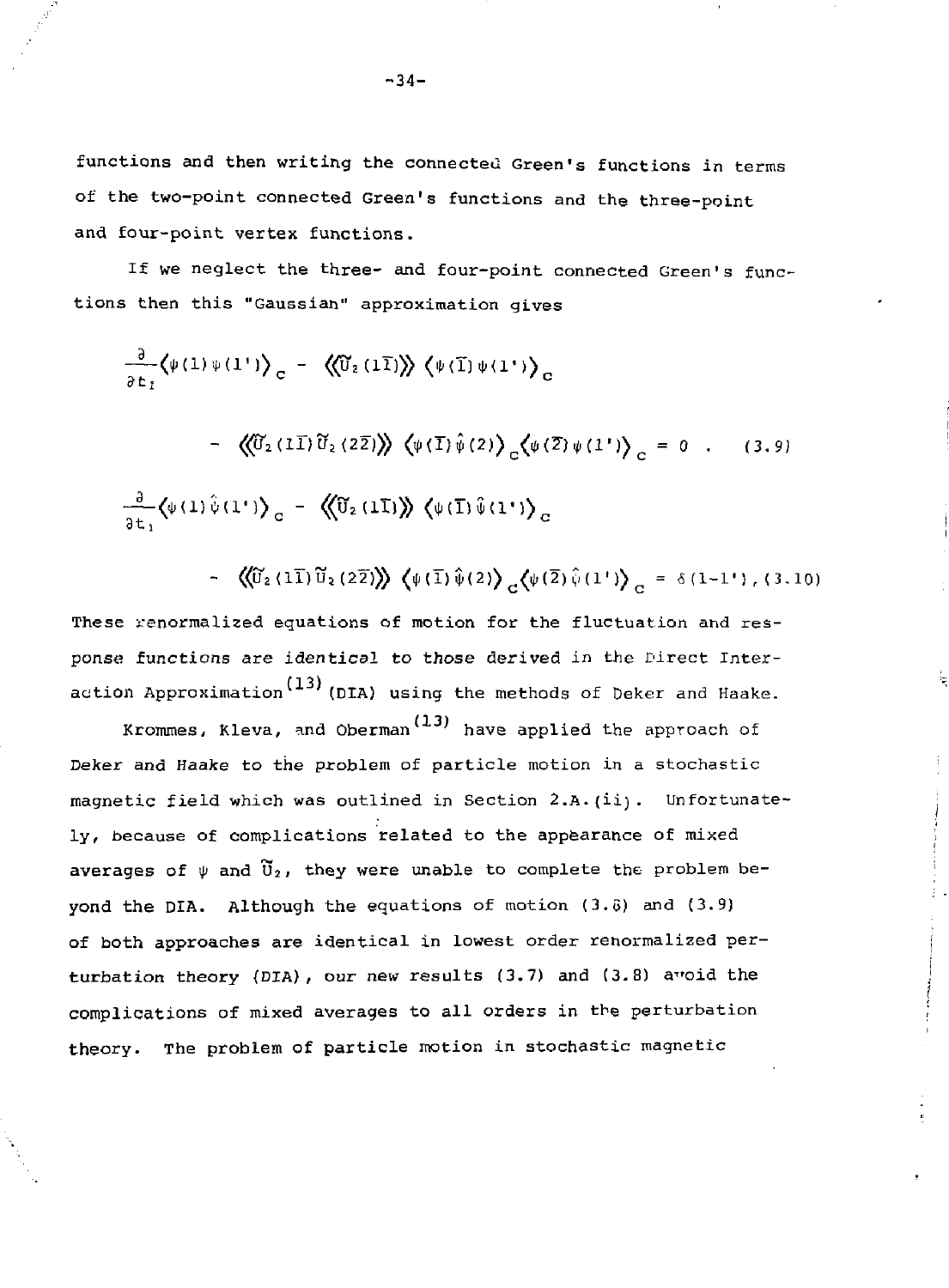fields will be pursued further using (3.7) and (3.8) in a subsequent paper.

C. Nonlocal Interactions.

*One* of the distinct advantages of the functional integral formalism is that there are no restrictions to local or instantaneous interactions. The results of Section 2.C are valid for any nonlocal but causal interaction  $U_n(1...n)$ . Consequently, this theory extends the modern methods of renormalized perturbation theory to a large new class of problems.

Many equations of this class, which originate from second or higher order differential equations, can also be written as a system of first order differential equations with local interactions by extending the number of fields. This system of differential equations can be formally solved using the MSR formalism. However, the complications of the additional fields are easily avoided by dealing directly with a single differential equation with nonlocal interactions .

Some examples of important problems for which formal solutions can be obtained using the functional integral formalism,are wave propagation in random media and the nonlinear theory of electromagnetic plasma turbulence. The structure of the dynamical equations for both prriblems was outlined in Section 2.A. In this section we will study the theory of electromagnetic plasma oscillations and derive the electromagnetic dispersion tensor  $(28)$  in lowest order renormalized perturbation theory. A detailed discussion of the stochastic wave equation will be reserved for a future publication.

-35-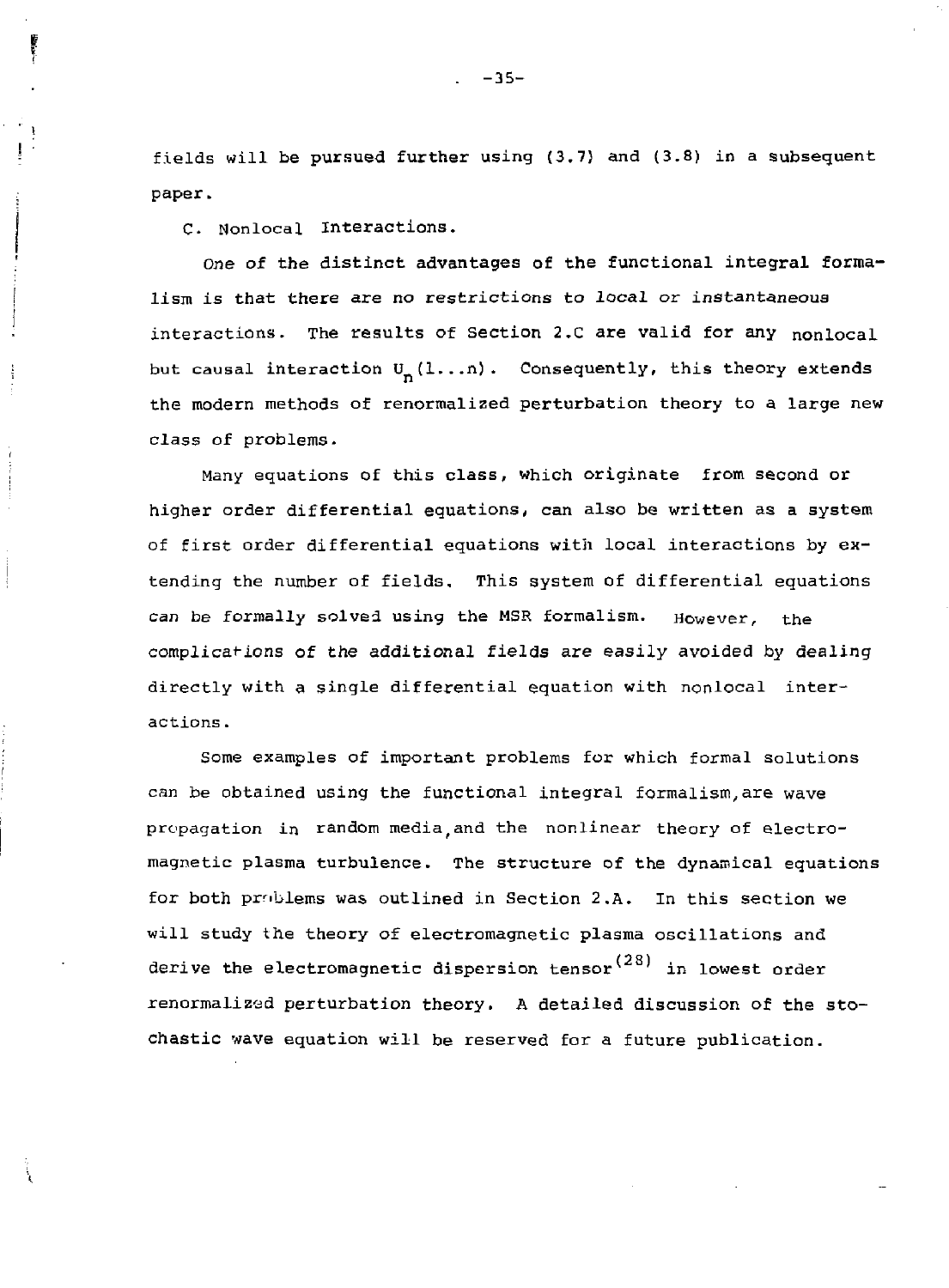Krommes and Kleva<sup>(12)</sup> have succeeded in calculating the dielectric tensor for electrostatic oscillations in a turbulent plasma using the methods of MSR. However, they were unable to apply their theory directly to the electromagnetic problem because of the restriction of the MSR approach to instantaneous interactions. Using the functional integral approach it is easy to extend Krommes and Kleva's results to the electromagnetic case.

In Section 2.A. (iv) we showed that the Vlasov-Maxwell equations can be written in the form of  $(2.1)$  with non local deterministic interactions. The statistical averages arise either from the assumption of random initial conditions or random phases. The corresponding stochastic differential equation is

$$
\frac{\partial \psi(1)}{\partial t_1} - \overline{U}_2(12) \psi(2) - \overline{U}_3(123) \psi(2) \psi(3) = \delta(t_1 - t_0) \psi_0(\underline{1}) \quad . \tag{3.11}
$$

The effective Hamiltonian is given by (2.46)

$$
H = \begin{cases} H_0, & \text{random phases} \\ H_0 + \widetilde{H}, \text{ random initial conditions} \end{cases} \qquad (3.12)
$$
  
where  $H_0 = \hat{\psi}(1) \left[ \overline{U}_2 (12) \psi(2) + \overline{U}_3 (123) \psi(2) \psi(3) + \delta(t_1 - t_0) \overline{\psi}_0(\underline{1}) \right]$  and  $\widetilde{H} = \ln \left( \exp \hat{\psi}(1) \delta(t_1 - t_0) \overline{\psi}_0(\underline{1}) \right)$ .

Substituting H into (2.44), (2.45), (2.47), and (2.48) we get the statistical equations of motion for the mean field , the fluctuation function and the response function: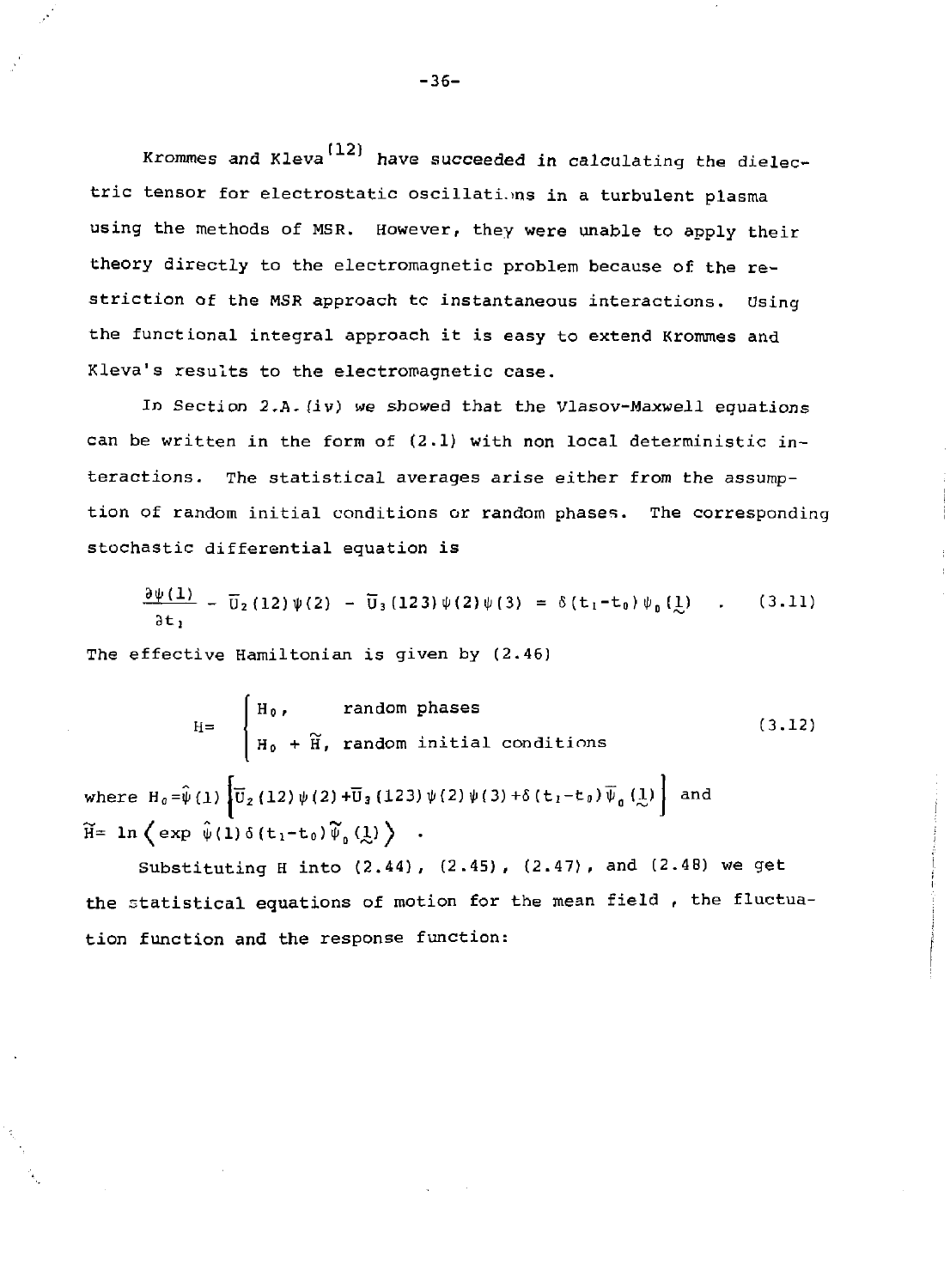$$
\frac{\partial}{\partial t_1}\left\langle \frac{\psi(1)}{z} \right\rangle = \overline{U}_2(12)\left\langle \frac{\psi(2)}{z} \right\rangle = \overline{U}_3(123)\left\langle \frac{\psi(2)\psi(3)}{z} \right\rangle
$$

$$
-\zeta(1) = \begin{cases} \delta(t_1-t_0)\overline{\psi}_0(\underline{1}), \text{ random phases} \\ \frac{1}{2}\overline{\delta\hat{\psi}(1)} & \text{random initial conditions} \\ 0.13 \end{cases}
$$

$$
\frac{\partial}{\partial t_1} \langle \psi(1)\psi(1^{\dagger}) \rangle_C = \overline{U}_2(12) \langle \psi(2)\psi(1^{\dagger}) \rangle_C
$$

 $\frac{1}{2}$ 

 $\mathbf{i}$ 

 $\ddot{\phantom{0}}$ 

 $\frac{1}{2}$ 

ŀ,

$$
-\overline{U}_{3}(123) \left[ \left\langle \frac{\psi(2) \psi(3) \psi(1')}{z} \right\rangle - \left\langle \frac{\psi(1') \psi(2) \psi(3)}{z^{2}} \right\rangle \right]
$$

$$
= \begin{cases} 0, & \text{random phases} \\ \frac{1}{2} \left\langle \psi(1^{\prime\prime}) \frac{\delta}{\delta \hat{\psi}(1)} \right\rangle^2 - \left\langle \frac{\psi(1^{\prime\prime})}{z} \right\rangle \frac{1}{z} \left\langle \frac{\delta}{\delta \hat{\psi}(1)} \right\rangle^2 \\ & \text{random initial conditions .} \end{cases} (3.14)
$$

$$
\frac{\partial}{\partial t} \left\langle \psi(1) \hat{\psi}(1^{\dagger}) \right\rangle_{\mathbf{C}} = \overline{\mathbf{U}}_{2} (12) \left\langle \psi(2) \hat{\psi}(1^{\dagger}) \right\rangle_{\mathbf{C}}
$$

 $\label{eq:2.1} \mathcal{L}(\mathcal{L}^{\text{max}}_{\mathcal{L}}(\mathcal{L}^{\text{max}}_{\mathcal{L}}(\mathcal{L}^{\text{max}}_{\mathcal{L}}(\mathcal{L}^{\text{max}}_{\mathcal{L}^{\text{max}}_{\mathcal{L}}(\mathcal{L}^{\text{max}}_{\mathcal{L}^{\text{max}}_{\mathcal{L}^{\text{max}}_{\mathcal{L}^{\text{max}}_{\mathcal{L}^{\text{max}}_{\mathcal{L}^{\text{max}}_{\mathcal{L}^{\text{max}}_{\mathcal{L}^{\text{max}}_{\mathcal{L}^{\text{max}}$ 

$$
-\overline{U}_{3}(123) \left[\left\langle \frac{\psi(2)\psi(3)\psi(1')}{2}\right\rangle - \left\langle \frac{\hat{\psi}(1')\right\rangle \left\langle \psi(2)\psi(3)\right\rangle}{z^{2}}\right]
$$

$$
= \delta(1-1')
$$
 (3.15)

 $\bar{\mathbf{z}}$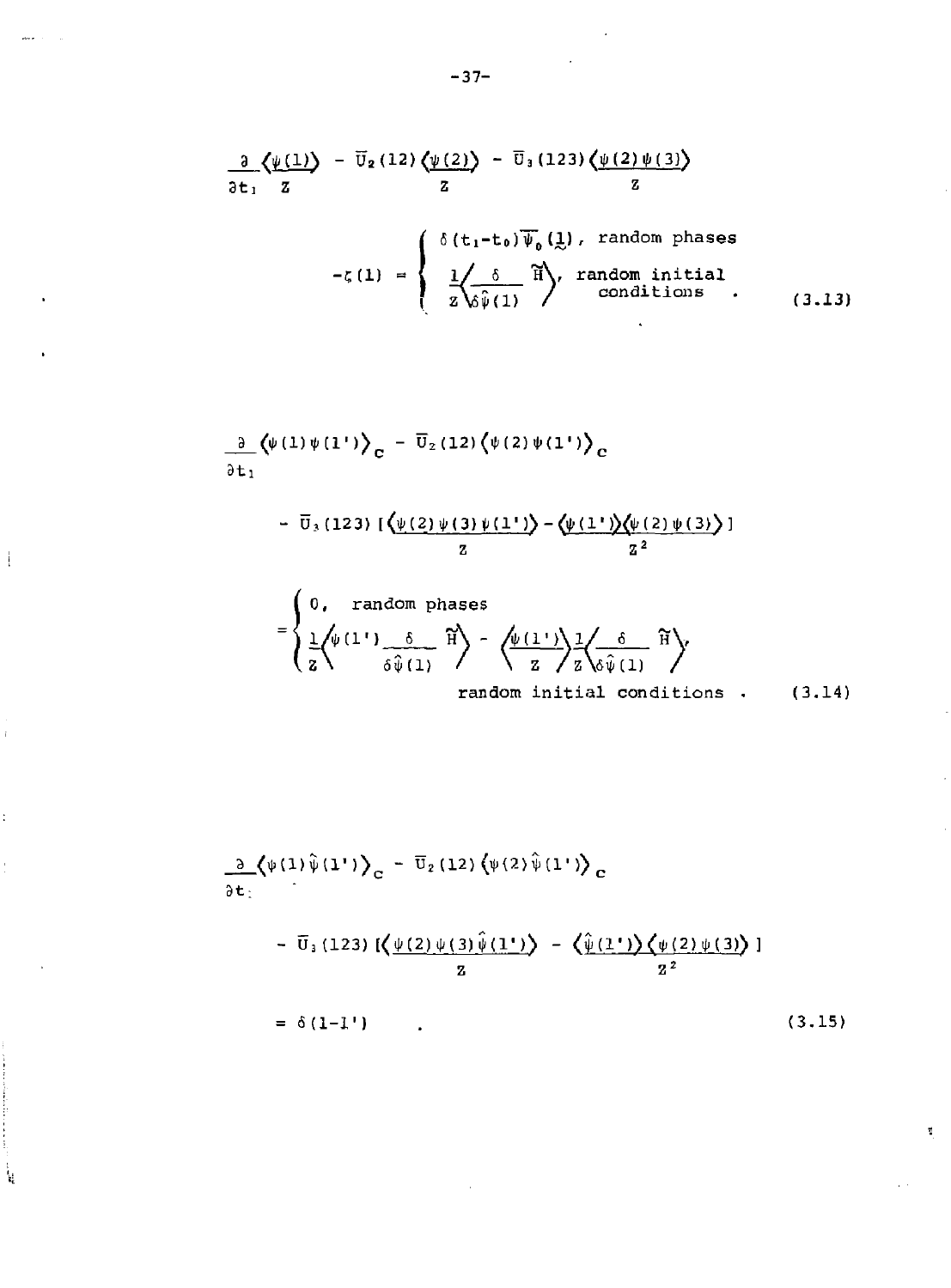For Gaussian random initial conditions the right hand sides of (3.15) and (3.16) simplify further. For  $\eta, \zeta \rightarrow 0$ 

$$
\frac{1}{z}\left\langle \frac{\delta}{\delta \hat{\psi}(1)} \tilde{H} \right\rangle = \frac{\langle \tilde{\psi}_{0}(\frac{1}{z}) \rangle}{z} \delta(t_{1}-t_{0})
$$
\n
$$
\frac{1}{z}\left\langle \psi(1^{*}) \frac{\delta}{\delta \hat{\psi}(1)} \tilde{H} \right\rangle - \frac{\langle \psi(1^{*}) \rangle}{z^{2}} \left\langle \frac{\delta}{\delta \hat{\psi}(1)} \tilde{H} \right\rangle
$$
\n
$$
= \left\langle \psi(1^{*}) \tilde{\psi}(2) \right\rangle \left\langle \psi_{0}(\frac{2}{z}) \tilde{\psi}_{0}(\frac{1}{z}) \right\rangle
$$
\n
$$
\times \delta(t_{2}-t_{0}) \delta(t_{1}-t_{0})
$$
\n(3.16)

where we have used  $\langle \psi(1) \rangle$   $\equiv 0$  and  $z \equiv 1$ . (3.17) n,C=0 n,?=0

In order to close (3.13), (3.14), (3.15), and (3:16) we first express the three-point correlation functions in terms of the connected Green's functions. The resulting equatiors for the fluctuation function  $C(12) \equiv \langle \psi(1) \psi(2) \rangle_c$  and response function  $R(12) \equiv \langle \psi(1) \hat{\psi}(2) \rangle_c$  as HrC-O are

$$
\frac{\partial}{\partial t_1} C(11') - \overline{U}_2(12) C(21') - \overline{U}_3(123) \langle \psi(2) \rangle C(31')
$$

$$
-\overline{U}_{3}(123)\langle\psi(3)\rangle C(21')
$$
  
\n
$$
-\overline{U}_{3}(123)\langle\psi(2)\psi(3)\psi(1')\rangle_{c}
$$
  
\n
$$
=\begin{cases}\n0, \text{ random phases} \\
R(1'2) C(\frac{2}{2}, t_0; \frac{1}{2}, t_0) \delta(t_2-t_0) \delta(t_1-t_0), \\
\text{ random initial conditions.} \end{cases}
$$
\n(3.18)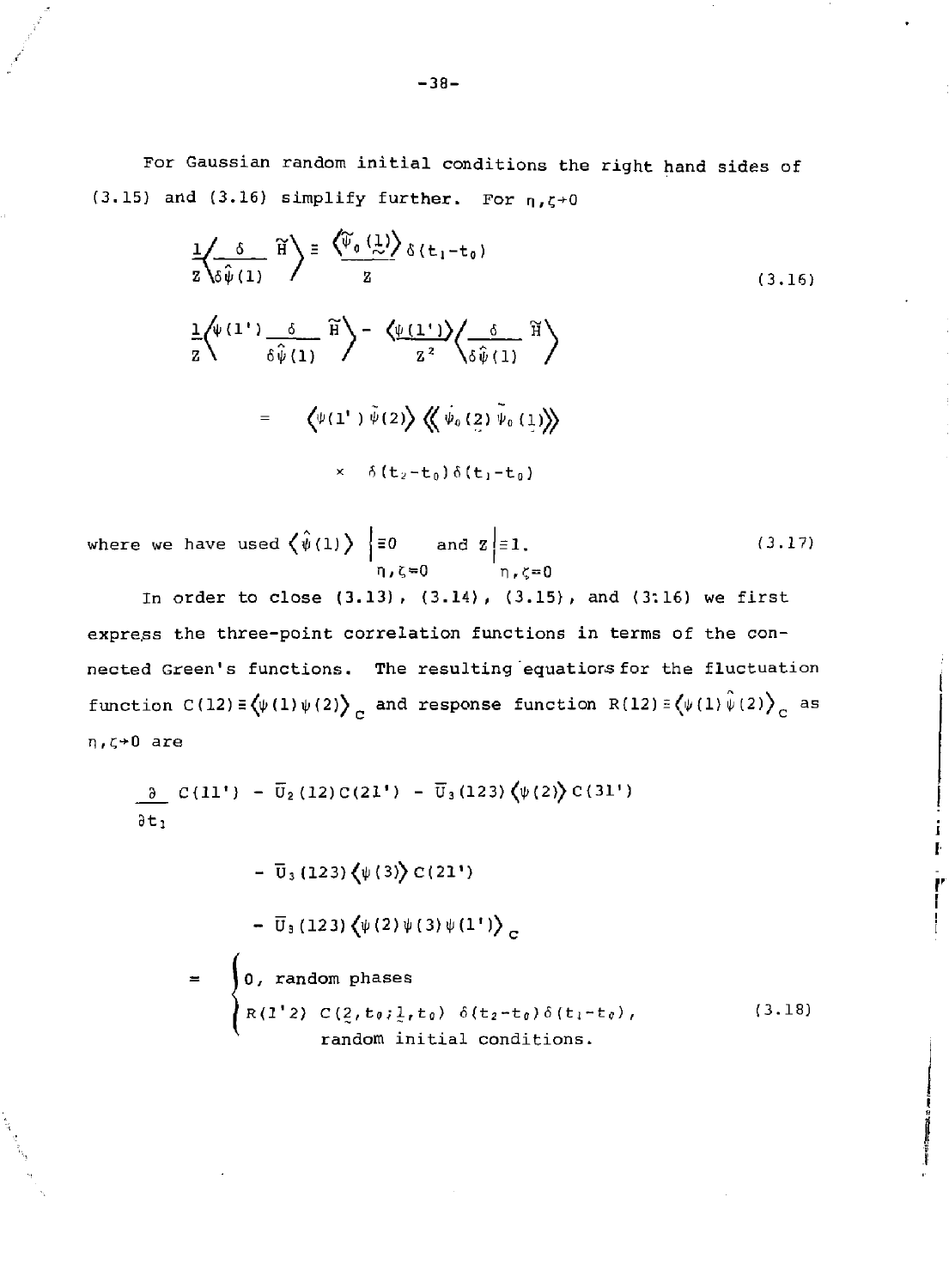$$
\frac{\partial}{\partial t_1} R(11') - \overline{U}_2(12)R(21') - \overline{U}_3(123)\langle\psi(2)\rangle R(31')
$$
  
\n
$$
-\overline{U}_3(123)\langle\psi(3)\rangle R(21')
$$
  
\n
$$
-\overline{U}_3(123)\langle\psi(2)\psi(3)\hat{\psi}(1')\rangle_c
$$
  
\n
$$
= \delta(1-1')
$$
 (3.19)

The three-point connected Green's functions are in turn expressed in terms of the two-point connected Green's functions and the three-point vertex function  $\Gamma_3$ . Let  $\phi_i = \begin{pmatrix} \phi_1 \\ \phi_2 \end{pmatrix} = \begin{pmatrix} \psi \\ \hat{\psi} \end{pmatrix}$ , then using

functional chain rule,Equation (2.22) gives

្ត ន

4

$$
\Gamma_{\mathfrak{z}}^{\text{1,mn}}(\bar{2}\bar{3}\bar{1}) \equiv \left[ \left\langle \Phi_{\mathfrak{z}}(2) \Phi_{\mathfrak{z}}(\bar{2}) \right\rangle_{c} \left\langle \Phi_{\mathfrak{z}}(3) \Phi_{\mathfrak{m}}(\bar{3}) \right\rangle_{c} \left\langle \Phi_{\mathfrak{k}}(1^{+}) \Phi_{\mathfrak{n}}(\bar{1}) \right\rangle_{c} \right]^{-1}
$$
  
 
$$
\times \left\langle \Phi_{\mathfrak{z}}(2) \Phi_{\mathfrak{z}}(3) \Phi_{\mathfrak{k}}(1^{+}) \right\rangle_{c} . \tag{3.20}
$$

Since only  $\Gamma_{\alpha}{}^{2|1|}(\bar{2}\bar{3}\bar{1})$ ,  $\Gamma_{\beta}{}^{1|2|}(\bar{2}\bar{3}\bar{1})$ , and  $\Gamma_{\beta}{}^{1|1|2}(\bar{2}\bar{3}\bar{1})$  are nonvanishing, we are left with

$$
\langle \psi(2)\psi(3)\psi(1^{i}) \rangle_{\mathbf{C}} \equiv R(2\bar{2})C(3\bar{3})C(1^{i}\bar{1})\Gamma_{3}^{21i}(\bar{2}\bar{3}\bar{1}) \n+ C(2\bar{2})R(3\bar{3})C(1^{i}\bar{1})\Gamma_{3}^{12i}(\bar{2}\bar{3}\bar{1}) \n+ C(2\bar{2})C(3\bar{3})R(1^{i}\bar{1})\Gamma_{3}^{112}(\bar{2}\bar{3}\bar{1}) , \qquad (3.21)
$$
\n
$$
\langle \psi(2)\psi(3)\hat{\psi}(1^{i}) \rangle_{\mathbf{C}} \equiv R(2\bar{2})C(3\bar{3})R(\bar{1}^{i})\Gamma_{3}^{21i}(\bar{2}\bar{3}\bar{1}) \n+ C(2\bar{2})R(3\bar{3})R(\bar{1}^{i})\Gamma_{3}^{12i}(\bar{2}\bar{3}\bar{1}) . \qquad (3.22)
$$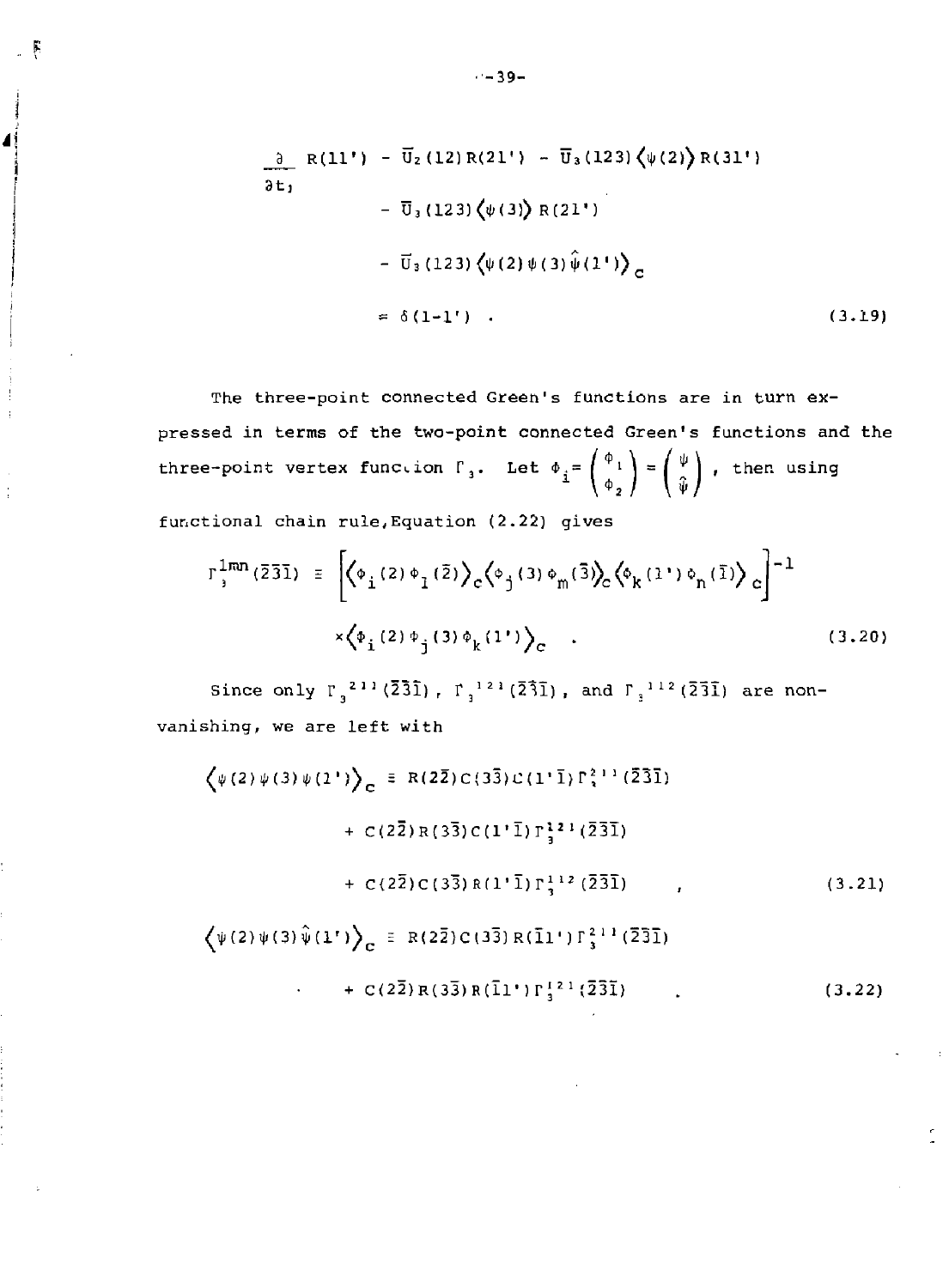In lowest order renormalized perturbation theory (DIA) (2.22) and (3.19) give

$$
\Gamma_3^{211}(\bar{2}\bar{3}\bar{1}) = \bar{u}_3(\bar{2}\bar{3}\bar{1}) + \bar{u}_3(\bar{2}\bar{1}\bar{3}) \qquad , \qquad (3.23)
$$

$$
\Gamma_3^{121}(\bar{2}\bar{3}\bar{1}) \approx \bar{U}_3(\bar{3}\bar{2}\bar{1}) + \bar{U}_3(\bar{3}\bar{1}\bar{2}) \qquad , \qquad (3.24)
$$

$$
\Gamma_3^{112} \left( \bar{2} \bar{3} \bar{1} \right) \approx \bar{U}_3 \left( \bar{1} \bar{3} \bar{2} \right) + \bar{U}_3 \left( \bar{1} \bar{2} \bar{3} \right) \tag{3.25}
$$

Following Krommes and Kleva<sup>(12)</sup> we then identify

$$
\Sigma (1\bar{1}) = \bar{U}_3 (123) R(2\bar{2}) C(3\bar{3}) [\bar{U}_3 (2\bar{3}\bar{1}) + \bar{U}_3 (2\bar{1}\bar{3})]
$$
  
+  $\bar{U}_3 (122) R(3\bar{3}) C(2\bar{2}) [\bar{U}_3 (3\bar{2}\bar{1}) + \bar{U}_3 (3\bar{1}\bar{2})]$  (3.26)

$$
\widetilde{\Sigma}(1\bar{1}) = \bar{U}_3(12\bar{z})C(2\bar{2})C(3\bar{3})\left[\bar{U}_3(1\bar{3}\bar{2}) + \bar{U}_3(1\bar{2}\bar{3})\right]
$$
 (3.27)

$$
[g_{\theta}]^{-1}(12) = \delta(1-2)\frac{\partial}{\partial t_2} - \bar{U}_2(12) - \bar{U}_3(132)\langle\psi(3)\rangle
$$
 (3.28)

Finally, using (3.21)-(3.28), the dynamical equations can be written compactly as

$$
[g_{0}]^{-1}(12)c(21^{i}) - \bar{U}_{3}(123)\langle\psi(3)\rangle c(21^{i})
$$
  
\n
$$
- \Sigma(\bar{1}C(\bar{1}1^{i}) - \tilde{\Sigma}(\bar{1}R(1^{i}\bar{1})
$$
(3.29)  
\n
$$
= \begin{cases} 0, \text{ random phases} \\ c(11^{i})\delta(t_{1}-t_{0}), \text{ random initial conditions} \end{cases}
$$
  
\n
$$
[g_{0}]^{-1}(12)R(21^{i}) - \bar{U}_{3}(12^{i})\langle\psi(3)\rangle R(21^{i})
$$
  
\n
$$
- \Sigma(\bar{1}C(\bar{1}1) = \delta(1-1^{i})
$$
(3.30)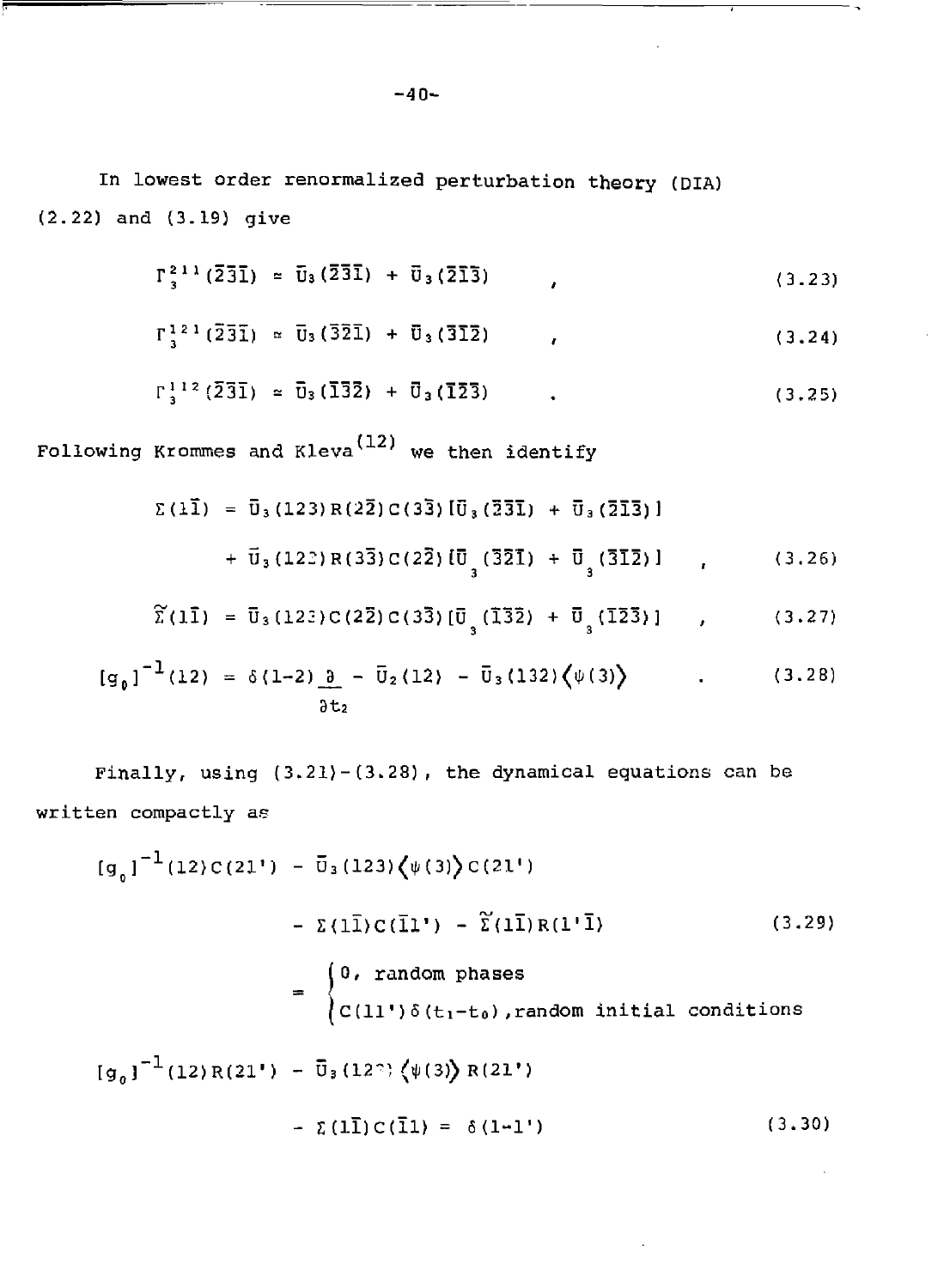Krommes and Kleva showed **that** in the electrostatic problem R can be considered as the renormalized propagator for a shielded test particle where the shielding is determined explicitly by a non linear, renormalized dielectric function. Analogous results can be shown for the electromagnetic case with the dielectric function replaced by the dispersion tensor.

Using the explicit representation of  $\overline{U}_3$  given by (2.16), we can write  $\Sigma$  as the sum of two types of terms

$$
\Sigma (1\overline{1}) = -\left\{ \left[ \frac{\partial}{\partial y_1} R(12) \right] \cdot \frac{L}{\omega} (13) \frac{L}{\omega} (2\overline{3}) C(3\overline{3}) + \frac{L}{\omega} (13) R(32) \left[ \frac{\partial}{\partial y_2} \cdot \frac{L}{\omega} (2\overline{3}) C(1\overline{3}) \right] \right\} \cdot \frac{\partial}{\partial y_2} \delta (2-\overline{1})
$$
  

$$
- \left\{ \left[ \frac{\partial}{\partial y_1} R(12) \right] \cdot \frac{L}{\omega} (13) \frac{\partial}{\partial y_2} C(32)
$$
  

$$
+ \frac{L}{\omega} (13) R(32) \cdot \left[ \frac{\partial}{\partial y_1} \frac{\partial}{\partial y_2} C(12) \right] \right\} \cdot \frac{L}{\omega} (2\overline{1})
$$
  

$$
\equiv \Sigma^* (1\overline{1}) + \left[ \frac{\partial}{\partial y_2} \delta \psi (12) \right] \cdot \frac{L}{\omega} (2\overline{1}) \qquad (3.31)
$$

Using a more compact notation, Equation (3.31) for the averaged response function takes the form

$$
g^{-1}R + \frac{\partial}{\partial x}[\langle \psi \rangle + \delta \psi] \cdot \frac{1}{\kappa}R = 1 \quad . \tag{3.32}
$$

One piece of the nonlinear interaction term  $\Sigma$  renormalizes the bare propagator g ,

ŧ

Ĵ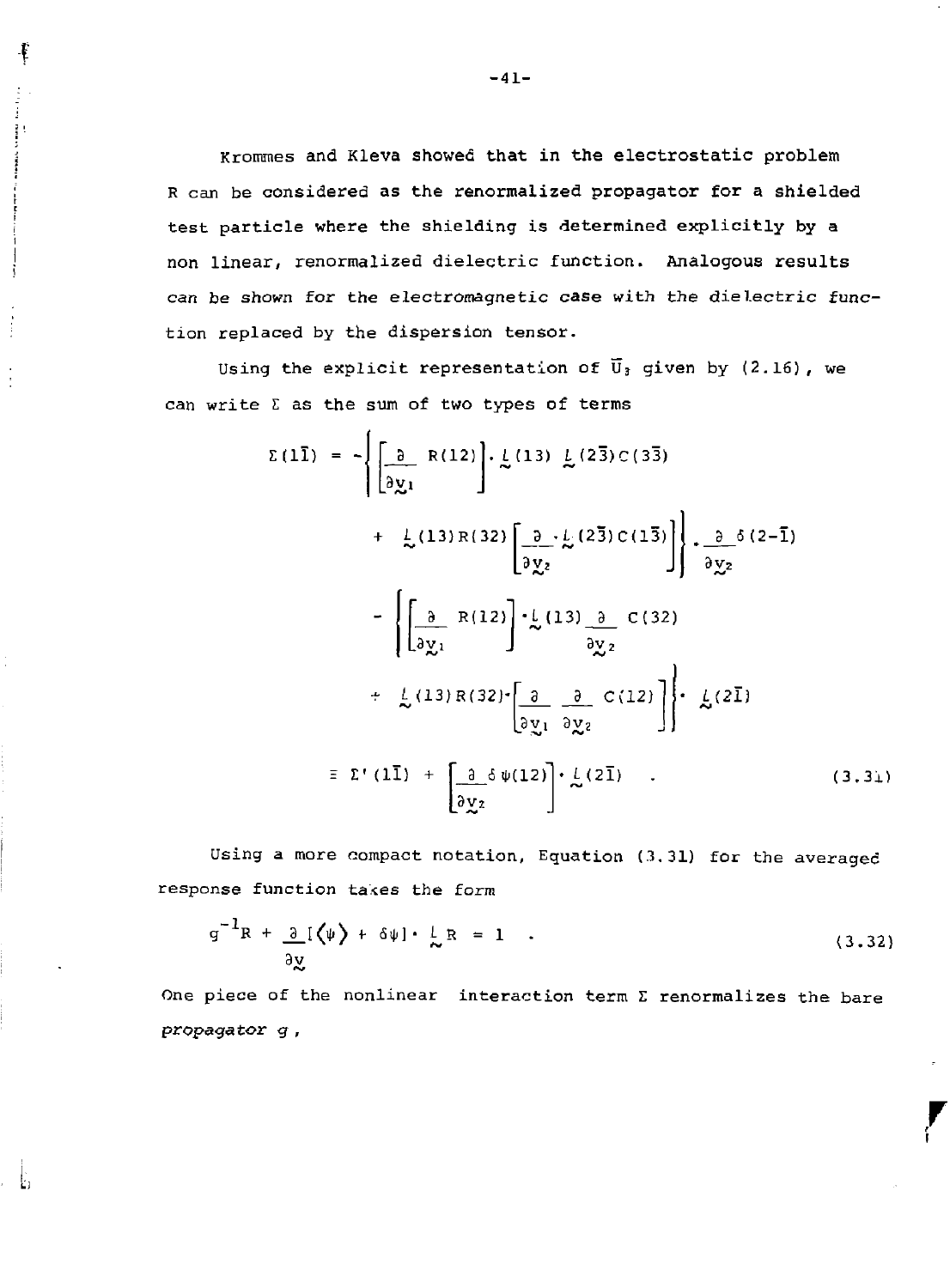$$
g^{-1}(12) \equiv [g_g]^{-1} (12) + \Sigma^+(12) , \qquad (3.33)
$$

**and the other piece modifies the mean background distribution** 

$$
\Psi(12) \equiv \left\langle \psi(1) \right\rangle \delta(1-2) + \delta \psi(12) \quad . \tag{3.34}
$$

**Solving formally for R we get** 

$$
\mathbf{L}^R = \mathbf{A}^{-1} \mathbf{L} \mathbf{G} \tag{3.35}
$$

**and** 

$$
R = g\left\{\frac{1}{2} - \frac{\Delta^{-1}}{2} : \frac{3}{2} \bar{f} \right\} g\}
$$
\n(3.36)

**where** the **shielding is described by** 

$$
\begin{array}{lll}\n\Lambda(21) &=& \frac{1}{6} \left(2-1\right) + \frac{1}{6} \left(2\overline{2}\right) g\left(\overline{2}\overline{1}\right) \quad \frac{1}{2} \quad \overline{\psi}\left(\overline{1}1\right) \\
&& \frac{1}{2} \frac{1}{\sqrt{1}}\n\end{array}\n\tag{3.37}
$$

**The electromagnetic dispersion tensor relates the average electromagnetic fields inside a stochastic** dispersive medium, which result as a response to externally applied fields, to the perturbing **fields. Using the arguments of Krommes and** Kleva it **can** be shown that  $\alpha$  is a correct representation of the electromagnetic dispersion **tensor.** 

**The author has also considered this problem by extending the number of components of the classical field to make the interactions local. This allows the methods of MSR to be used. The results of this rather tedious calculation are identical to Equation (3.37).** 

**Finally, the reduction to linear theory can be shown, if we** 

**The Contract of the Contract**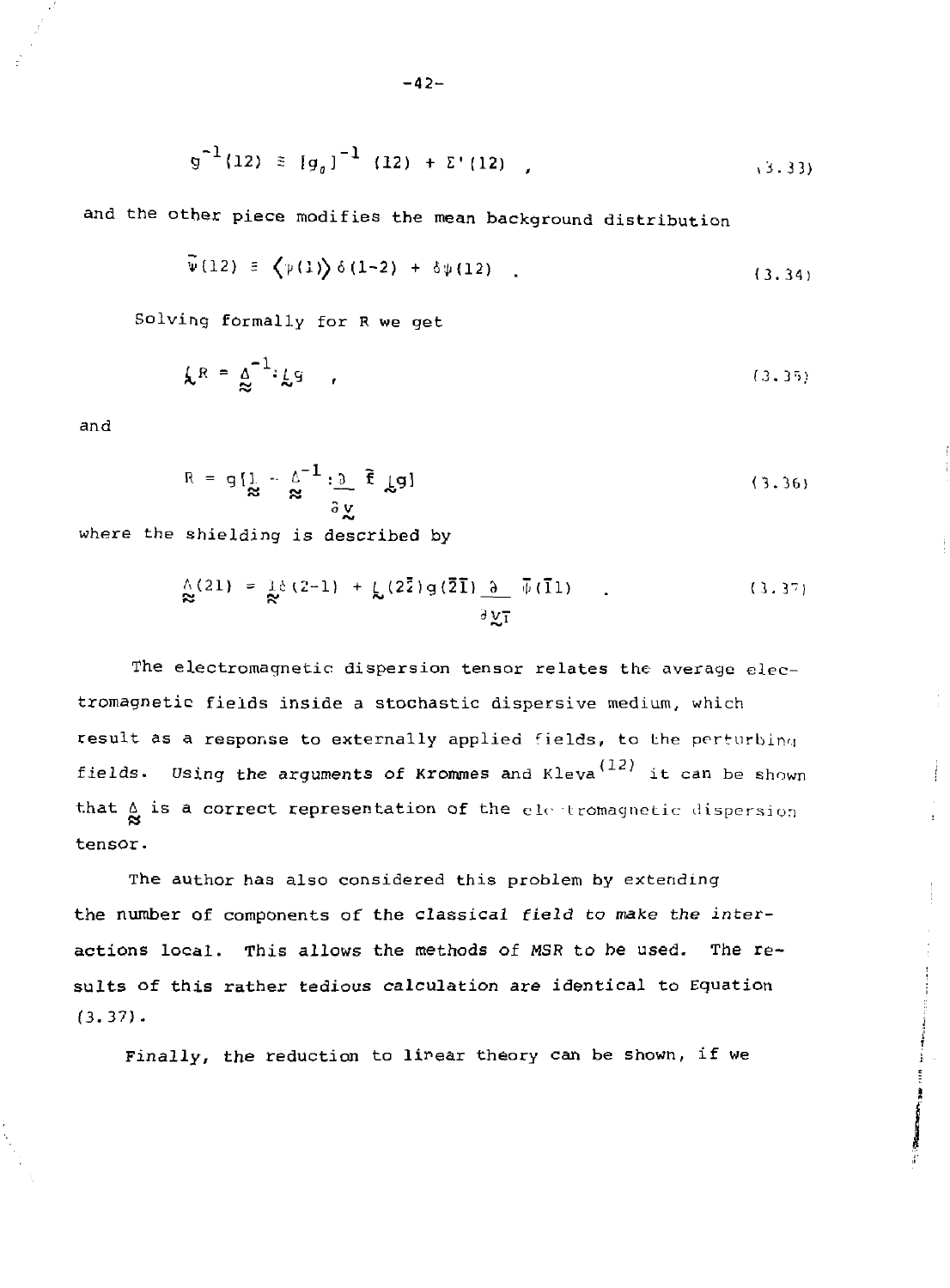transform the dispersion tensor into a more familiar form which relates the total electric field to an applied external current.  $(28)$ In an isotropic medium the longitudinal and transverse parts of the dispersion tensor decouple. In Fourier \*ransform space

$$
\sum_{\alpha}^{N} (k, \omega) \equiv \frac{1}{N} - \left[ \frac{kc}{\omega} \right]^2 \frac{p}{N}t
$$

where

$$
\sum_{\substack{k=1 \ k \neq i}}^p \frac{1}{k} \cdot \frac{k}{i} \cdot \frac{k}{i} \qquad \qquad , \quad i = 1, 2, 3
$$

and

į,

$$
\epsilon_{ij}^T = \delta_{ij} - 4\pi \sum_{s} \frac{n_s q_s^2}{m_s} \frac{1}{\omega} \int d^3 v i g_{k\omega} v_i \left[ (1 - \underbrace{k \cdot y}_{\omega}) \frac{\partial \vec{F}_s}{\partial v_j} + v_j \underbrace{k \cdot \partial \vec{F}_s}_{\omega} \right]. \quad (3.38)
$$

k.

 $g_{k(t)}$  is the kernel of the bare propagator (3.33) in Fourier space and  $\bar{f}$  is defined by (3.34). Equation (3.38) reduces to the linear dispersion tensor<sup>(28)</sup> when the nonlinear terms  $\Sigma'$  in g and  $6f$  in f are neglected.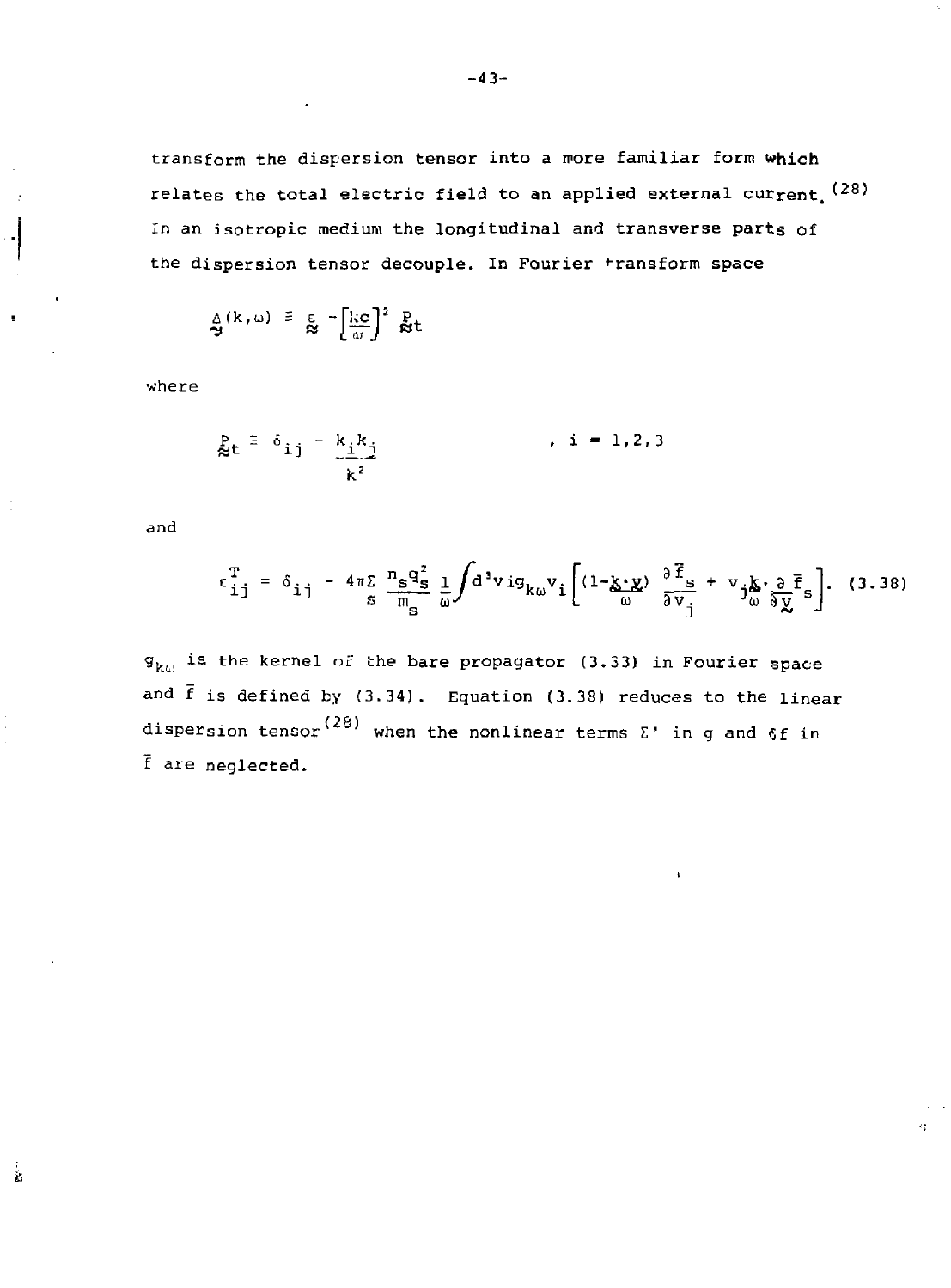### 4. CONCLUSION

We have developed a functional integral formalism for the description of the statistical dynamics of a broad class of stochastic differential equations. The functional integral approach provides a natural and elegant derivation of all previous results based on the *MSR operator formalism* and *extends* these methods to *classical*  systems with non.ocal interactions. Moreover, we emphasize that the functional integral results decouple the known statistics of the random forces, interactions, and initial conditions from the unknown statistics of the classical random fields.

Out' formal results are illustrated by an application in the theory of electromagnetic plasma turbulence. Using the functional integral formalism for nonlocal interactions we have extended Krommes and Kleva's derivation of the nonlinear dielectric function for electrostatic plasma turbulence to the electromagnetic case. *The resulting nonlinear dispersion tensor provides a formal basis*  for further work on the nonlinear evolution of plasma instabilities.

#### ACKNOWLEDGMENTS

The author is grateful to C. Oberman and J. Krommes for stimulating discussions.

This work was supported by the United States Department of Energy DE-AC02-76-CH03073.

-44-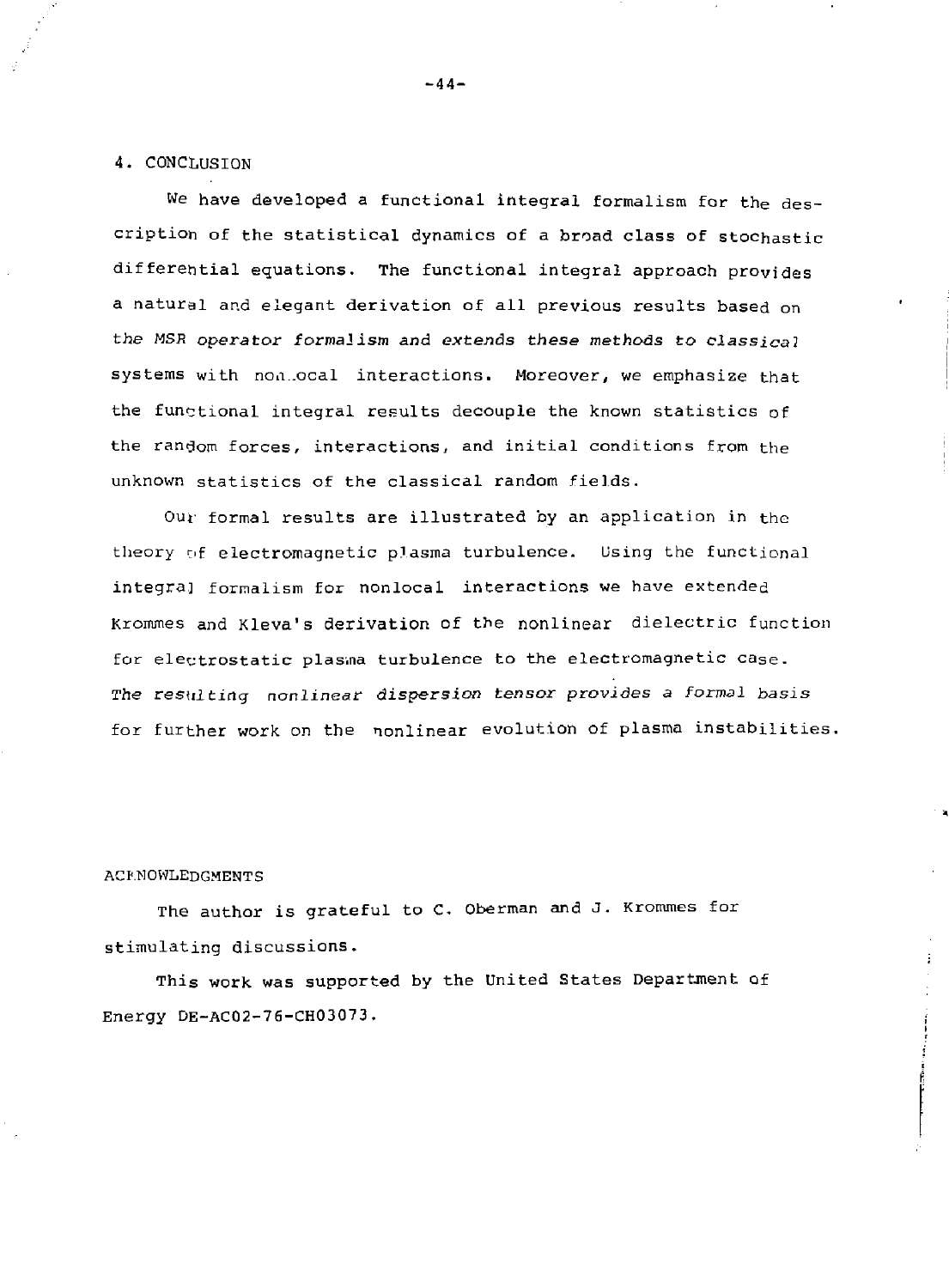**REFERENCES** 

- 1. P.C. Martin, E.D. Siggia, and H.A. Rose, Phys. Rev. A8:423(1973).
- 2. J. Schwinger, *Proc. Natl. Acad. 5ci .* 37:452(1951).
- 3 . U. Deker and F. Haake, *Phye. Rev. All*.:2043(1975) .
- 4. R. Phythian, *J. Phys. A*9:269 (1976).
- 5. H.A. Rose, *J. Stat. Phiis.* 2^:415(1979).
- 6. U. Deker, *Phys. Rev.* 419:846(1979).
- 7. R.P. Feynman and A.R. Hibbs, *Quantum Mechanics and Path Integrals,*  (McGraw-Hill, New York, 1965)
- 8. R. Graham, in Springer Tracts in Modern Physics, Vol. 66 (Springer, New York, 1973).
- 9. C. DeDominicis, *J. de Phys.* C1:247(1976).
- 10. H.K. Janssen, Z. Phys. B23:377.
- 11. R. Phythian, *J. Phys. A*10: 777 (1977).
- 12. J.A. "*rommes and R.G. Kleva, Phys. Fl. 22:2168(1979)*.
- 13. J.A. Krommes, R.G. Kleva, and C. Oberman, Princeton Plasma Physics Laboratory Report PPPL-1389 (1978) (to be published).
- 14. A. Ishimaru, *Wave Propa-jation and Seattering in Roulom Media* (Academic Press, New York, 1978).
- 1 5 . U. Frisch , in *Probabilistic Methods in Apylicd Mathematics, (hcademic Press, New* York, 1968) .
- 16. J-D. Jackson , *Classical Electro dynamics,* (Wiley, New York, 1975).
- 17. R.H. Kraichnan, *J. Wath. Phys.* 2:124 (1961).
- 18. H.A. Rose, thesis (Harvard, 1974) (unpublished).
- 19. D.J. Amit, *Field Theory, Renormalisation Group, and Critical Phenomena,* (McGraw-Hill, New York, 1978).
- 20. K.D. Friedrichs et. al., *Integration of Functionals*, (Courant Institute of Mathematical Sciences, New York, 1976).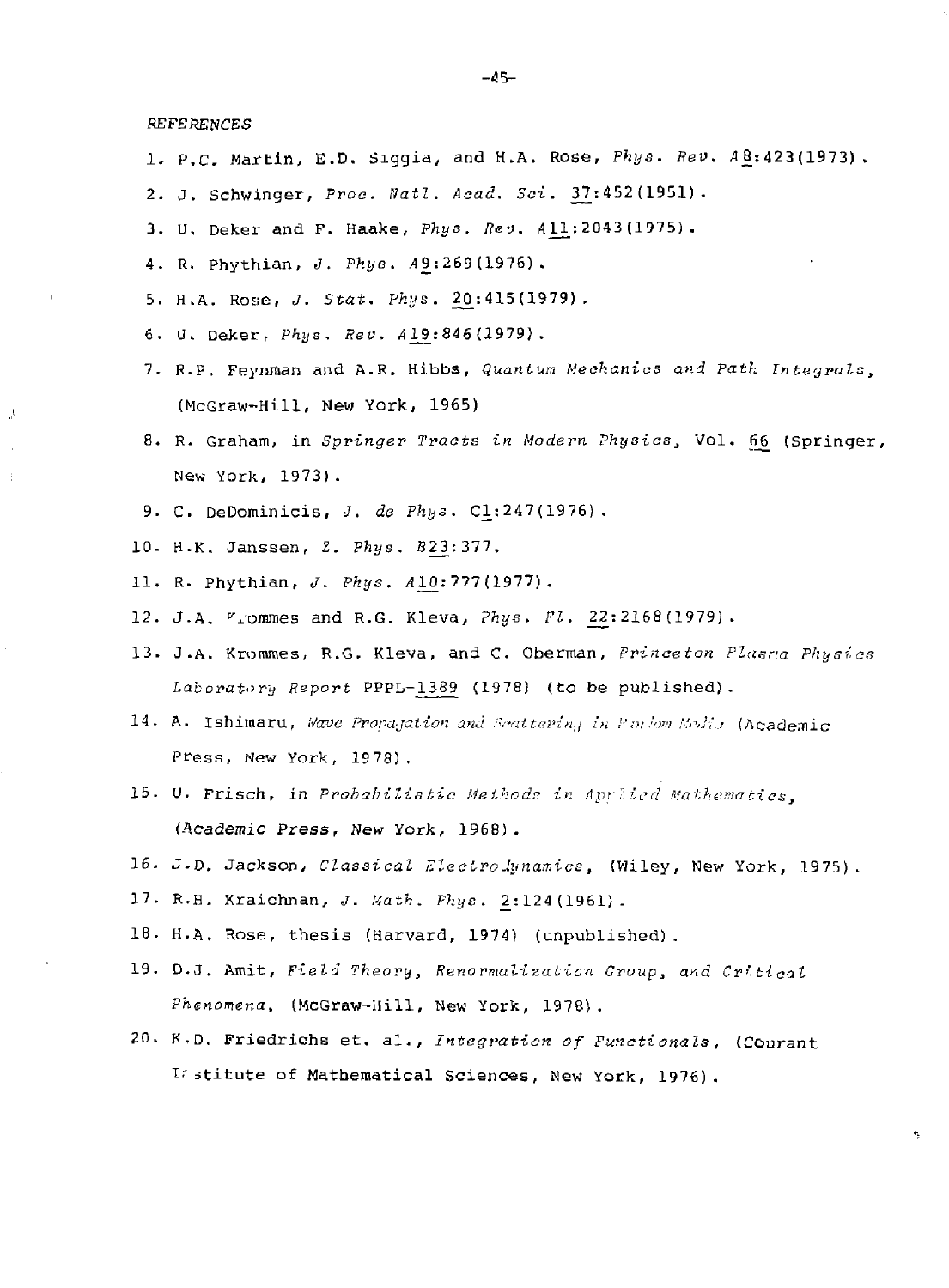- 21. F. Langouche, D. Roekaerts, and F. Tirapegui, *Physica* 95A:252(1979).
- 22. E.S. Abers and B.W. Lee, *Phys. Rep.* 9:1(1973).
- 2 3 . B. JOUVet and R. Phythian , *Phys. Rev.* 419:1350 (1979) .
- 24. A. Katz, Classical Mechanics, Quantum Mechanics, Field Theory, (Academic Press, New York, 1965).
- 2 5 . L. Garrido , D. Lurie , M. San Miguel, *J. Stat. Phys.* 21:313(1979).
- 2 6. R. Kubo, *J. Phys. Soc. Jap.* 17:1100(1962).
- 27. E.A. Novikov, *Sov. Phys. J.E.T.P.* 20:1290(1965).
- 28. S. Ichi.maru, *Basic Principles of Plasma Physics: A Static tical Approach,* (Benjamin, New York, 1973).